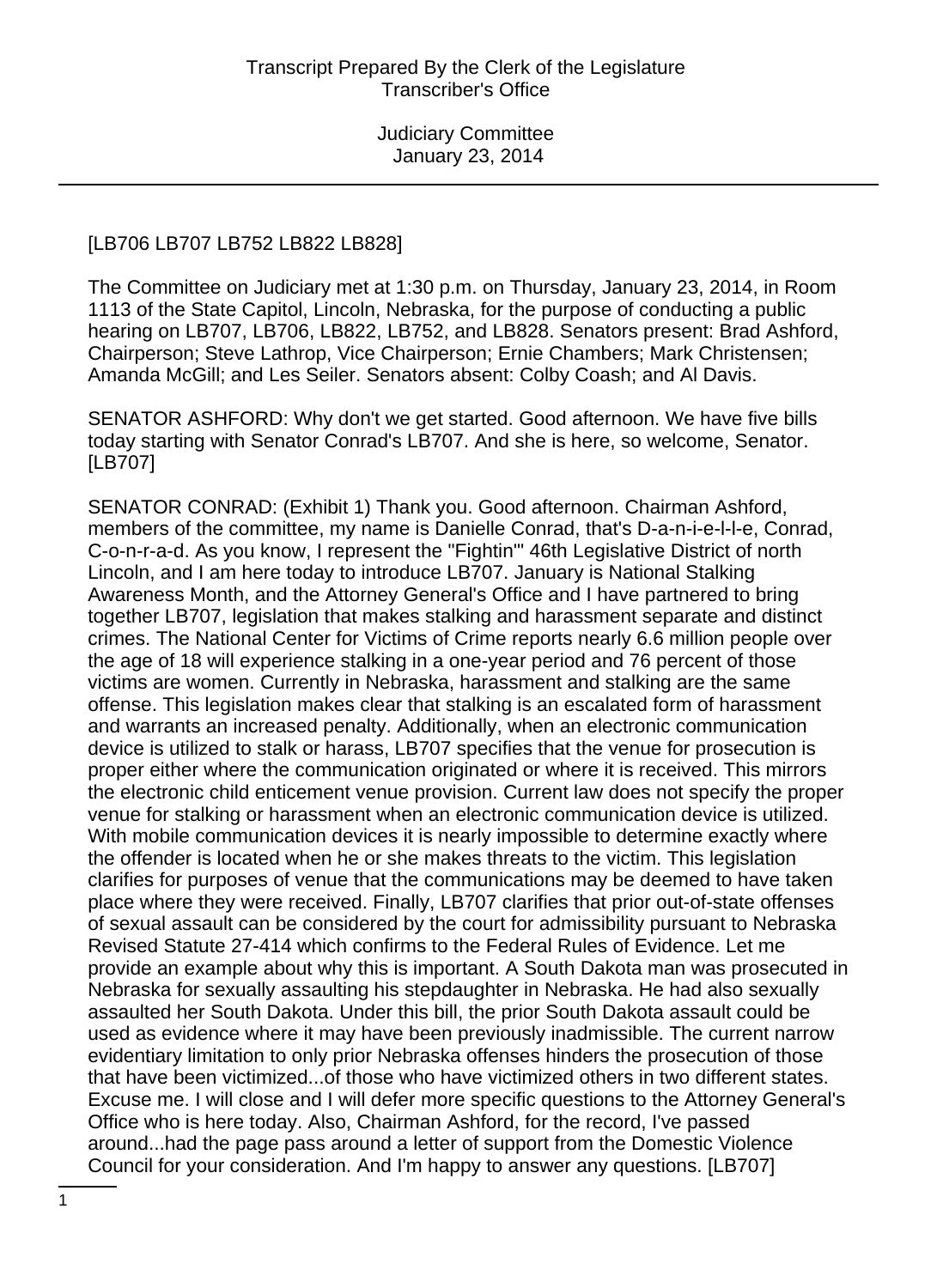SENATOR ASHFORD: Thank you, Senator Conrad. Any questions of Senator Conrad? I think Senator Robak was the first stalking person... [LB707]

SENATOR CONRAD: Is that right? [LB707]

SENATOR ASHFORD: ...person in the old days of many years ago, so. [LB707]

SENATOR CONRAD: Well, then indeed I stand on the shoulders of giants... [LB707]

SENATOR ASHFORD: Yes. [LB707]

SENATOR CONRAD: ...in moving the ball forward on this important issue. [LB707]

SENATOR ASHFORD: Well, I think you're both giants. But thank you, Senator Conrad. [LB707]

SENATOR CONRAD: Yes. [LB707]

SENATOR ASHFORD: Let me...any questions? Anyone? [LB707]

SENATOR CONRAD: No. [LB707]

SENATOR ASHFORD: Okay. No, I don't see any. [LB707]

SENATOR CONRAD: Great. Well, that's good because I was telling the Attorney General's Office previously that my criminal law work is very limited to a small clerkship at the Seward County Public Defender's Office my second year of law school. So I definitely do not pretend to be an expert, but rather a student, in this regard. And I'm happy to partner with the Attorney General's Office on an important matter. [LB707]

SENATOR ASHFORD: Thank you, Danielle. [LB707]

SENATOR CONRAD: Thank you. [LB707]

SENATOR ASHFORD: John, let me go around...Senator...go ahead and sit down. I just want to introduce my colleagues: Steve Lathrop from Omaha; Amanda McGill from Lincoln; Diane Amdor who is committee counsel; Oliver VanDervoort is our committee clerk; Mark Christensen is from Imperial; and Senator Seiler from Hastings. So welcome, John. [LB707]

JOHN FREUDENBERG: Good afternoon. My name is John Freudenberg, F-r-e-u-d-e-n-b-e-r-g. I'm the criminal bureau chief for the Nebraska Attorney General's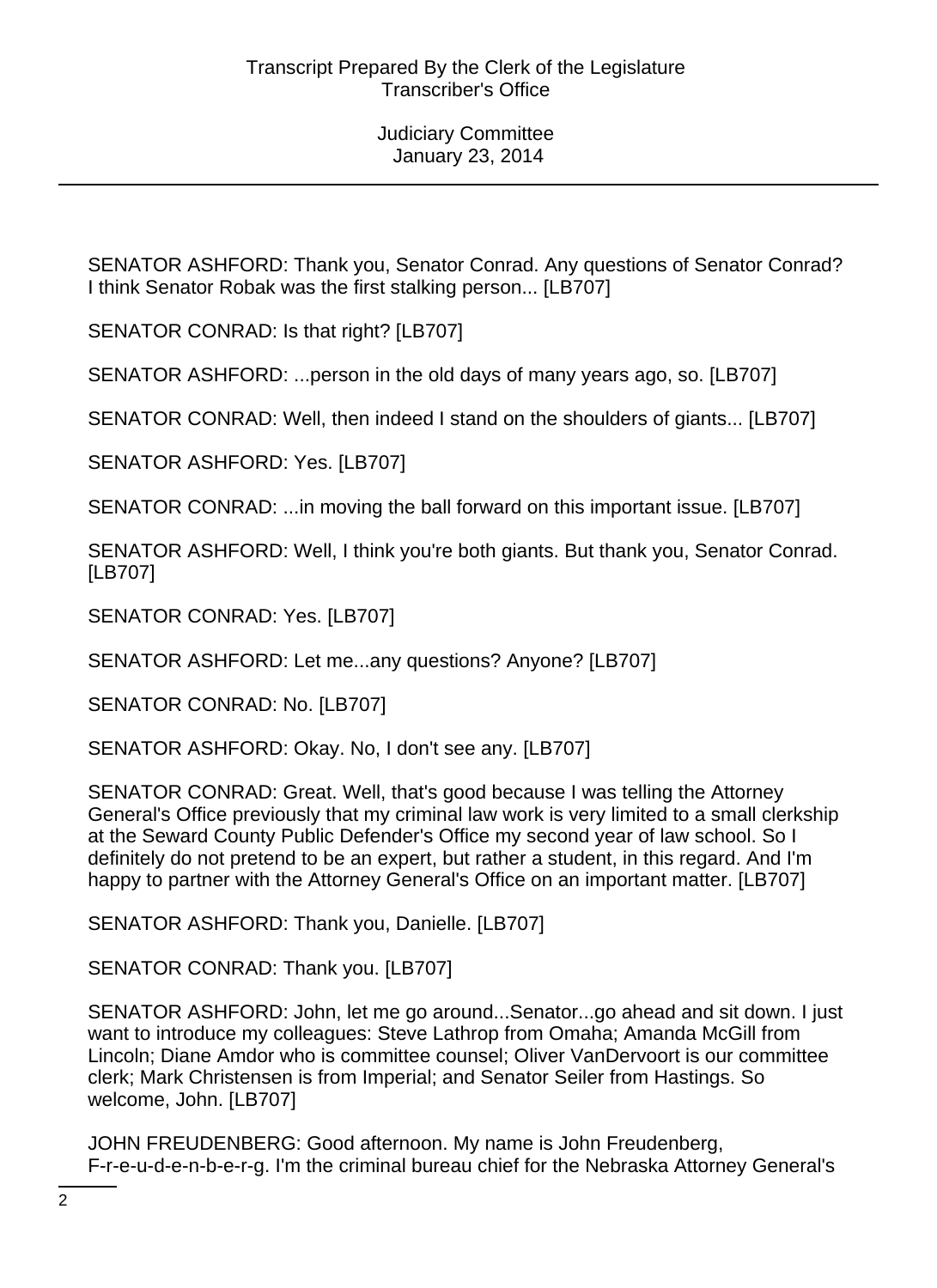Judiciary Committee January 23, 2014

Office. I'm here today to testify in support of LB707. This bill strengthens Nebraska's response to sexual assaults and domestic violence. As is commonly known, sexual assaults and domestic violence are crimes of power and control where the strong victimize the weak. LB707 addresses two basic issues. The first involves transient sex offenders and domestic abusers. State lines are of no significance to sexual and domestic predators. They will pursue their victims across state lines or move to Nebraska to find new victims. Nebraska's state boundaries should not be allowed to act as a shield for them. Nebraska currently allows the use of an offender's prior offenses of sexual assault as evidence in subsequent prosecutions. LB707 clarifies that both Nebraska and out-of-state offenses are eligible for use. This issue continues to become of greater concern as our society becomes more mobile. It is common to discover prior sexual assaultive activities occurring both within and outside of Nebraska when we are prosecuting sexual assault matters. The federal authorities and courts have agreed that the use of this type of evidence is appropriate in sexual assault trials. The bill further addresses transient serial rapists, abusers, and stalkers by allowing their prior criminal activities to act as punishment enhancements in subsequent sexual assaults, domestic assaults, and stalking prosecutions. Currently, only prior in-state convictions are allowed to be used. Finally, with regard to the issue of mobile offenders, LB707 establishes that proper venue for filing of charges can be established either where the offender sends a threatening message or where the victim receives it. The use of smart phones or other devices makes it nearly impossible to locate where an offender was when he sent the threat. The second issue the bill addresses is stalking. There are various reasons which ignite stalking situations. Most start small but are allowed to grow and fester because of the lack of adequate criminal remedies to address them early on. LB707 offers a solution by creating the offense of harassment which is a Class II misdemeanor. A second or subsequent offense would be a Class I misdemeanor. These new offenses provide a tool to be used to intervene early, as opposed to waiting until the stalking escalates. Unfortunately, we know that there are some who still will not modify their behavior and continue with a pattern of harassing misconduct, even after the court's intervention. For those, stalking will still exist as a strengthened felony option. This is a quick overview of the bill and I'm happy to answer any questions you may have. Thank you. [LB707]

SENATOR ASHFORD: Any questions of John? [LB707]

SENATOR LATHROP: Can I ask just a brief question? [LB707]

SENATOR ASHFORD: Yes, Senator Lathrop. [LB707]

SENATOR LATHROP: On page 3, line 12, "course of conduct" previously meant a pattern of conduct composed of a series of acts over a period of time, however short, evidencing the continuity of purpose. Is that former language, was that from...why are we striking that, I guess? [LB707]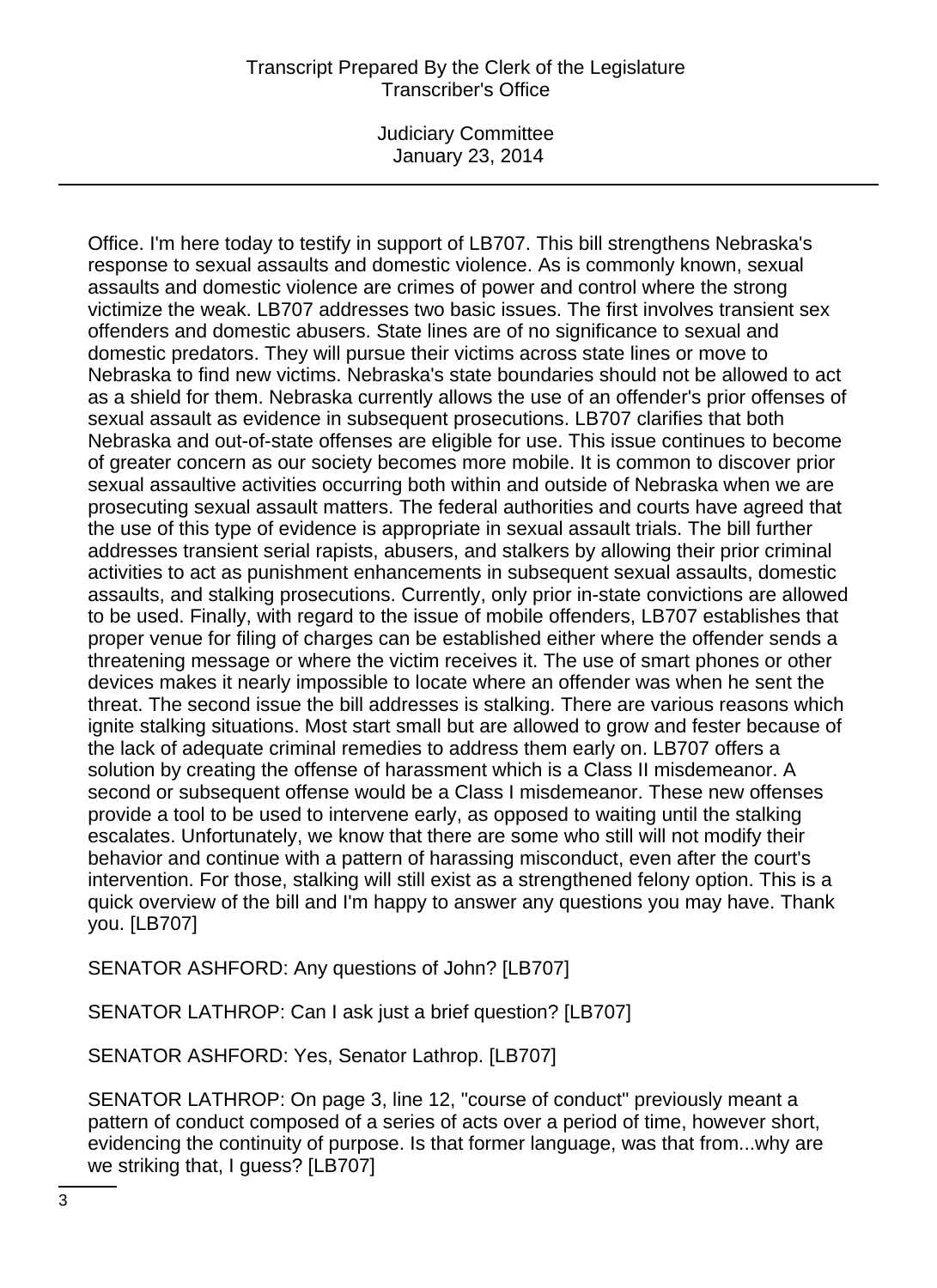JOHN FREUDENBERG: It was...the... [LB707]

SENATOR LATHROP: Don't we want to show some connection from one to the next? [LB707]

JOHN FREUDENBERG: Actually, there is a new change of a...a new definition given earlier on in the...I apologize. That is the change in definition that we're talking about. The purpose of conduct, we have changed it just to a specific number of being two more acts, and I believe that's just to tie it back into the overall pattern we're trying to establish with the new harassment offenses. Previously...oh. [LB707]

SENATOR LATHROP: But doesn't evidencing the continuity of purpose require that there be some...that the events have some relationship and they show some MO. [LB707]

JOHN FREUDENBERG: That could be. You're...Senator. [LB707]

SENATOR LATHROP: And are we getting away from the requirement that you show a pattern in favor of showing multiple offenses without the necessity of a pattern? [LB707]

JOHN FREUDENBERG: I don't believe we're getting to that, but that's definitely something that we could work on the language a bit if it's not clear. I agree it's important. [LB707]

SENATOR LATHROP: Don't you think that's necessary? I mean, the...if you're going to show prior bad acts, you've got to be able to show that it fits some pattern and not just that somebody committed a half a dozen bad acts that have no pattern to them. [LB707]

JOHN FREUDENBERG: This is actually going to the harassment portion of the bill, not the prior bad acts. This is going to a series of events leading to a stalking charge. But I do agree a pattern, a purpose is appropriate. And if that's not clear in this language I would be willing to work with people and Senator Conrad's office to see if we can clear that up. [LB707]

SENATOR ASHFORD: John, what did we do...what did...within the last year or so we...or at least I thought we addressed some of the electronic communication issues. Do you remember what we did in that regard? [LB707]

JOHN FREUDENBERG: We've touched on electronic communication issues on a number of bills over the last two or three years. [LB707]

SENATOR ASHFORD: But on...as it relates to harassment, did we...? [LB707]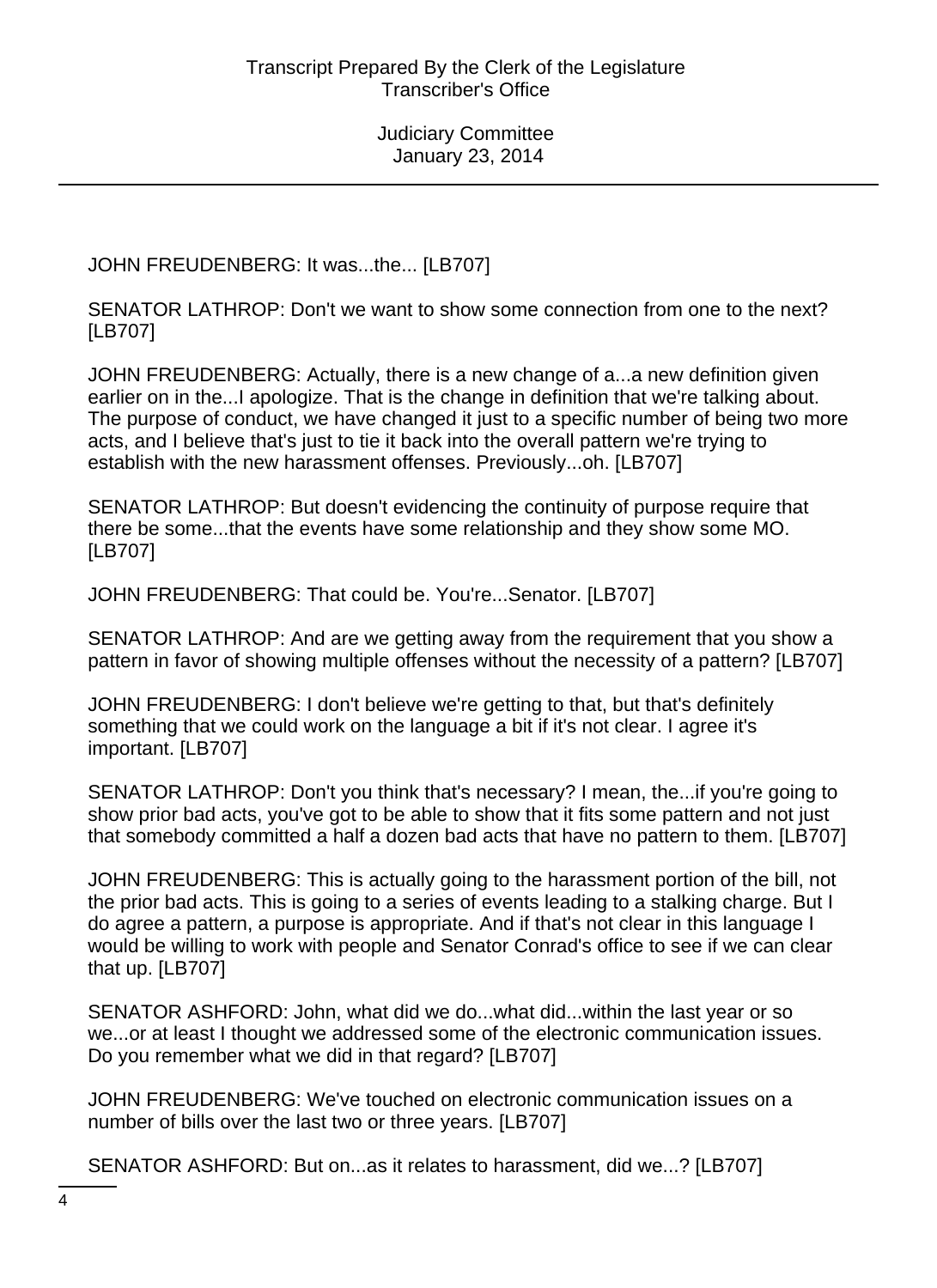JOHN FREUDENBERG: The last one I recall is we...I believe is the one where certain senators were actually being harassed and we reviewed options to address that, but I don't believe that actually moved forward. [LB707]

SENATOR ASHFORD: Okay. [LB707]

JOHN FREUDENBERG: If there's another bill you're thinking of, I'm not remembering it. [LB707]

SENATOR ASHFORD: But we're talking...but in this regard we're talking about any...we're adding electronic communications to the stalking statute. [LB707]

JOHN FREUDENBERG: They're already there. [LB707]

SENATOR ASHFORD: Right. [LB707]

JOHN FREUDENBERG: We can use those now. [LB707]

SENATOR ASHFORD: But we're talking about a pattern now of violation and enhancement of penalty. [LB707]

JOHN FREUDENBERG: Correct. [LB707]

SENATOR ASHFORD: That's really what we're doing here? [LB707]

JOHN FREUDENBERG: That, and also establishing the proper venue. [LB707]

SENATOR ASHFORD: Right, the venue part, but... [LB707]

JOHN FREUDENBERG: Right. [LB707]

SENATOR ASHFORD: I mean we're essentially taking what we did...we added to stalking the, obviously, the modern equivalent or whatever... [LB707]

JOHN FREUDENBERG: Correct. [LB707]

SENATOR ASHFORD: ...and then enhanced the penalty... [LB707]

JOHN FREUDENBERG: Correct. [LB707]

SENATOR ASHFORD: ...for subsequent offenses. Okay. I don't think I have anything else. Anything else? Senator Seiler, you have anything? Thanks, John. [LB707]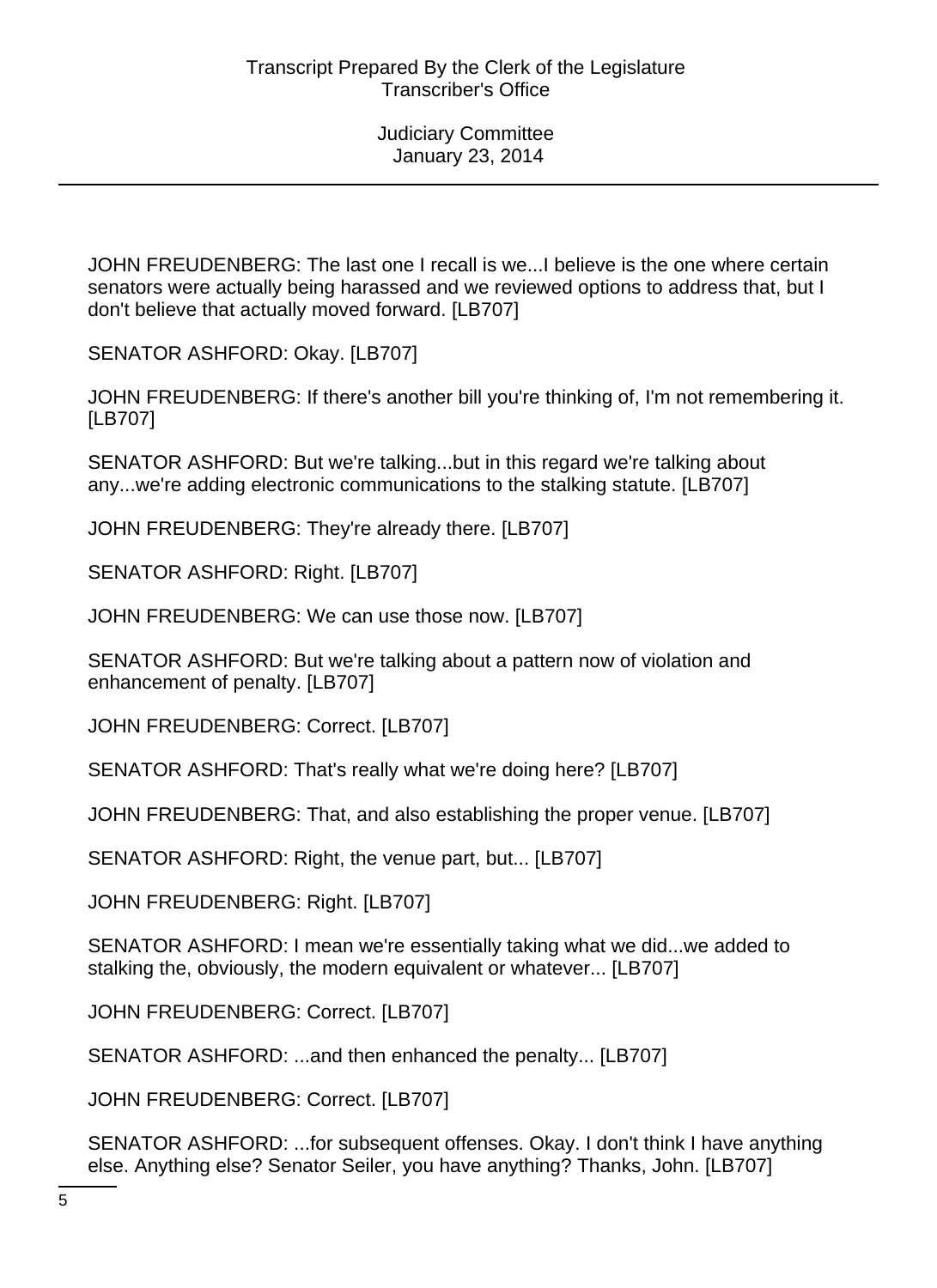# JOHN FREUDENBERG: Thank you. [LB707]

SENATOR ASHFORD: Dave. [LB707]

DAVID PARTSCH: Good afternoon, Chairman Ashford, Senators of the Judiciary Committee. I...my name is David Partsch, P-a-r-t-s-c-h. I'm the Otoe County Attorney from Nebraska City and I'm the chairman of the legislative committee of the Nebraska County Attorneys Association. And I am here to testify in support of LB707. I would like to, I guess, emphasize or particularly address the third aspect of the bill that senator mentioned that was the 27-414 rule regarding prior bad acts or prior sexual assaults of children and making sure that that applies across state lines. Personally, I have an interest, being from Otoe County which is a border county with Iowa, and seeing offenders on one side of the state line that are treated differently from offenders that are...have committed all of their acts in Nebraska. And those that are from another state, I think, as an issue of fairness, should be treated the same as those that we treat, those that are...have all occurred within the state. So it's a fairness issue to the victims particularly in these crimes that if you have an offender that's committed these prior offenses we ought to be able to use them no matter where they were occurred. [LB707]

SENATOR ASHFORD: And under prior law we...maybe I... [LB707]

DAVID PARTSCH: Well, the law as it's written now... [LB707]

SENATOR ASHFORD: You...were you able...I mean, I never really...I guess I didn't realize you couldn't bring in an offense, a certified document. [LB707]

DAVID PARTSCH: The way that 27-414 is currently written is it references prior sexual assault. But then after...it says a sexual assault under Section 28-319, for example. [LB707]

SENATOR ASHFORD: Which couldn't occur in Iowa. [LB707]

DAVID PARTSCH: Right. [LB707]

SENATOR ASHFORD: I got you. Okay, so it's...all right. Okay. [LB707]

DAVID PARTSCH: And it would be similar to our DUI laws that apply across state lines as well,... [LB707]

SENATOR ASHFORD: Okay. [LB707]

DAVID PARTSCH: ...as long as the statute in the other state is similar to ours... [LB707]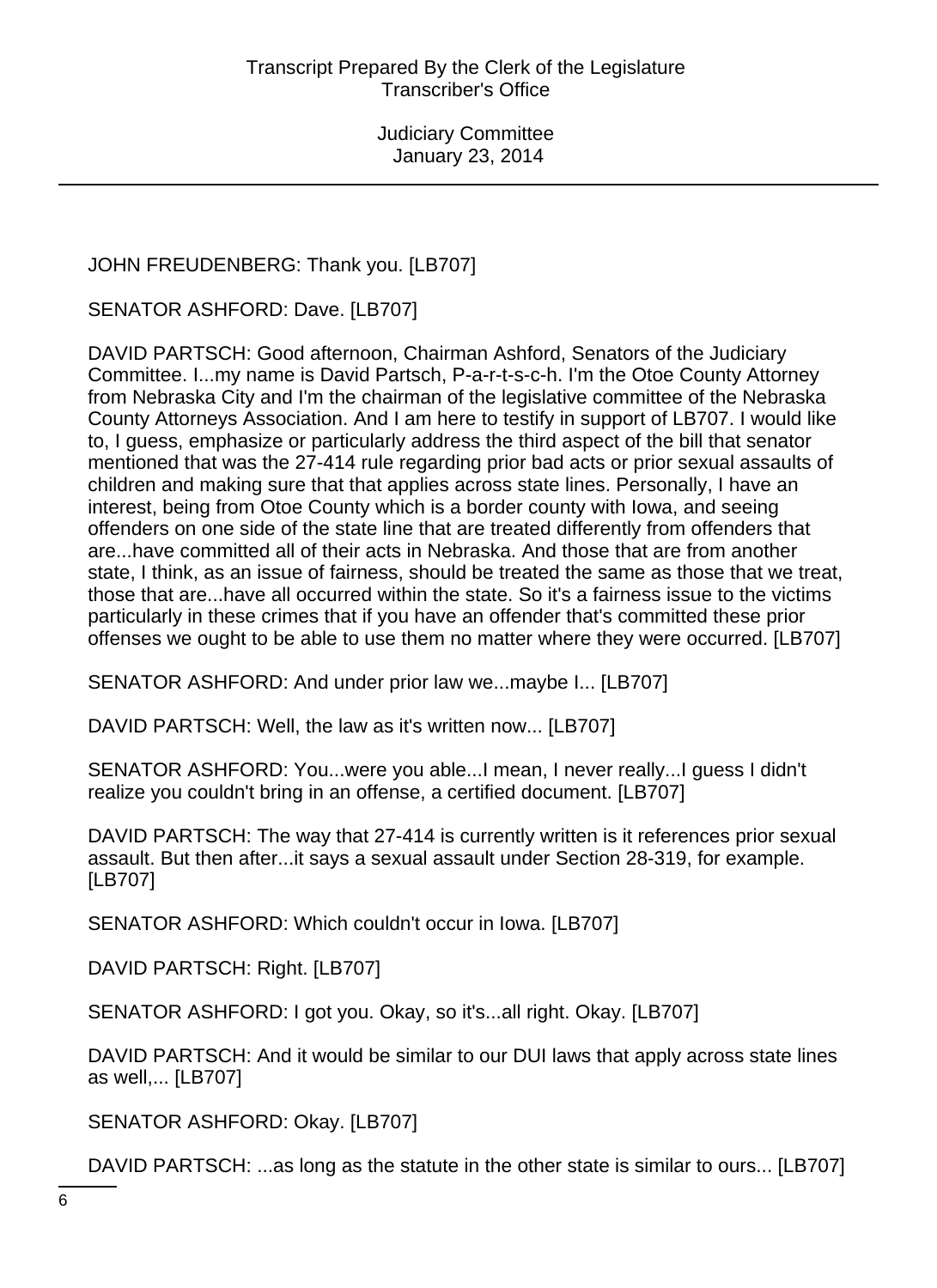SENATOR ASHFORD: Right. [LB707]

DAVID PARTSCH: ...that it could be applied here as well. [LB707]

SENATOR ASHFORD: Okay. Senator Seiler. [LB707]

SENATOR SEILER: Thank you, Mr. Chairman. I have a question on the evidence itself. Would that come in under certified copy of the transcript of the conviction under Rules of Evidence or do you need to have something...I don't see a procedure inside this particular area. Is the...have you checked to see if the normal certified copy is good enough to become admitted or do you need something under this law? [LB707]

DAVID PARTSCH: Typically, we would have additional...I mean we can require or we can subpoena the victims from others...other offenses to testify as well. [LB707]

SENATOR SEILER: But if you were just going to put in the conviction, under the old law used years ago, you used to have to get a certified copy and a certified copy from the prison showing that he served at least one day. [LB707]

DAVID PARTSCH: Right. And this bill does not change any of the current procedures. [LB707]

SENATOR SEILER: That procedure will apply to this type of case? [LB707]

DAVID PARTSCH: I think this procedure is different because this is under the newer law that allows evidence of prior sexual assaults. So it could be a certified conviction, I think. [LB707]

SENATOR SEILER: Okay. I didn't know if you needed to have that here or not, or at least a reference to it. [LB707]

DAVID PARTSCH: No, I don't believe so. [LB707]

SENATOR ASHFORD: There seems to be some gnashing of teeth and shaking of heads somewhere back in the...maybe we can...we'll confer and discuss. Thank you. [LB707]

DAVID PARTSCH: You bet. [LB707]

SENATOR ASHFORD: Thanks, David. Okay. Yeah, David, do you want to...can you...do you want to speak on that for a moment or do you... [LB707]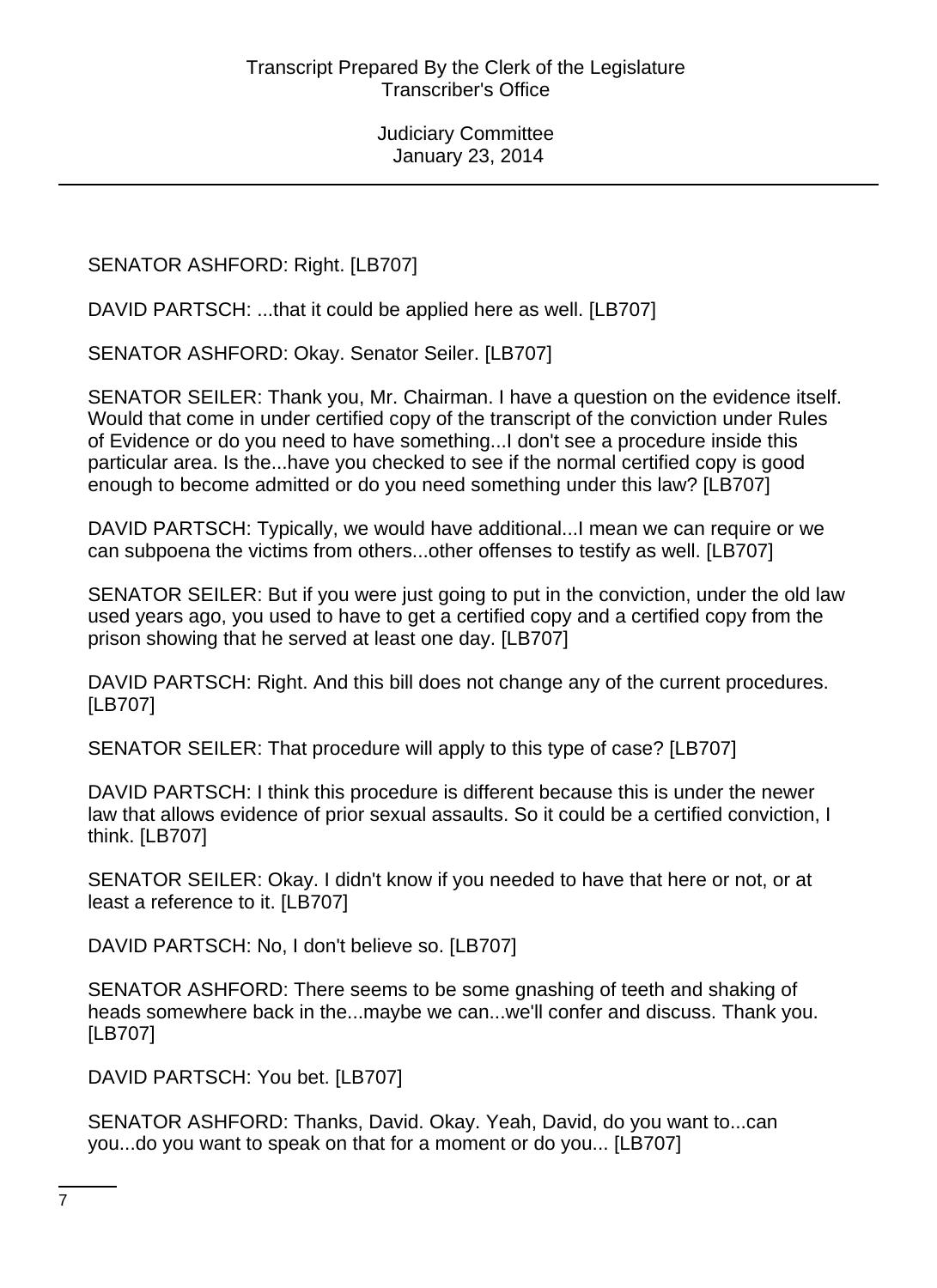#### DAVID PARTSCH: Me? [LB707]

SENATOR ASHFORD: Yeah. Or, John, I'm sorry. Do you have any...answer Senator Seiler's question. [LB707]

JOHN FREUDENBERG: Once again, this is John Freudenberg. (Section) 27-414 sets forth the procedure. This is closer to a 27-404 type hearing,... [LB707]

SENATOR ASHFORD: Oh, okay. [LB707]

JOHN FREUDENBERG: ...as opposed to the use of an out-of-state conviction in the normal sense. This doesn't actually have to be a conviction, it can be an offense, but the procedures that's set up is you have to give notice of this...the intent to use this type of evidence and then you have to go through a pretrial hearing with the court and prove by clear and convincing evidence that this incident did occur, that it has significant similarity to the prior incident, and that it is relevant to the issues that you're bringing in this matter. [LB707]

SENATOR SEILER: So this actually goes further than just a conviction. [LB707]

JOHN FREUDENBERG: It does, it does. And like I said, this is current law. [LB707]

SENATOR SEILER: That's what I... [LB707]

JOHN FREUDENBERG: We could already do that right now with in-state matters. We just can't necessarily use it with things that happened out of state. [LB707]

SENATOR SEILER: Okay. That's what I wanted to talk about. Thank you. [LB707]

JOHN FREUDENBERG: All right. Thank you. [LB707]

SENATOR ASHFORD: Thanks, David (sic). [LB707]

JOHN FREUDENBERG: Do I...be excused? [LB707]

SENATOR ASHFORD: You may be, yes. Anyone else want to testify for this bill? How about against it? Neutral? Or against it, we have one against here. [LB707]

DENISE FROST: (Exhibit 2) Good afternoon. Members of the committee, my name is Denise Frost and I'm an attorney in Omaha. I'm here today on behalf of the Nebraska Criminal Defense Attorneys Association. Your page is circulating around a letter that I wrote a few days ago to Senator Conrad just expressing some of the concerns that we have with this. Senator Seiler, I think you've kind of hit the nail on the head. I think one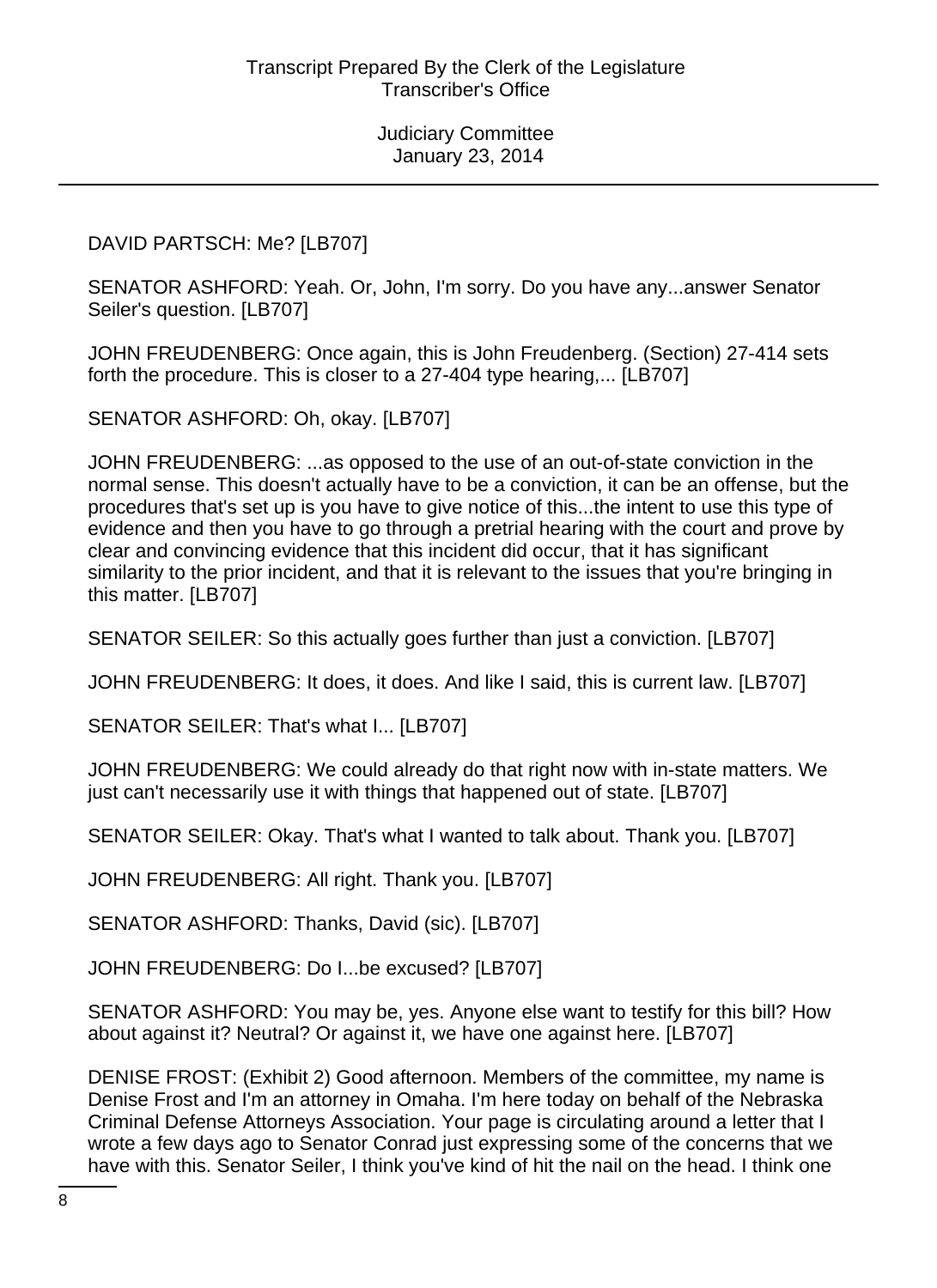Judiciary Committee January 23, 2014

thing to take great care with in this bill is the interplay with these proposed amendments, with 27-404(2) of the Rules of Evidence. There's a lot of lawyers on this committee and so we all know that that pendulum swings back and forth in terms of how the high court handles that type of evidence. It's a pretty particular type of evidence. Specifically, one of the bases of our objection to LB707 is, as set forth in my letter, I don't think we need to make that change that's referenced in Section 1 that refers to conduct prohibited by the laws of this state or any other state or federal law. This body knows better than anyone what the shades of gray are among how sexual misconduct, be it assault, contact, how it's graded, how it's defined in other jurisdictions. I think that we've got to be really careful with evidence of this type. 27-404(2) at the present time provides all the protection that any prosecutor needs and all the process on how to handle that type of evidence. I think there is a vagueness problem because, as this is, it could be anything, and I think that is problematic, as noted. Certainly the courts in this state are not shy about allowing 27-404(2) evidence or 27-413 evidence. I gave you a citation to a case that's less than a year old. Another point that is of great concern to us is the increasing the penalties. I think that, you know, there's no doubt everybody worries about crime and punishment. But if you are a student of the law as applied, as I know you are, what you see...look at the cases that I've cited here. Most times you are going to see these types of offenses stacked with other offenses. And courts don't hesitate to exercise the power to impose consecutive sentences. There is no need to increase penalties for these types of crimes and, respectfully, I think it's pretty antithetical to some of the competing interests in this state. If we're going to increase and start making more crimes that require imprisonment, where do you get the money to house those people? There is no need to change the law when it comes to sentencing. I would ask that my comments that have been circulated to you be made a part of the record, but those are the reasons that the Criminal Defense Attorneys Association opposes the bill. Thank you. [LB707]

SENATOR ASHFORD: Thanks, Denise. Any questions of Denise? I don't see any. Thanks for your comment. [LB707]

DENISE FROST: Thank you. [LB707]

SENATOR ASHFORD: Any other comments opposing the bill? Neutral testimony? Senator Conrad, do you...closing? No closing, okay, thank you. Let's move on to LB706, Senator Harr here. [LB707]

SENATOR HARR: Chairman Ashford, members of the Judiciary Committee, I am Senator Burke Harr. I represent midtown Omaha which comprises of Dundee, Benson, and Keystone neighborhoods. I am bringing LB706 on behalf of the Attorney General's Office. Every time someone downloads or attempts to download child pornography, it revictimizes the child involved. LB706 works to hold accountable those who knowingly solicit or attempt to solicit images of child sexual assault. Under current Nebraska law,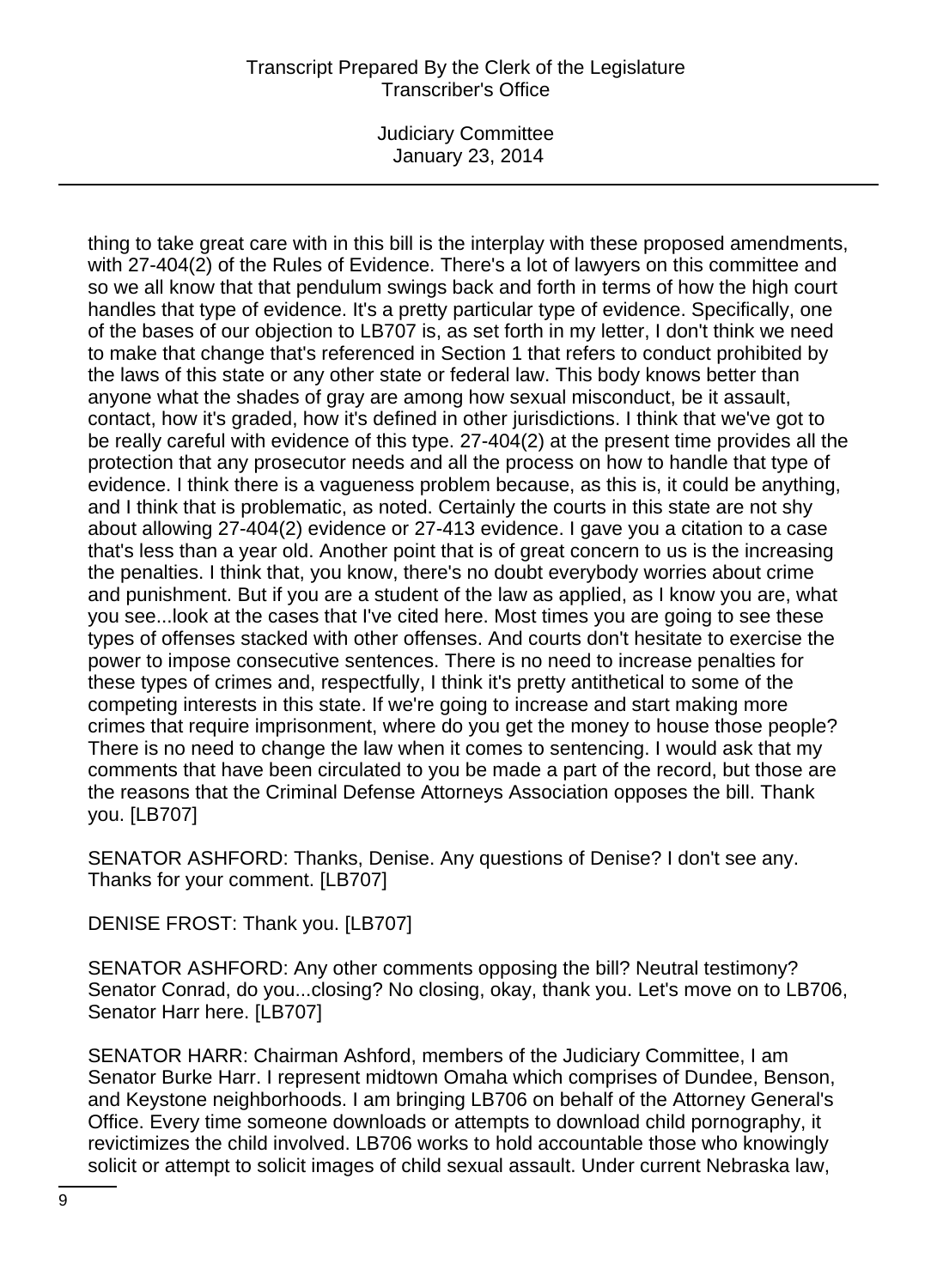Judiciary Committee January 23, 2014

possession, manufacturing, or distribution of child pornography is unlawful. It is, however, not unlawful under current Nebraska statute to knowingly solicit or knowingly receive it. LB706 amends the current law, eliminating this loophole, and allows for all property involved in the offense be subject to forfeiture by action of the state. The bill creates a procedural standard for forfeiture and destruction of any property used in the crime, such as computer or data storage devices. There would be a process for perpetrators to request the return of noncriminal data files, such as tax or business records, before the property is destroyed. LB706 allows out-of-state convictions to act as penalty enhancements in child enticement or child pornography prosecution. Lastly, LB706 criminalizes the act of knowingly causing a child to be placed in a situation to view a live sex act by specifically classifying it as child abuse. Currently, similar conduct is prohibited if it occurs via electronic communication, but it is not prohibited if it applies in person. With this bill, Nebraska would join 13 states, along with federal law, where it is unlawful to solicit child pornography. Fourteen states have penalized the receipt of child pornography; 15 states that allow for forfeiture actions involving child pornography; 11 states where it is unlawful to knowingly or intentionally place a child in a situation to view a live sex act; 8 states that make convictions of attempt a sentence enhancement; 6 states that make out-of-state convictions an enhancement; and 5 states that provide the specific forfeiture process. I would ask that you advance LB706 out of committee and I would be happy to answer any questions you may have. [LB706]

SENATOR ASHFORD: Senator Chambers. [LB706]

SENATOR CHAMBERS: Senator Harr, are you going to prioritize this bill? [LB706]

SENATOR HARR: I have not made a decision on my priorities yet. [LB706]

SENATOR CHAMBERS: This is designed to go after property that is involved in child pornography in various stages and various ways. Is that true? [LB706]

SENATOR HARR: That is correct. [LB706]

SENATOR CHAMBERS: Is it felt that that will somehow diminish the amount of child pornography that's going to be produced, disseminated, and whatever else is done with it? [LB706]

SENATOR HARR: That is the hope. [LB706]

SENATOR CHAMBERS: You know what troubles me, Senator Harr? I come from a community, and I've talked about it on the floor of the Legislature, where guns wind up in the hands of very young black people. And I've said it disturbs me that the Attorney General's Office, FBI, I mentioned federal agencies by name, local police, the State Patrol, they come in when they're talking about alcohol use by young white children.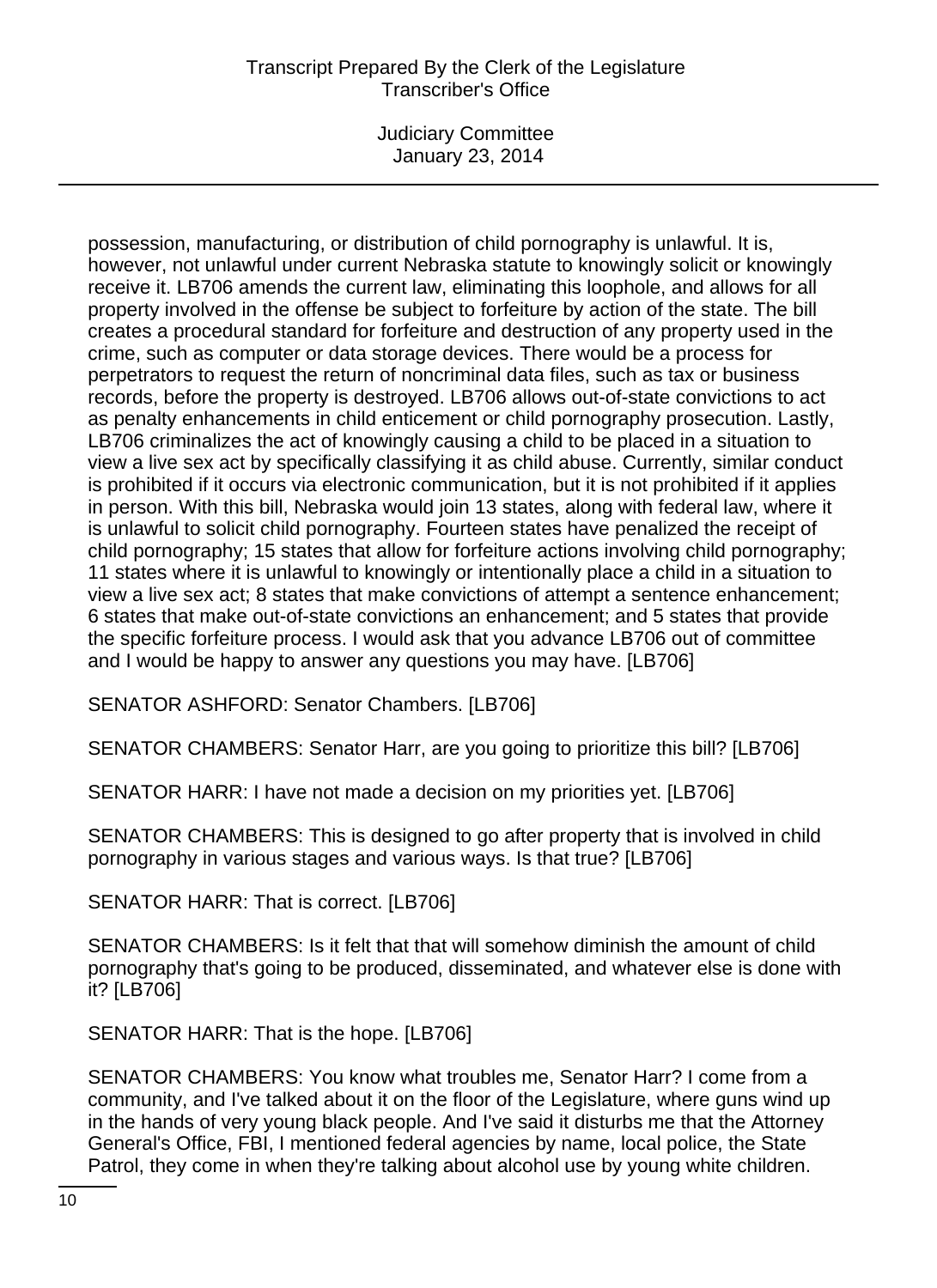Judiciary Committee January 23, 2014

They talk about these...for ease of reference, talk about these so-called designer and new drugs, variations they want to track down and stop the source of it. But not one of them is interested in going after the source of guns that kill children in my community. I'm not going to support any of these bills until I see the same concerns shown about going after the source of the guns. Some people may say, well, this is important, these other bills. They're not a matter of life and death, as is happening in my community. And I didn't just start talking about it when young Payton Benson was killed the other day. In fact, I was talking about it on the day that she wound up being killed and still nobody is concerned. Every one of these bills that goes after any of these kind of things, when they try to create new crimes, I'm going to oppose every single one of them, just so that everybody in this room has notice. And if a bill is not prioritized, it certainly is not going anywhere. And when they try to create new crimes, create "niche" crimes, as I call them, where they name certain groups and professions and say it's going to be a special crime if somebody does this to you or against you, those I don't like either, not just for the reasons I mentioned. But they want to say that if you have a certain job, then you are more important than ordinary citizens. Or to put it conversely, the ordinary citizen is not as important as you. So we should say we're going to have a special crime if assault is committed against the butcher, the baker, the candlestick maker, for the floor walker in Walmart, for the street sweeper, for the garbage collector. And pretty soon you're going to say, well, there's a special niche for everybody. I'll say, that's why we need a general law that relates to assault and it applies to everybody. I think this idea of proliferating crimes--and now this is aside from the gun issue--is not going to be the kind of thing that I think is going to benefit society. But it's good for politicians who are running for office because they can say, I'm against child abuse. But there are cases that can be brought to them and they won't do anything about prosecuting it. So I'm saying it because you're a senator and you can take it and you're paid a big salary to hear these kind of things. But everybody else can hear it and it won't be necessary for me to say it over and over. But if somebody from law enforcement comes here, I'm going to say it to them. And that's why I'm not going to ask you any specific questions, because if it looks like the bill will go anywhere, you and I can talk about those kind of things later. [LB706]

SENATOR HARR: Thank you. I appreciate that comment. [LB706]

SENATOR ASHFORD: Yes, Senator Seiler. [LB706]

SENATOR SEILER: Senator Harr, if I read this bill correctly, the idea of the forfeiture is placed on the defendant for hearings, asking for hearings. The only thing the prosecutor does is list everything he's going to take. If you can go so far as to say that the court shall enter an order if nobody shows up and has no separate hearings, I don't think that's the structure of forfeiture law in the state of Nebraska or under the federal law. I think that's the duty of the prosecutor. [LB706]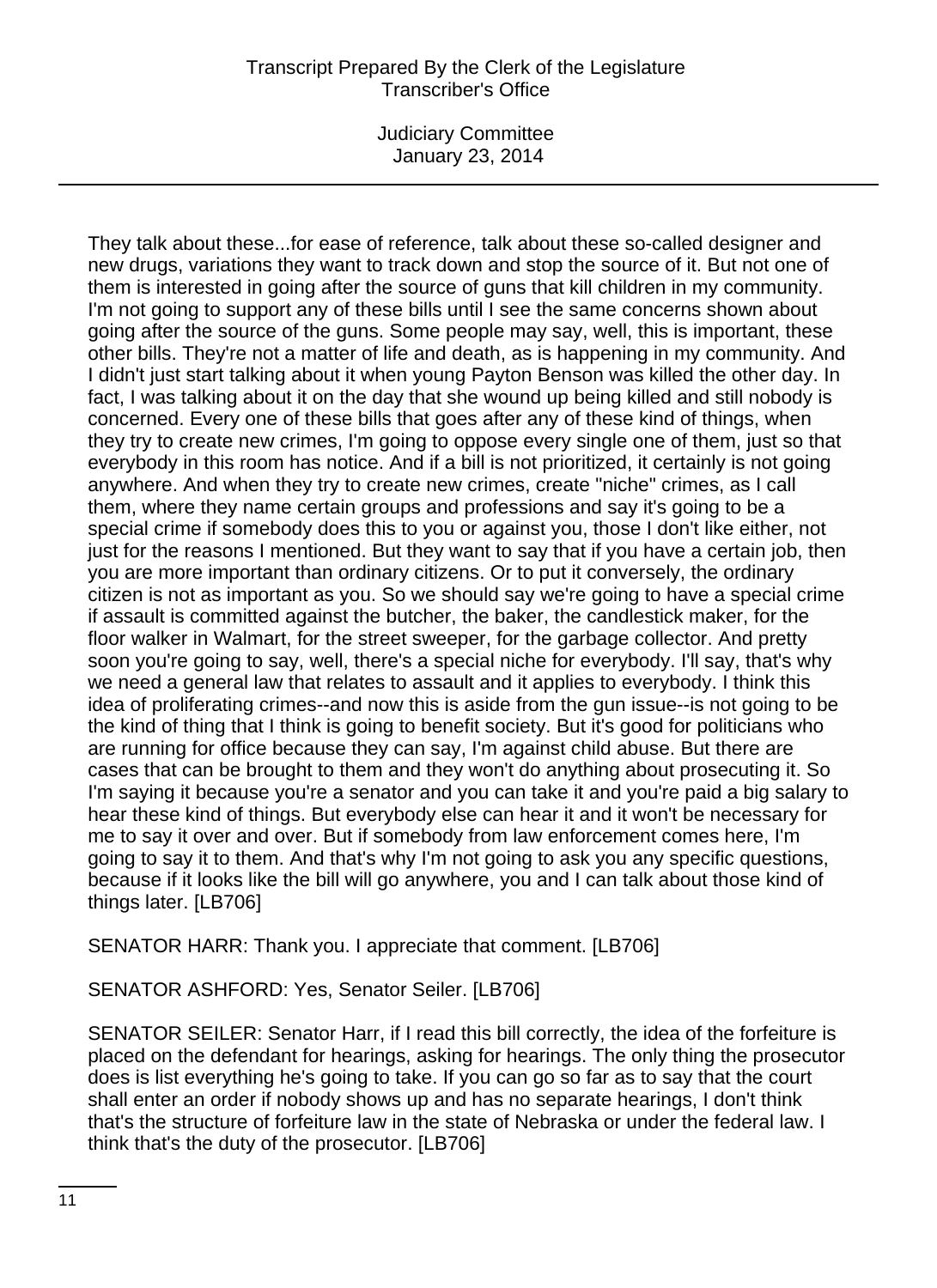SENATOR HARR: I think it does require the prosecutor to notify the owner. You know, one...I'll even say we need to go a step further because I think we probably should notify the lienholders if there is a lienholder on any of the items. [LB706]

SENATOR SEILER: Well, I was kind of following the description that was handed out with... [LB706]

SENATOR HARR: Oh. [LB706]

SENATOR SEILER: And it says, shall order the property be forfeited without a separate hearing. [LB706]

SENATOR HARR: Yeah. [LB706]

SENATOR SEILER: And it goes into defendant or any person may request a hearing. [LB706]

SENATOR HARR: So, yeah,... [LB706]

SENATOR SEILER: But the hearing should be on the obligation of the prosecutors, unless the law is different than what was handed out as informational sheet. [LB706]

SENATOR HARR: Okay, yeah. If you're on page 3, line 9, it says, the prosecutor shall provide written notice of the forfeiture proceeding and a list of the properties sought to be forfeited to the defendant and any person with an ownership interest in the...such property. [LB706]

SENATOR SEILER: That's right. That's where it starts. [LB706]

SENATOR HARR: Yeah. [LB706]

SENATOR SEILER: And it does that within 30 days prior to... [LB706]

SENATOR HARR: Sentencing. [LB706]

SENATOR SEILER: ...the sentencing. But when it comes to the time for a hearing in that period of time, then they...the way you've got it written, and I just want to make sure I'm reading it correct, that the defendant then has the burden of setting the hearing and making all the requests for those hearings. [LB706]

SENATOR HARR: For any person claiming an ownership interest. [LB706]

SENATOR SEILER: Right. [LB706]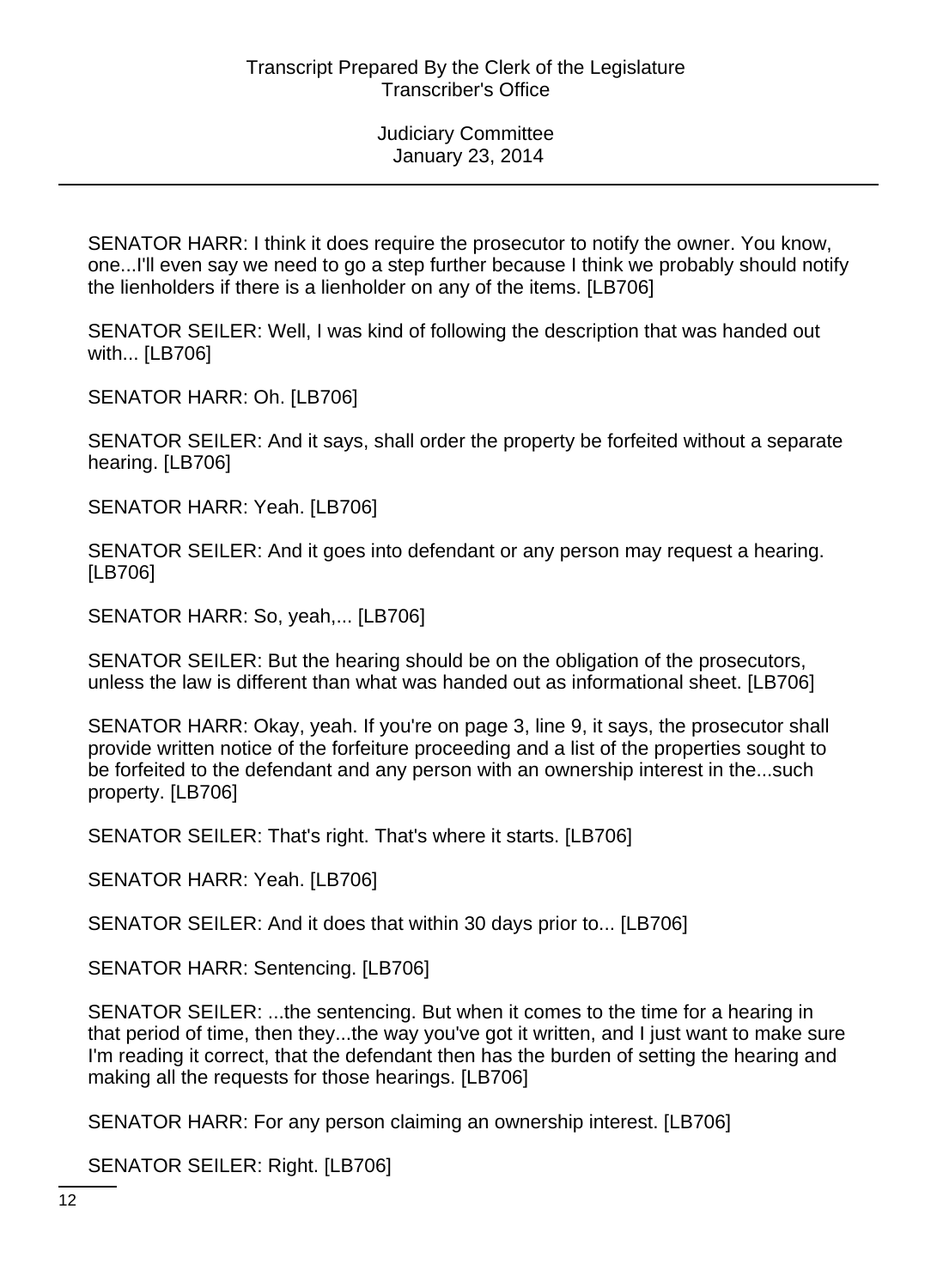SENATOR HARR: Yes. [LB706]

SENATOR SEILER: And that's your intent. [LB706]

SENATOR HARR: I think I... [LB706]

SENATOR SEILER: See, I believe the forfeiture law should be run by the prosecutor, including those hearings. [LB706]

SENATOR HARR: Yeah. Well, and I'm open to amendments. [LB706]

SENATOR SEILER: Okay. [LB706]

SENATOR HARR: As I said, I brought this on behalf of the Attorney General's Office. [LB706]

SENATOR SEILER: I just wanted to make sure the analyst correctly interpreted your bill. [LB706]

SENATOR HARR: Yeah. Yeah. I think that's probably right, yeah, and so... [LB706]

SENATOR SEILER: Okay. I have no further questions. [LB706]

SENATOR ASHFORD: Thanks. Senator Chambers. [LB706]

SENATOR CHAMBERS: One other one. Senator Harr, did you draft this bill or did the Attorney General's Office draft it? [LB706]

SENATOR HARR: The Attorney General's drafted... [LB706]

SENATOR CHAMBERS: Strike two. (Laughter) We always have those kind of problems. [LB706]

SENATOR ASHFORD: Thank you, Senator Harr. [LB706]

SENATOR HARR: Thank you. [LB706]

SENATOR ASHFORD: Any proponents? The Attorney General's Office. [LB706]

COREY O'BRIEN: Good afternoon. Mr. Chairman, members of the Senate (sic) Judiciary Committee, my name is Corey O'Brien, that's O-'-B-r-i-e-n. I'm an Assistant Attorney General with the Nebraska Attorney General's Office and the section chief with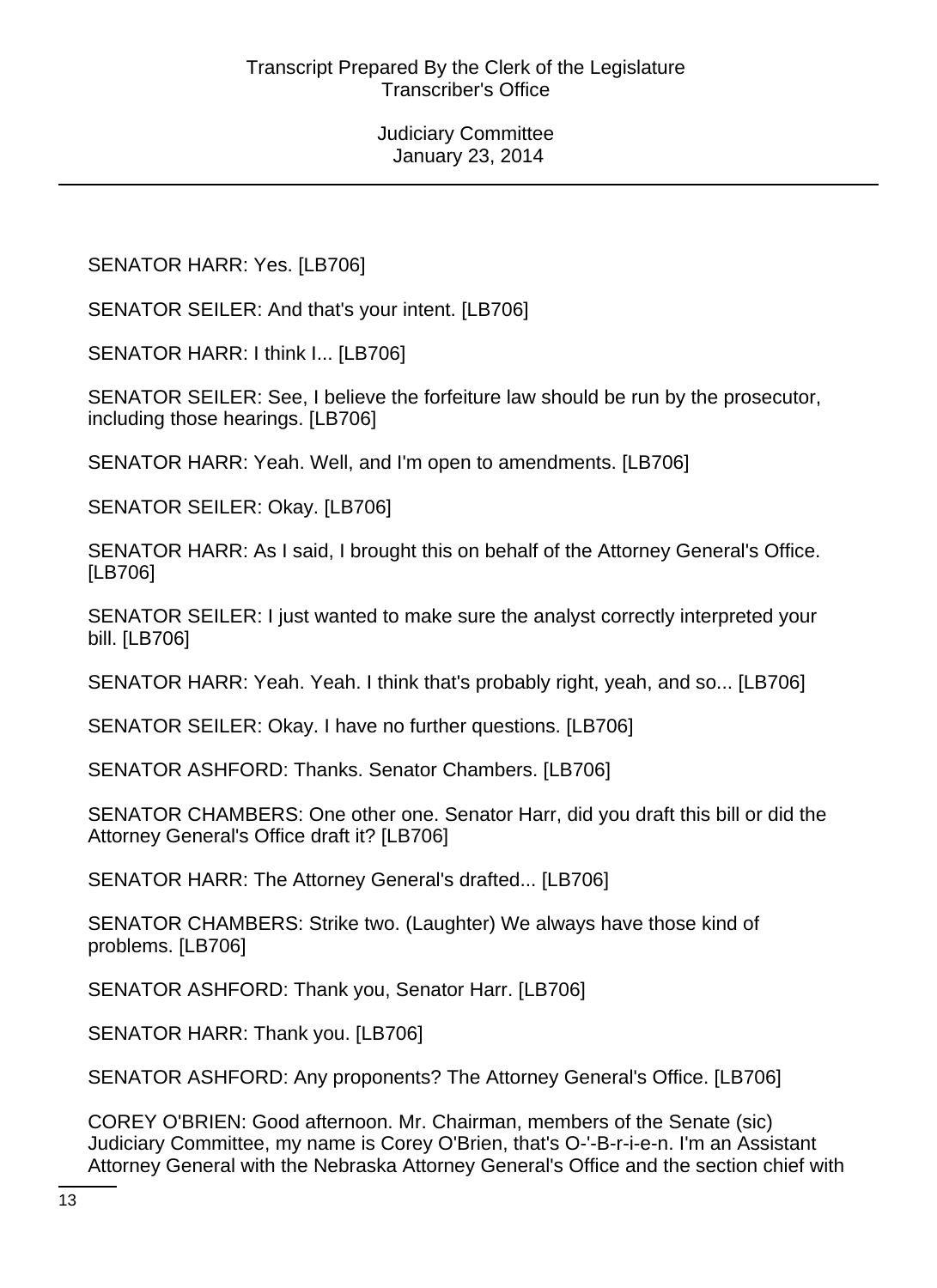Judiciary Committee January 23, 2014

the criminal prosecution division of the AG's Office. As Senator Harr elicited, I'm here to support LB706. There are four provisions in LB706. It's part of efforts that we've started as long as I've been in the AG's Office, about nine years, with continuing to try to close some of the loopholes with respect to computer crimes, child pornography, on-line enticement. There is four key provisions that Senator Harr talked about. One is the provision related to using out-of-state convictions for purposes of enhancing the sentences. Currently, the law reads that prior convictions for sexual assault...for sexual assault or on-line enticement or child pornography, they be committed in the state of Nebraska in order to enhance those crimes. As reason has taught us, the offenders of these crimes commit those crimes in other states and we think that they should be subject to enhancement, just as the offenders that commit those crimes in state. Second, the second piece of LB706 that we think is important is adding to our child abuse statutes with respect to sex acts committed live or in front of children. Some of us may go, well, that's not really necessary. And I want to point out a case that I handled that was in the news, a lady from Franklin, Nebraska, who solicited her own children on Craigslist for the purposes of holding them out to have men come and have sex with the minor daughters. She would frequently have sexual relations with the daughters...I'm sorry, with other men in front of the daughters in order to teach them how they should act with paying customers. And that is not a crime in our state and we do believe that it should be. The next provision that we have added is the receipt or solicitation of child pornography. The purpose behind that is we have several offenders who like to go into places like public libraries and watch child pornography videos. They have argued that they're not in possession of those videos, that they're simply on the hard drive of the computer there and, therefore, they're not in possession, they're simply viewing. And this portion of the bill is designed to...for those offenders and close that loophole. Finally, we have the provision in there with respect to contraband and I know that that's been talked about a little bit before me. It's not a forfeiture provision similar to what we have in the drug field or the gambling field. But basically, this is designed to give us some guidance in terms of what we do with the property that's used to facilitate these crimes, the computers, the photos--I'm sorry--the cameras, the video machines, things of that nature. I look forward to answering any questions you have and I certainly would be more than willing, and I know my office would be willing, to work with the committee in resolving any problems that there are with this bill. Thank you. [LB706]

SENATOR ASHFORD: Thanks, Corey. I don't see any questions. Thank you. Yeah, Senator Seiler does, actually. [LB706]

SENATOR SEILER: In order to get around State v. Spotts, I assume what you're saying is the forfeiture act and petition comes under the sentencing hearing, which is part of the criminal... [LB706]

COREY O'BRIEN: Senator Seiler, the way that the bill is written, when it uses the word "forfeiture," I don't perceive this as being forfeiture in the same way as State v. Spotts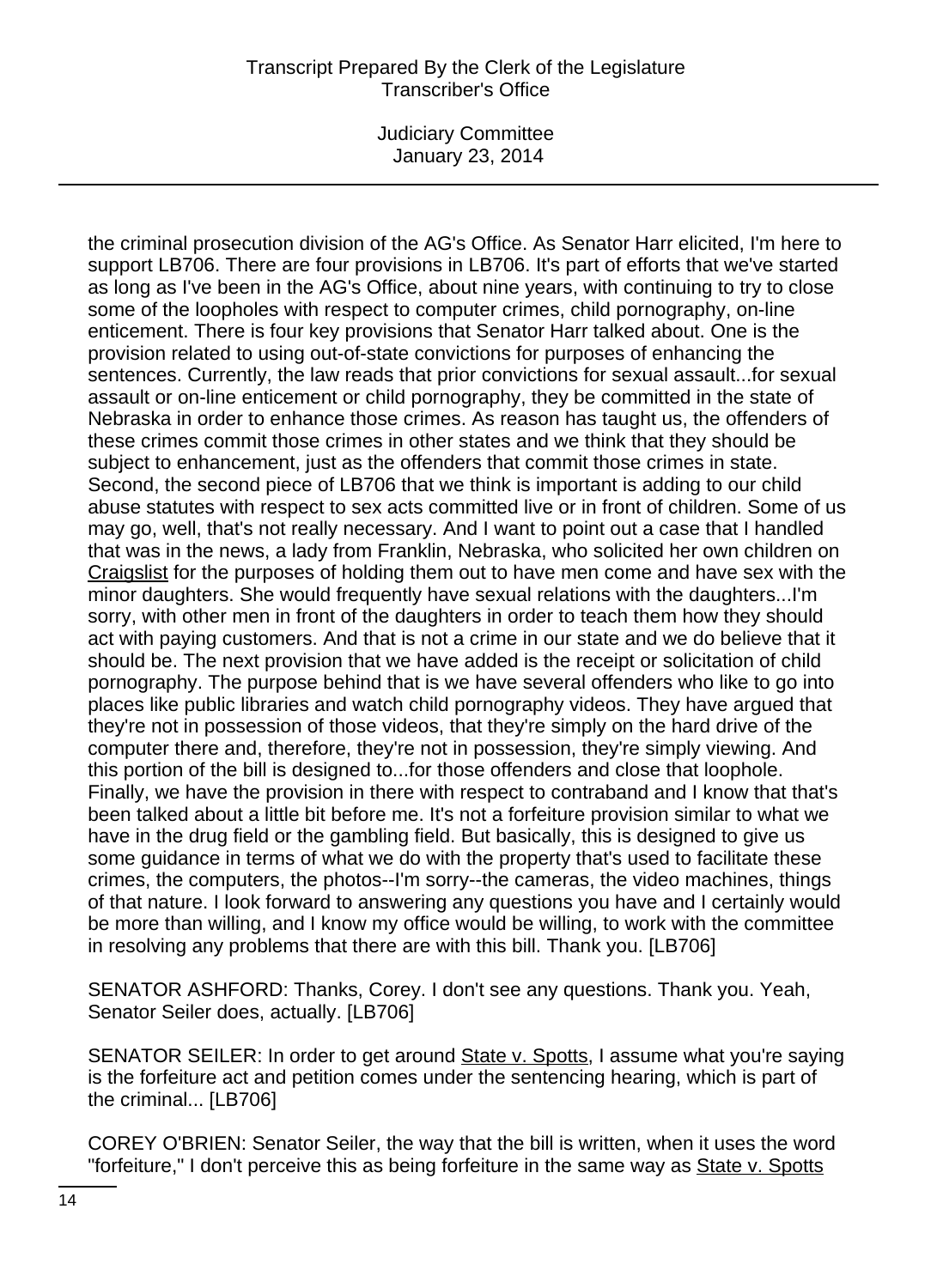talks about. This is not... [LB706]

SENATOR SEILER: Where does it define that? [LB706]

COREY O'BRIEN: Where does... [LB706]

SENATOR SEILER: Because in Spotts they just said it had to...if you had a separate hearing and a separate action it would be different. [LB706]

COREY O'BRIEN: Right. [LB706]

SENATOR SEILER: It would be double jeopardy. [LB706]

COREY O'BRIEN: Right. [LB706]

SENATOR SEILER: But in this case, you're saying it's part of the sentencing as I read this. That's not right? [LB706]

COREY O'BRIEN: No, sir. [LB706]

SENATOR SEILER: Tell me how it is then. [LB706]

COREY O'BRIEN: Let me explain what the purpose is. There are a number of a provisions in existing criminal law that says that various items shall be subject to forfeiture to the state because they are deemed contraband. For instance, if somebody goes out and catches fish without a license, the statute says those fish that are caught are subject to forfeiture. They're not contraband, per se, but the Legislature has determined it to be contraband because it was obtained illegally. What we're talking about here is no different than somebody that counterfeits money and they counterfeit money using printers and dies and casts. And basically what we are saying is that the computers, the photographic equipment, they are contraband. And we have created a mechanism by which we realize that computers are different than fish, okay? Computers are different from fish in the aspect of they hold the photos from the 1983 vacation that that person took and they may want to get that back. It may contain their tax returns. And so we want to give them the ability to get that back. But at the same time, we don't want to give back the tools of the trade that they used to commit the offenses that they're doing. So essentially, it's not forfeiture in the sense of we talk about in the drug field where we're taking away cars and we're taking away the money that they earned as a result of their trafficking opportunities. It's providing for a sensible opportunity for them to get back information without us giving back the tools of the trade or the pornography that they have manufactured. Does that answer your question? [LB706]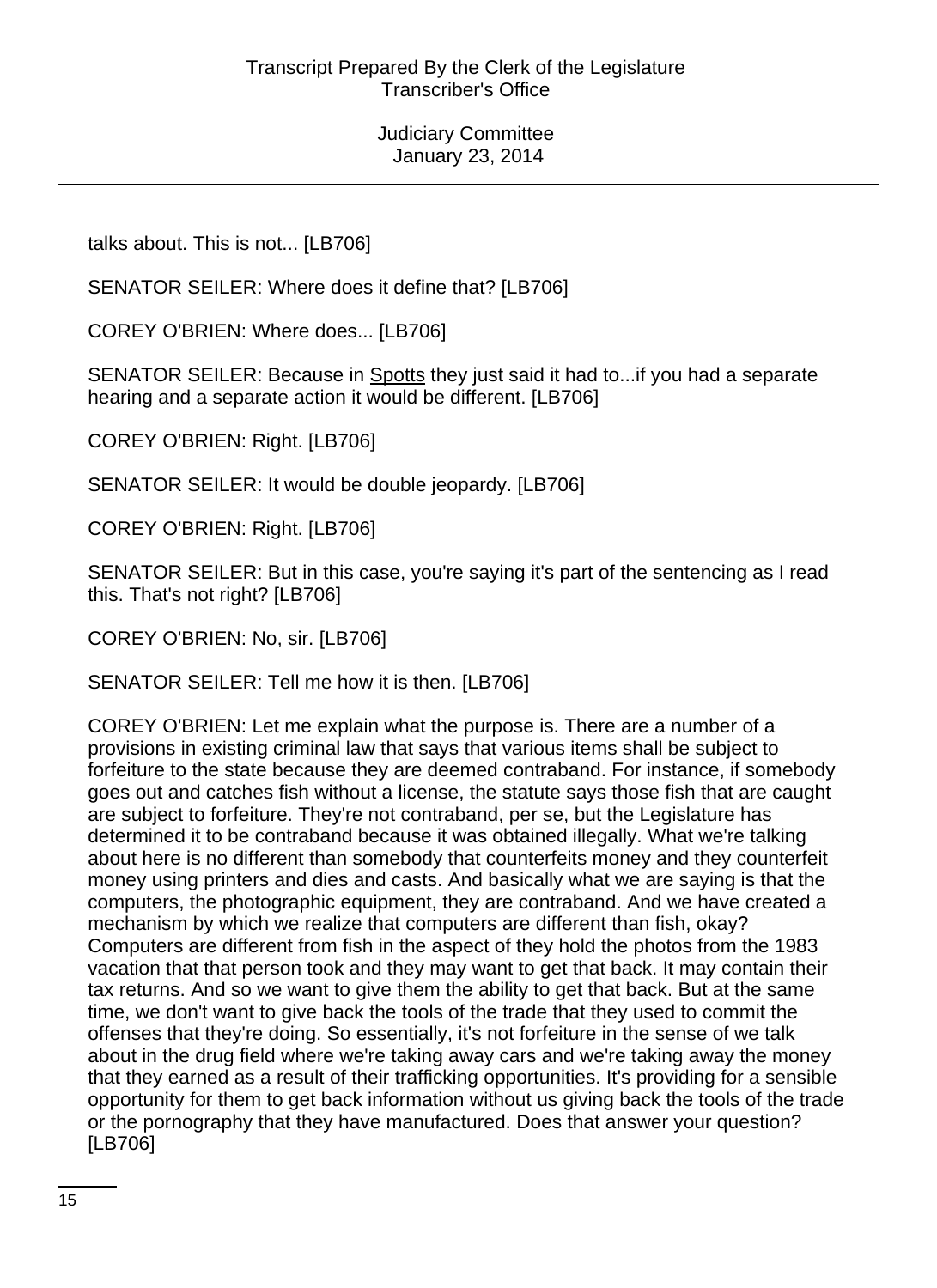SENATOR SEILER: No, because I'm talking about the procedure and you're saying you've got a different definition of forfeiture as looking at the evidence and I'd hate to hang my hat on that before the Supreme Court. [LB706]

COREY O'BRIEN: Well, here... [LB706]

SENATOR SEILER: But that's up to you because you're the one going to be up there arguing. [LB706]

COREY O'BRIEN: Well, but with respect to the number of crimes they talked about for...like, for instance, the fish. Or, for instance, if you obtain... [LB706]

SENATOR SEILER: I don't see the... [LB706]

COREY O'BRIEN: If you obtain a hand...state law requires that if you obtain a handgun and you lied on your handgun form, it says any gun that that person is applying for shall be forfeited to the state. There is no procedure like is in this bill. There is no procedure. It's just taken away. It is, per se, contraband. [LB706]

SENATOR SEILER: And has that been appealed to the Supreme Court? No. [LB706]

COREY O'BRIEN: I don't know if it has or not. [LB706]

SENATOR SEILER: It hasn't. [LB706]

COREY O'BRIEN: Okay. But here... [LB706]

SENATOR SEILER: So you don't know if it's a... [LB706]

COREY O'BRIEN: But I'm saying that... [LB706]

SENATOR SEILER: ...the Spotts case or not. [LB706]

COREY O'BRIEN: What I'm saying is that this is not designed to enrich law enforcement or the state the same way that the forfeitures are done for gambling, the same way they're done for proceeds for drugs. This is contraband that we're trying to provide a mechanism by which somebody can argue, like a business owner that the person was manufacturing child pornography onto, they can come back and get their property back. [LB706]

SENATOR SEILER: But we don't know what that is because of the fact the county attorney fills out what that property is going to be taken. [LB706]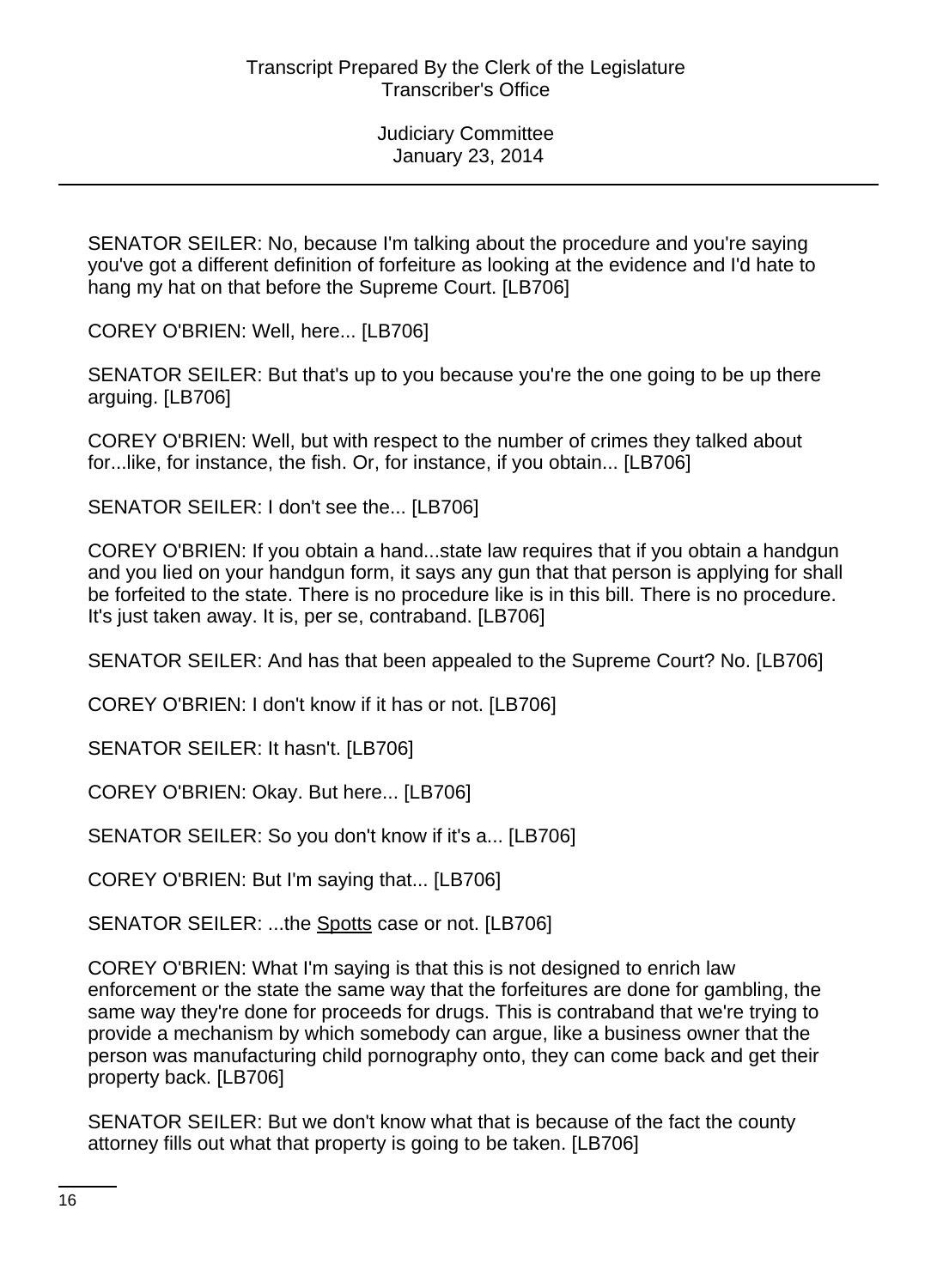COREY O'BRIEN: Right. [LB706]

SENATOR SEILER: We don't know what that is. It's not defined in here. The property is not defined. It just says the county attorney, prior to the hearing, will fill out a forfeiture list. [LB706]

COREY O'BRIEN: Right, and then... [LB706]

SENATOR SEILER: But he could be any...how about the car that he drove around in? How about the house that he lives in? I guess this is personal property. Excuse me. [LB706]

COREY O'BRIEN: That's...it's personal property. [LB706]

SENATOR SEILER: That's not a good definition...all the furniture in the house. [LB706]

COREY O'BRIEN: But then he also... [LB706]

SENATOR SEILER: We don't know that answer by looking at this bill unless the information we've been given is inconsistent with the statute, and I'm willing to... [LB706]

COREY O'BRIEN: What the bill says is that then the prosecutor has to prove at the hearing that it was used or intended to be used to facilitate the crime and it... [LB706]

SENATOR SEILER: And if it's in the house where the pictures were taken, that's...is wide enough for your definition? [LB706]

COREY O'BRIEN: To be...no. [LB706]

SENATOR SEILER: Okay. [LB706]

COREY O'BRIEN: No, it...I mean, what we're trying to talk about here is computers, photographic equipment, hard drives, thumb drives, CDs, things of that nature that contain the child pornography. And one of the big problems we've run into is this, is that, you know, a lot of times we're ordered to give back these computers and when we give the computers back we have limited options. Our options are to wipe the hard drive which, according to the forensic scientists that I work with say, it is absolutely impossible to completely wipe away all evidence of the child pornography that was on there when we give it back to them. So essentially, we're handing them back a computer that has that on there. And so that's why this is a difficult area, and what we're trying to do is make sure that we don't give back child pornography and we don't give back the evidence of the crime. [LB706]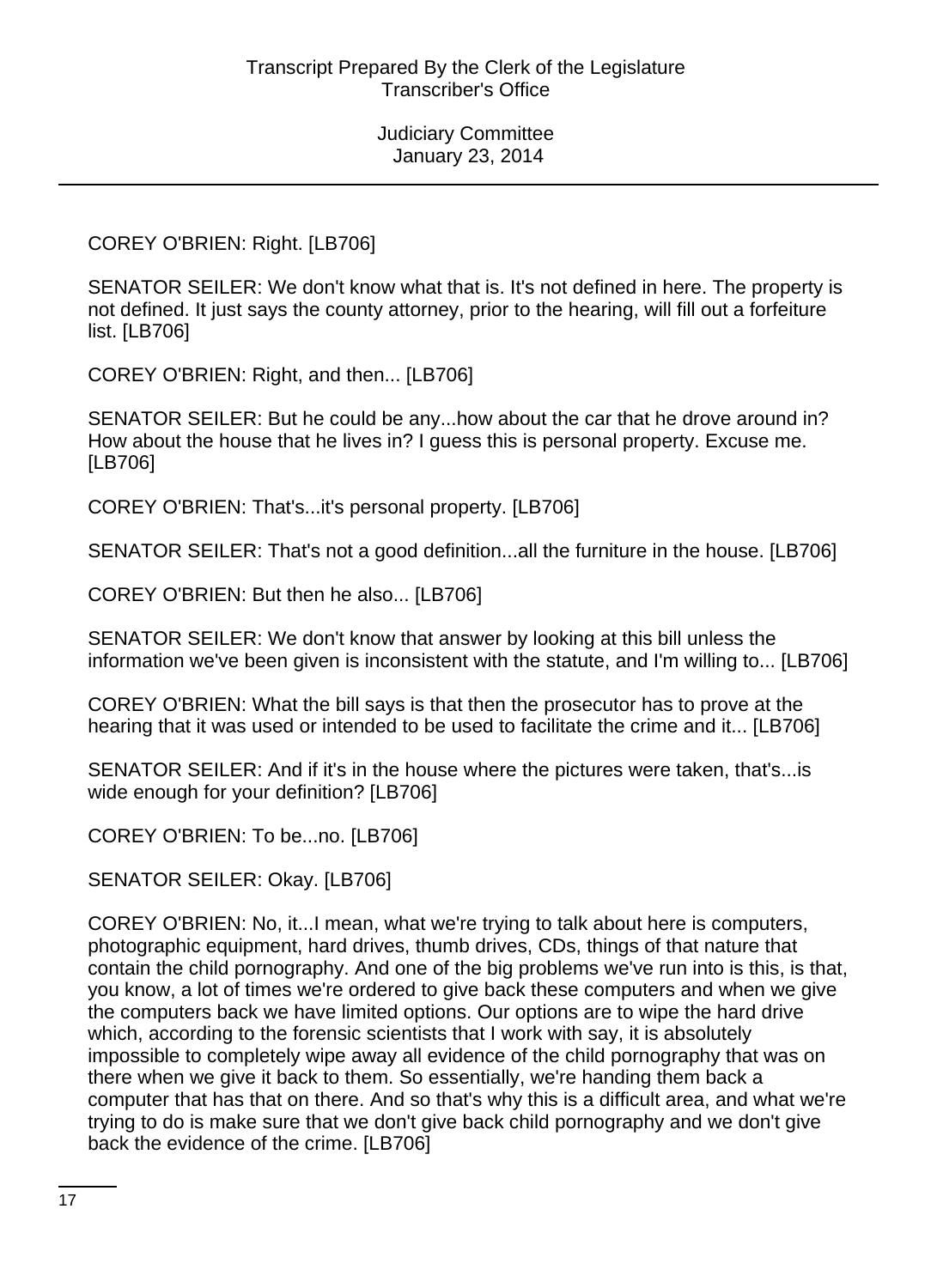SENATOR SEILER: And I have no problem with what you're describing right now. [LB706]

COREY O'BRIEN: That's exactly what this is intended to do. And when we use the word "forfeiture," it's completely different. [LB706]

SENATOR SEILER: But this bill doesn't limit it to that. That's my point. So if you change...have Senator Harr change that to limiting those properties to what you just described, I don't have any problem with it. But when you leave it wide open to put anything you want down there for personal property, I have a problem. Thank you. [LB706]

COREY O'BRIEN: And it's personal... [LB706]

SENATOR SEILER: Thank you. [LB706]

COREY O'BRIEN: I'm sorry. Thank you. I'm sorry. [LB706]

SENATOR ASHFORD: Thanks, Corey. Senator Chambers. [LB706]

COREY O'BRIEN: I'm sorry. [LB706]

SENATOR CHAMBERS: What does "facilitate" mean? [LB706]

COREY O'BRIEN: Facilitate means to assist with the commission of the crime, aid and abet, and... [LB706]

SENATOR CHAMBERS: So then if a computer was sitting on a table, the table would have facilitated that crime. Anything connected or used in connection with the computer would help facilitate the use of the computer, wouldn't it? [LB706]

COREY O'BRIEN: I certainly wouldn't want to make that argument before a district court at that hearing. [LB706]

SENATOR CHAMBERS: But you could, couldn't you? [LB706]

COREY O'BRIEN: Arguably, yes. [LB706]

SENATOR CHAMBERS: If a computer is plugged into an electrical outlet, that wouldn't give you a basis to go after the house because it's not personal property, is that correct? [LB706]

COREY O'BRIEN: That's correct. That's a fixture. [LB706]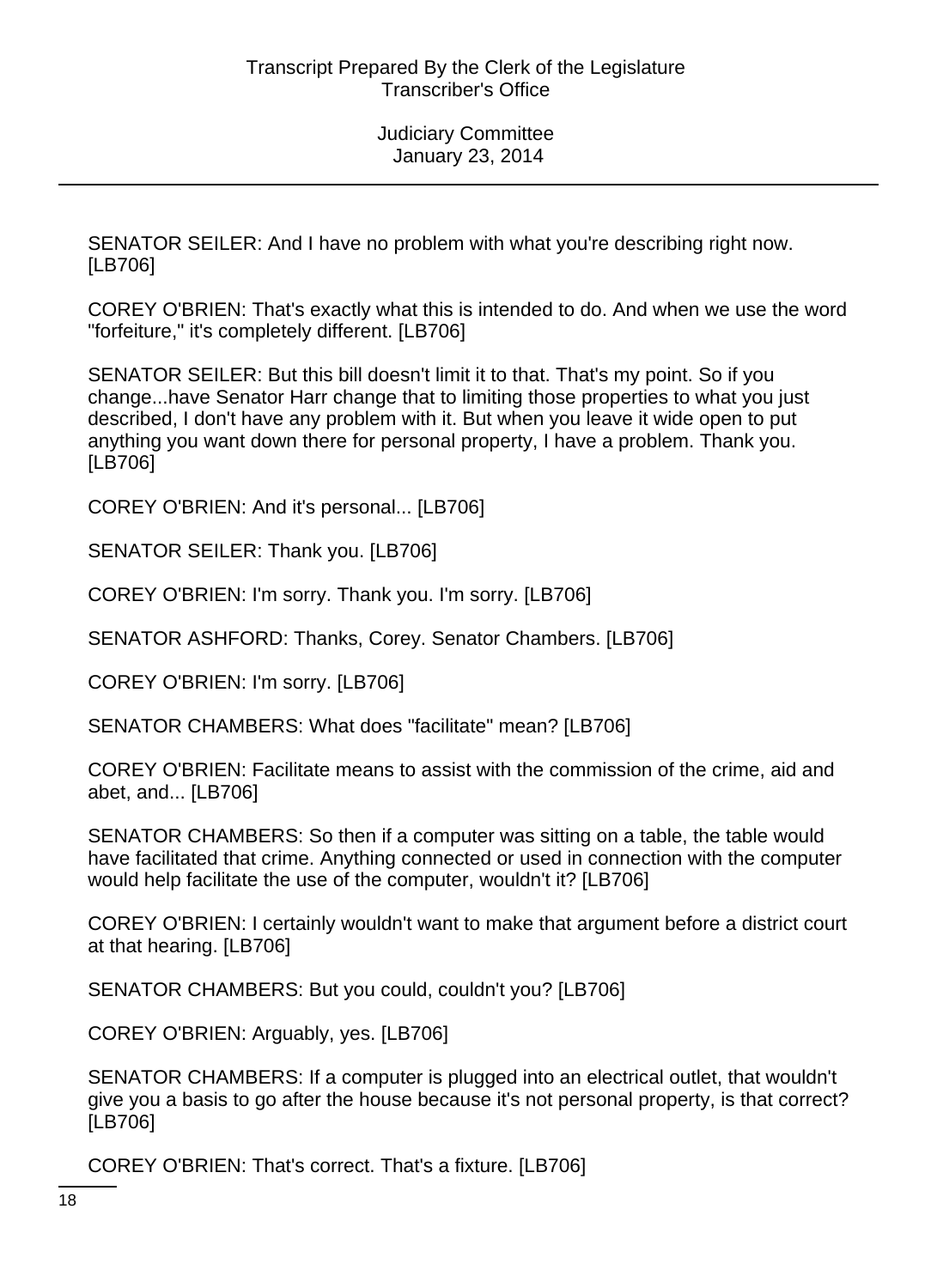SENATOR CHAMBERS: When you talked about fish being confiscated and you acknowledged it's different and Senator Seiler was looking at the process, when you take a fish without a license, you are obtaining something illegally in the first instance, so it's something to which you never had legal title. If you lie on an application to get a firearm, you are obtaining something illegally and you never had good title to it in the first place under the law. So when you get the computer, it's not the same thing at all, not even as an example, not even as a metaphor, because you can get the computer legally and have good title to it. So the examples don't really hold water, in my opinion, but I'm not going to go through all of these different things. Were you here when a senator named Mike Flood was here? [LB706]

COREY O'BRIEN: I was. [LB706]

SENATOR CHAMBERS: Well, were you here when a senator named Mike Friend was here? [LB706]

COREY O'BRIEN: I was. [LB706]

SENATOR CHAMBERS: He had brought a bill on behalf of the Attorney General where they were first starting out on this and they, I think, used the federal law or some other law as an example. They listed out all of these particular devices and I told Mike Friend, that's a waste of time, a waste of space, and I rewrote it, simplified it. I didn't even like what it was doing. But not only did Mike Friend, but the Attorney General's Office said, this is much better than what we had. So I have experience with bad bills coming from the Attorney General's Office. It's not just because it's the Attorney General. Did you draft this bill? [LB706]

COREY O'BRIEN: Personally, no. [LB706]

SENATOR CHAMBERS: Where did it come from? [LB706]

COREY O'BRIEN: It was drafted by my office and I am responsible for everything that's in there. [LB706]

SENATOR CHAMBERS: No, I'm not making...I want to find out...because somebody in your office did...whoever drafted it come up with these ideas or was it based on some other law from some other state? Or you don't know? [LB706]

COREY O'BRIEN: A lot of the time... [LB706]

SENATOR CHAMBERS: I don't want to push you into an area where you're not sure. [LB706]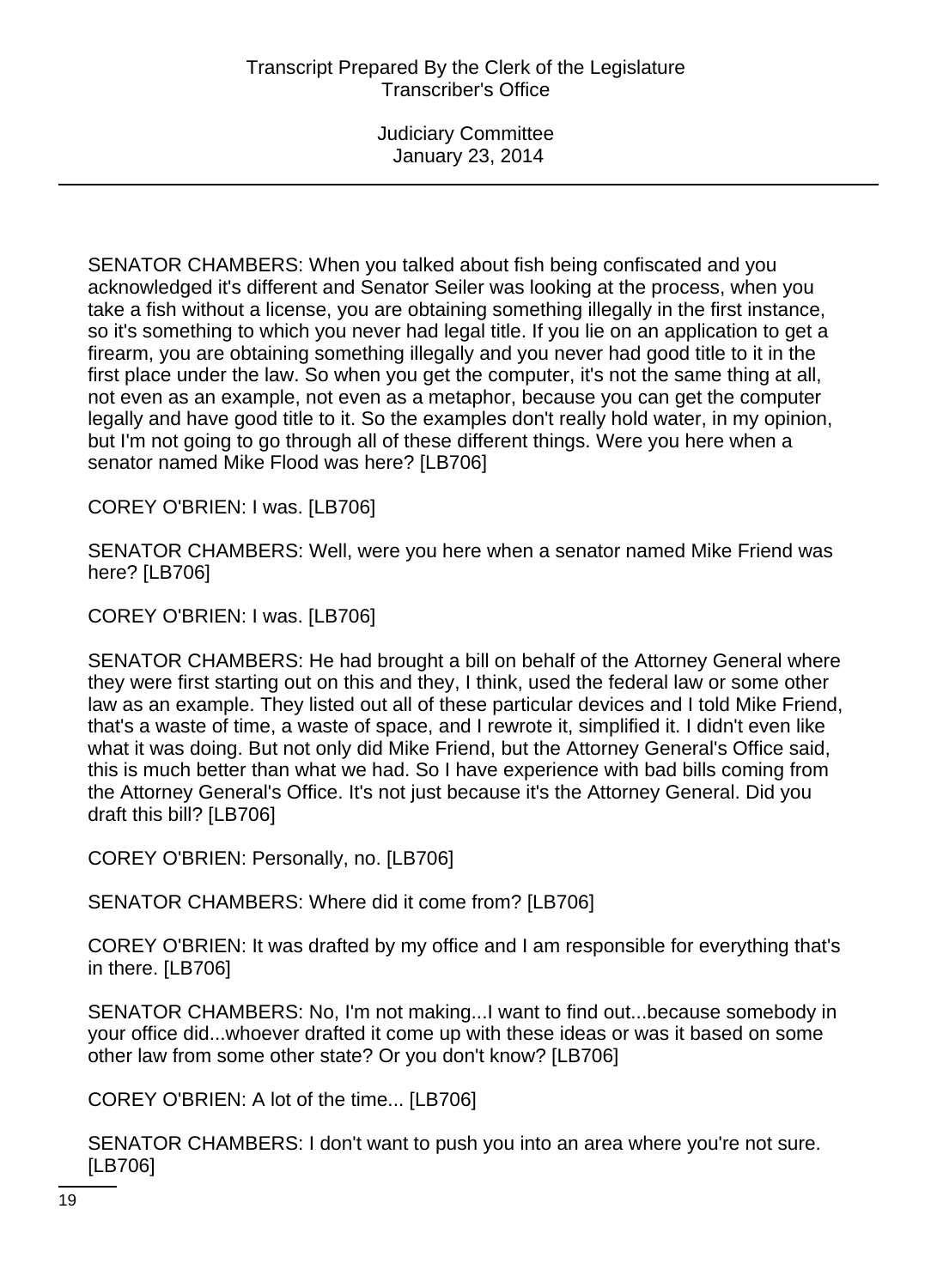COREY O'BRIEN: It's my understanding that the provisions on forfeiture came from the federal law and what's in current federal law. The other portions of the statute, I think one other provision was taken out of federal law. A lot of times we do always rely upon other state laws for guidance, but we do think them through too. And the bill that you talk about in terms in the electronic communication devices, I did draft that and I...there's always a better way to word things. And I'm not saying I'm... [LB706]

SENATOR CHAMBERS: The only reason I mentioned that... [LB706]

COREY O'BRIEN: ...I'm a genius in the way I do things. I'm not. I make plenty of mistakes and I appreciate all the help I can get, Senator. [LB706]

SENATOR CHAMBERS: The only reason I mentioned that is so it would be clear that I'm not just saying I'm accustomed to that coming from the Attorney General's Office. I've had experience, but not just with the Attorney General's Office. That's who happens to be here today. But other sources of bills, I've brought that issue up. Now when parts of a statute are taken from different jurisdictions, different areas, it becomes like a patchwork quilt and not everything may necessarily fit together. The parts may look like they fit. But if you start the mechanism and it begins to turn, then they grind, they might even be self-destructive. So when these kind of bills come, we have to be very careful in how we analyze them. Some of the parts might contradict and conflict with what's existing in the law. And when things like forfeiture are mentioned, I was allowing Senator Seiler to run with that ball, but those things always concern me too. As policymakers, when we are very careful in scrutinizing bills that can be utilized, should they become law, in a way that is inappropriate, our scrutinizing it doesn't indicate that we support the underlying crime or conduct that the bill is designed to address. We're saying that the way it's being addressed is not appropriate. Prosecutors like their work made as easy for them as possible, like most people do. Prosecutors like to punish and sometimes, when they can't create new crimes, they want to stiffen the punishment. When there was a rush by people at the congressional level to show that they're strong on crime by supporting the death penalty, they ran out of legitimate circumstances. So then they started saying, and it's something like these niche offenses created in Nebraska, that it if a poultry inspector is in the process of inspecting poultry and he or she is killed, the death penalty. And that's how they proliferated the number of offenses that would carry a death penalty. And that was real. In England, they had over 100 offenses that would carry the death penalty: if you broke out a window, and that could even be a child; if you destroy people's turnips; if you killed a deer at a certain stage of development. They had death penalty for everything. And others who have studied England's law said they have the most humane, progressive laws, but the most barbaric punishments on the face of the earth. So I'm saying that to put in context my approach to these kind of things. And I'm through with that on the bill. But I want to ask you this question: When is the Attorney General going to establish or seek the establishment or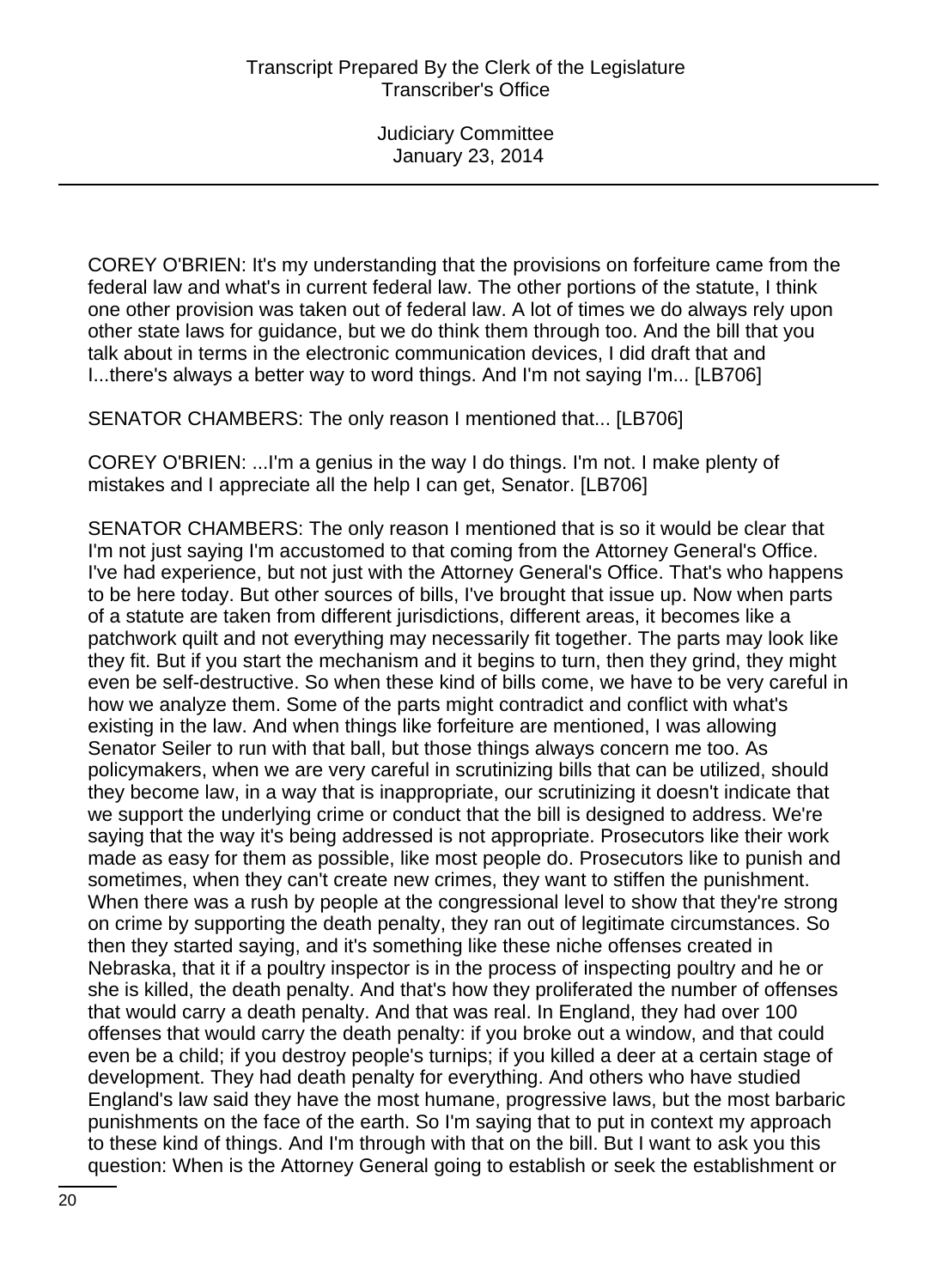leave in the establishment of a multidisciplinary task force--federal, state, county, and local--to find the source of guns in Omaha? Has he discussed that with you? [LB706]

COREY O'BRIEN: He has not. [LB706]

SENATOR CHAMBERS: I know. He hasn't discussed it with anybody. Nobody does, but I'm going to bring it up again and again. And you're not the Attorney General so I'm not holding you responsible. [LB706]

COREY O'BRIEN: Can I say one thing about that though? [LB706]

SENATOR CHAMBERS: Sure. [LB706]

COREY O'BRIEN: In 2009...this is a concern of every prosecutor, Senator Chambers, with respect to the source of guns. In 2009, I did draft, and it was passed into law, some legislation that was specifically designed to help with guns being put in the hands of children. We created several statutes with respect to drive-by shootings. [LB706]

SENATOR CHAMBERS: What did it...because I wasn't here then. What did it call...what was to be done by law enforcement to track down the source of the guns? [LB706]

SENATOR ASHFORD: I think what you're talking about, Corey, is... [LB706]

COREY O'BRIEN: LB63 was the bill. [LB706]

SENATOR ASHFORD: You enhanced penalties but I think that... [LB706]

COREY O'BRIEN: We've created some statutes too. [LB706]

SENATOR ASHFORD: It enhanced penalties but I...primarily. But I think the point, I think, that...if I might, Senator Chambers? [LB706]

SENATOR CHAMBERS: Yes. [LB706]

SENATOR ASHFORD: It's...again, this isn't...not reflecting upon you, but I do think it is something that, for the 16 years I've been here, has been just such a frustrating thing. We can enhance the penalties after the fact. So if there's a drive-by shooting, there is a penalty. Very difficult to find the perpetrator; but if you do, that's fine and then it may make a difference. I don't know how many bills I've brought that say, you know, let's get tougher at guns shows to make sure that we have a...if a gun...if guns are being...they're...it...you know, there's no permit, there's no background check as there would be at a licensed gun store. You know, I remember one time we had a...there was a gun show at the...at a University of Nebraska...yeah, it was at UNL property and, you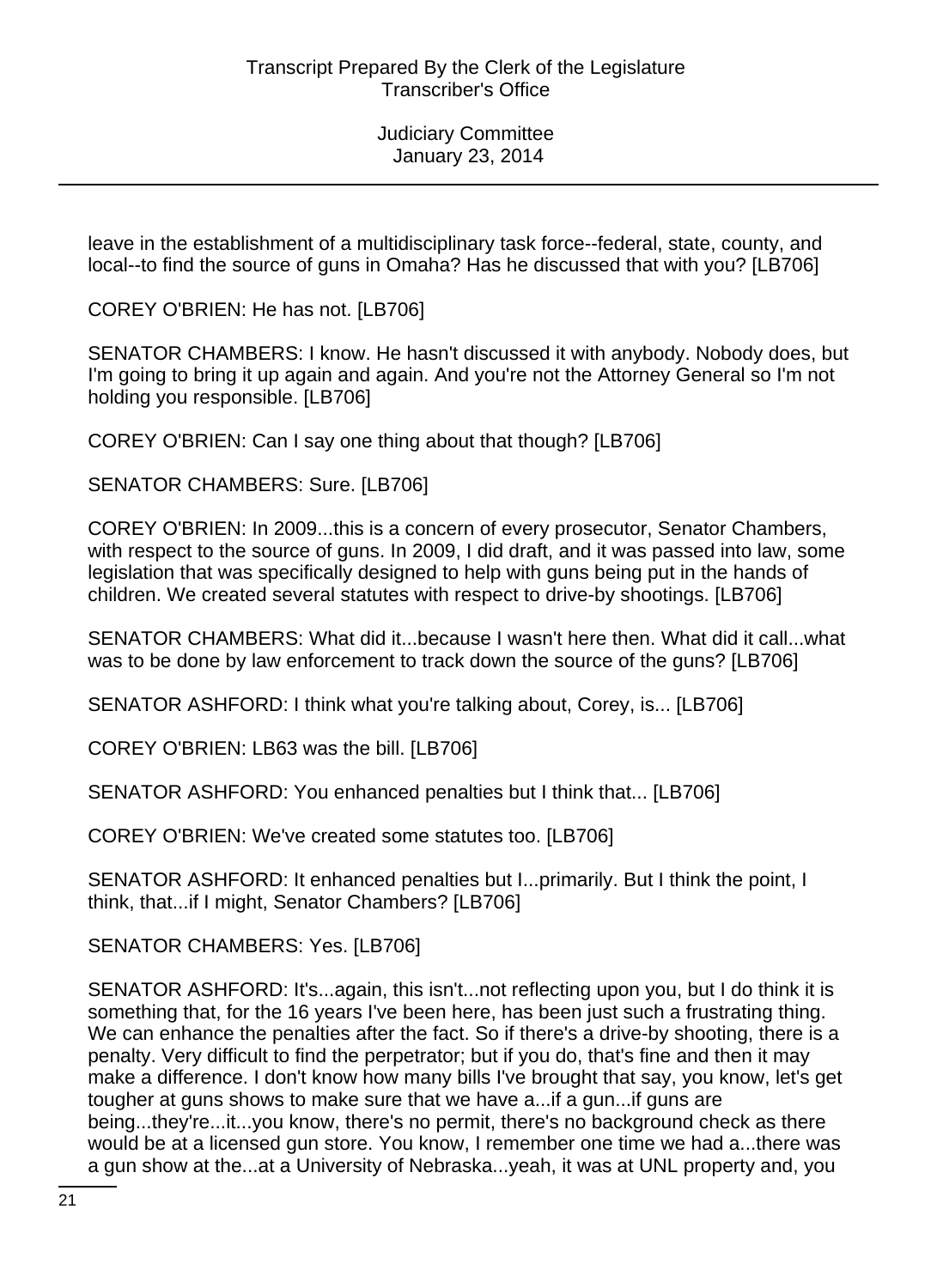know, anybody could...this was years and years ago and anybody could walk in, there was no background check, there was no extra check. Well, obviously, anybody that wants to purchase a handgun or any kind of a gun could go into any gun show. They're not monitored. I mean, that would make a significant difference right there. That's one thing. You know, mental health checks, I mean, is there...are there things that we should be doing in that area? You know, I think LB63 was, again, enforcement. It was an enforcement provision. Somebody commits a crime, procures a firearm for a minor, there is a...we...it's a good thing. [LB706]

COREY O'BRIEN: And that's a substantial penalty we increased. [LB706]

SENATOR ASHFORD: That's a good thing, but the guns get out into the community en masse. You know, they're coming from somewhere. These kids, if they're going into gun stores and buying these guns at Guns Unlimited, for example, that seems very, very unlikely. I mean they're getting them from other sources. So, I mean, I don't know... [LB706]

COREY O'BRIEN: I'm not saying it was the end-all, be-all bill. [LB706]

SENATOR ASHFORD: No, no, and I'm not...but what... [LB706]

COREY O'BRIEN: But, I mean, it was something that we are trying to do. [LB706]

SENATOR ASHFORD: But what I think Senator Chambers...you know, and I... [LB706]

SENATOR CHAMBERS: Let me say what I'm getting at. [LB706]

SENATOR ASHFORD: No. Let me continue just for the...I think, I mean, from my point of view, having...then I'll turn it back to Senator Chambers...it is...we have to have a balanced approach and there has not been that by this state: any sort of real, holistic initiative to...or raising it to a high, high priority of getting guns off the street. And I know it's a difficult chore. Sorry, Senator Chambers. [LB706]

SENATOR CHAMBERS: No, here's what I'm getting at. When young people can get these guns, they know where they can get them from. But the police can't figure it out; the FBI can't figure it out; the Bureau of Firearms, Tobacco, and Explosives can't figure it out; Homeland Security can't figure it out; Douglas County Sheriff can't; the superintendent of the State Patrol; the chief of police; none of them can figure it out. Have they ever thought about deputizing these young people and having them do the work that the police refuse to do? When the white woman was killed by Nikko Jenkins, they tracked down the source of the ammunition. They can do that. And I've been saying for years that I don't want to see anybody hurt, I don't want to see anybody killed. But the killings continue with guns. And until it starts happening to white people, nobody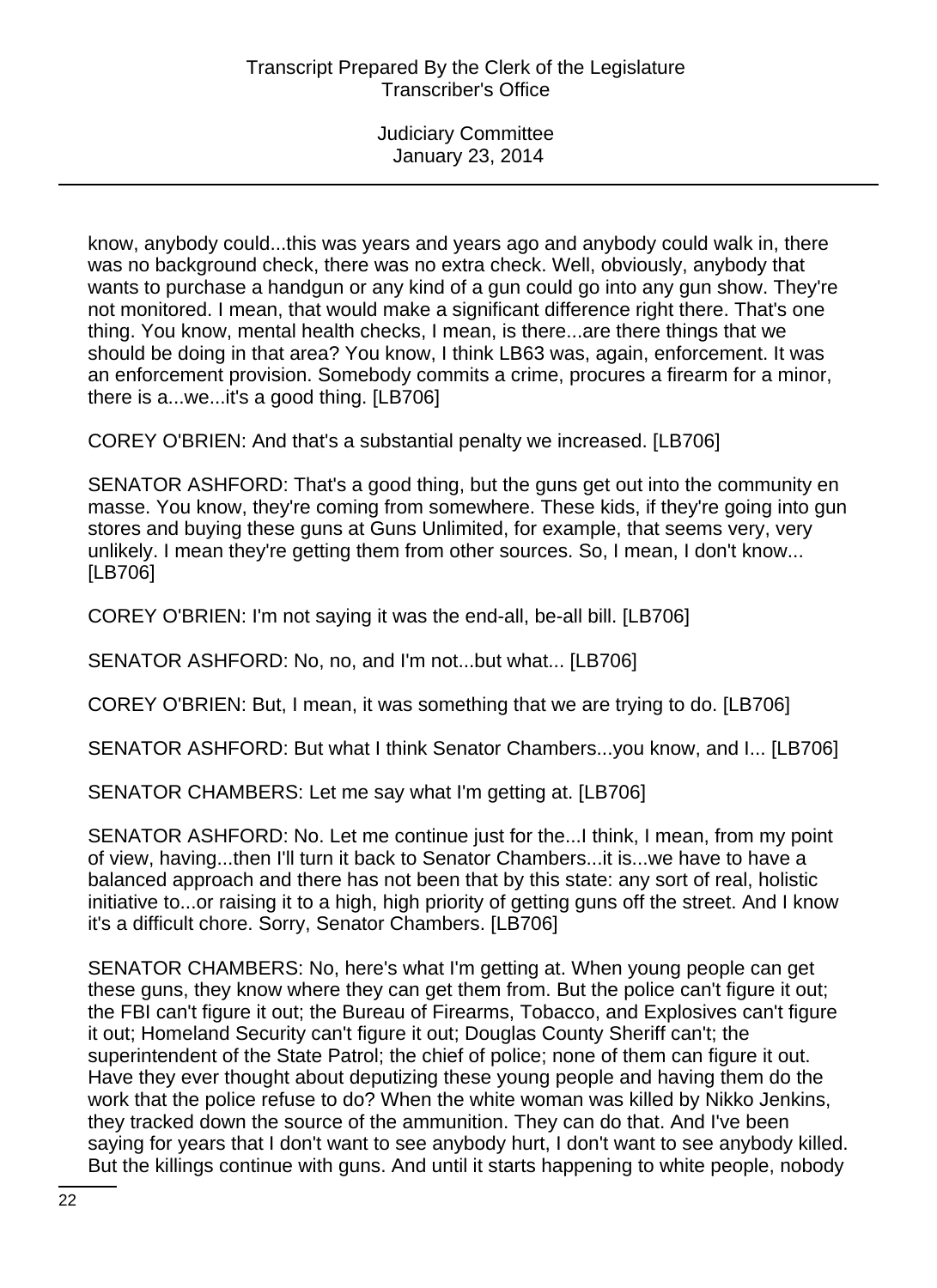Judiciary Committee January 23, 2014

is going to be concerned. Marty Conboy used to come down here and testify. He was a city prosecutor. He agreed with me that if the gun crimes that occur in my community occurred in west Omaha, they'd go to the source of the guns and they would get the guns and the ones supplying them. I've seen where the federal government put together stings for various purposes and I've seen where, in Lincoln not too long ago, they found some guy, and I don't know if he was alone, with several hundred guns. But it was concluded that those guns would probably be used in the white community, so they cleaned those up. But if the guns are just used in our community by us, against us, nobody has an interest. So when they bring this, it is beginning to mean less and less to me. It doesn't even register with me. I also saw where a multidisciplinary task force was put together. The Governor's wife was there. There were people from the State Patrol, sheriff's department, the police, and the FBI, and they said, these keg parties are very destructive and we're not going after the parties, we're going after the suppliers, we're going after those adults who are making this alcohol available to these children. Somebody is making guns available to the children in my community. I don't see the number of white kids dying from overdoses of alcohol that I see being killed in my community. So white people are concerned about alcohol among young white people. I see where the Attorney General is going to come in here with some kind of law about this K2, whatever it is, and I saw where sheriffs are upset about it, police chiefs are excited about it. But it's killing white kids, so they're excited. In Connecticut, and just like other cities in this country, when heroin was viewed as a drug used by white...black people, nobody cared. But now heroin is a lot cheaper than Oxycodone and these other drugs that white kids were using. And now white kids are using heroin and it's such an epidemic problem in Connecticut that the governor came out and said, we cannot arrest our way out of this problem and we have to do something about it, because it involves white kids. When it was viewed as a black people's drug, nobody cared. Five dollars for the heroin where it would cost \$30 to get Oxycodone, and all these white kids want is whatever they get in the way of a lift, a high, a buzz from the drugs. So I see it all the time, everywhere. I'm not going to be sympathetic anymore when you all bring this to me. It's going to be a quid pro quo. If you want the "pro quo," you give me some "quid." And I'm not getting that. And the Attorney General, ever since I've been in this Legislature, whether it was Don Stenberg on through, they always bring these so-called anticrime bills and they're good for campaigning. But I'm watching the destruction of my community. And contrary to what white people say, I'm not going to go out here and arrest people who have got guns. I'm not going to track down the gun dealers. You don't even make white people track down those selling liquor. But I'm supposed to do it all. I'm supposed to do what the police can't do. And I tell the people in my community: Don't let them put you in the frame of mind where you have to enforce the law. First of all, you don't have any arrest authority. It's not for you to go out here and do this. They take care of it in the white community. I get tired of driving through my community and seeing these makeshift memorials, flowers, stuffed animals, all of these prayer vigils that are going to do nothing, people crying for another death. White people will even come to those and they'll all cry. But when they talk about the community putting forth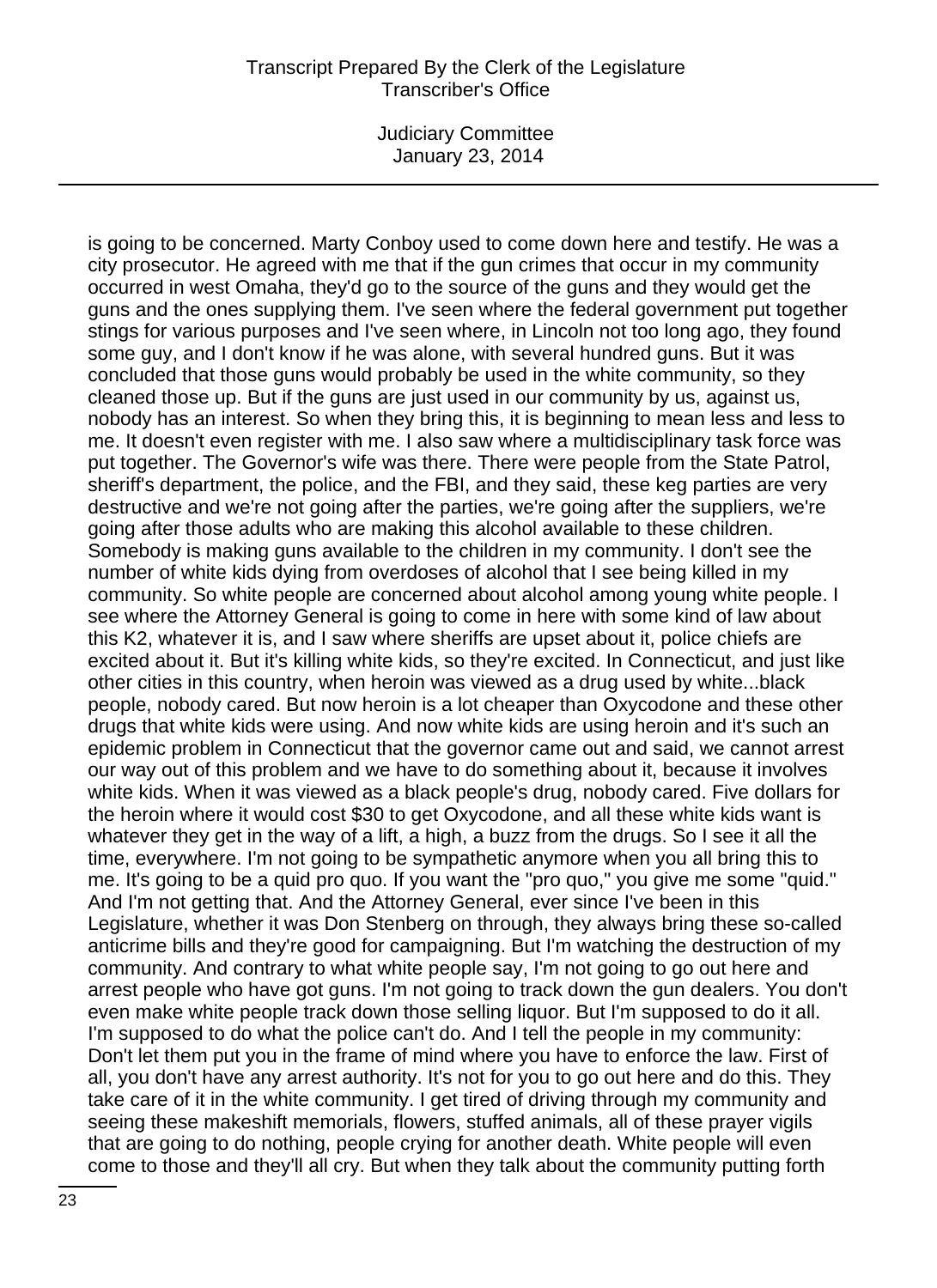an effort to end the violence, nobody, not Chief Schmaderer, not Mayor Stothert, not city councilman Ben Gray, who is black, not county commissioner Chris Rodgers, who is black, will ever mention the source of the guns, none of that is going to do anything. So that's what people are going to hear from me whenever they bring something like this. And it doesn't mean anything to me anyway. If you're talking about kids being murdered, that's something. But if it's just pornography, so what? Why should it mean...should child pornography mean something to me in terms of my being disturbed enough about it to try to do something to, if not eradicate it, because you can't completely eradicate any of these things, where I try to mitigate the damage or reduce the amount of it that's available or stop the production of it to the extent I can, should I be interested in doing that? Do you think--and I'm asking for your opinion--do you think I should be interested in that? [LB706]

COREY O'BRIEN: Yes, because it leads to child murder in a lot of cases, and exploitation. [LB706]

SENATOR CHAMBERS: Do you think there are some crimes that are worse than others? [LB706]

COREY O'BRIEN: Do I think there's crimes that are worse than others? [LB706]

SENATOR CHAMBERS: Some that are worse than others? [LB706]

COREY O'BRIEN: Absolutely. [LB706]

SENATOR CHAMBERS: Do you think something that kills a child is worse than something that exploits a child in a movie? [LB706]

COREY O'BRIEN: There is nothing worse than any crime committed against a child, especially murder. [LB706]

SENATOR CHAMBERS: You know why white people got upset about this little black girl? Because she was very attractive, she was very pretty, and the picture they put on television was...when I was studying English literature, they had an expression, "everyman," meaning this story could apply to anybody at any time in history, any place in the world. She was "every little girl," very pretty, beautiful smile. In an editorial they even dropped her first name and substituted "angel." But there were other little black children who looked like what white people would consider the typical black child--no pictures, no angel, no community gatherings, no tugging at the heartstrings of the entire community. I live in that community. I see the reaction of this society. The closer we come to looking like white people and what they consider to be attractive, the more white people identify with that child. This final statement: Just like the more an animal resembles a human being, the more sympathy people feel toward that animal, the more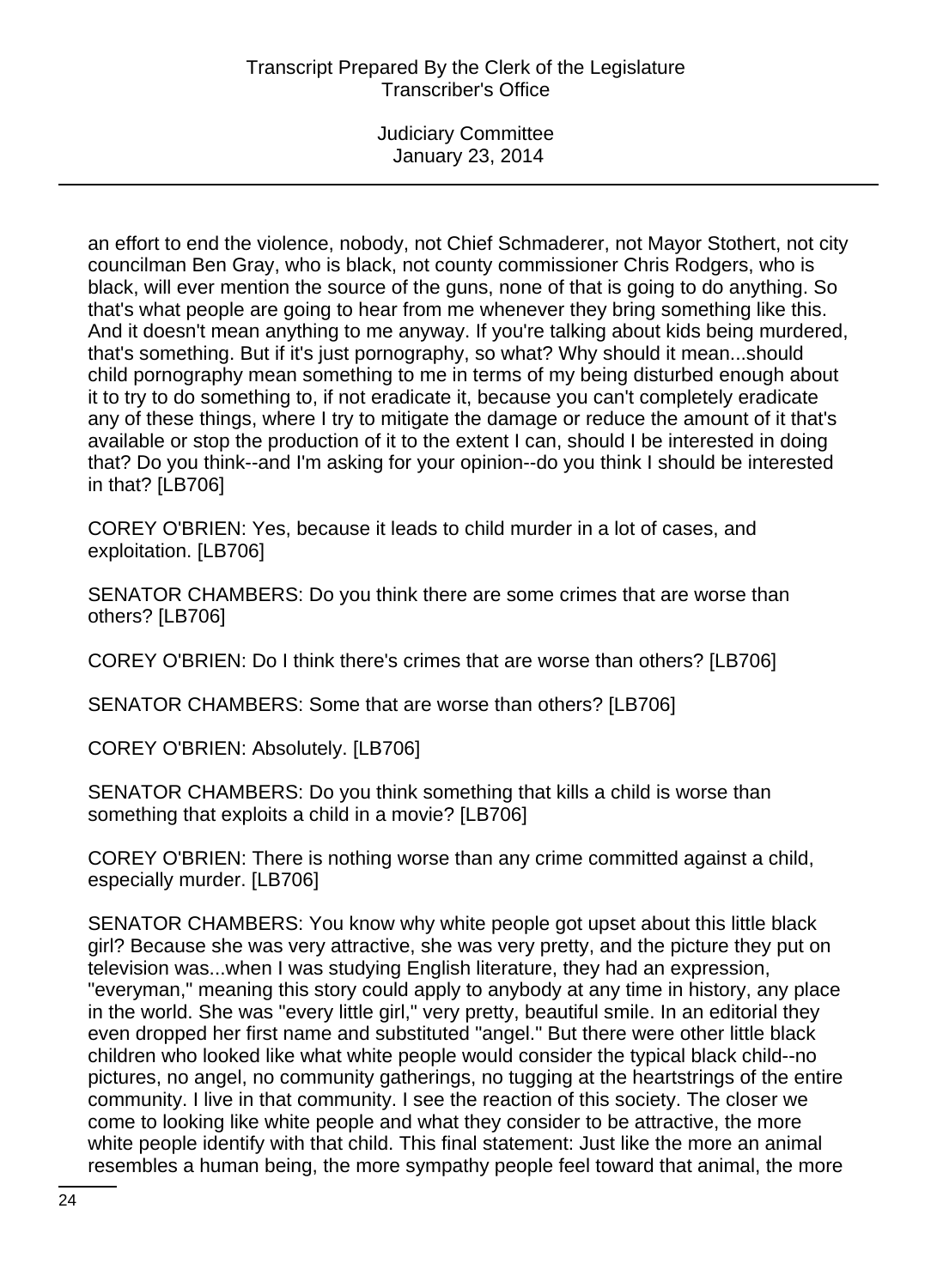Judiciary Committee January 23, 2014

affection they can feel for that animal, the more they can attribute to that animal human sentiments. They don't feel the same way about an iguana that they feel about a little sorrowful-eyed puppy dog. They don't feel the same way about a bird that they feel about a little kitten because nothing about the bird makes the human being think about a human being. But when you see any baby mammal with the head that's out of proportion to the size of the body, wide-open eyes, an appearance of innocence, even if it's a baby cougar, people can identify with that. I took a lot of time to say this because I want it in the record. I have to establish that I care about what happens to the children in my community. But nobody else does. You don't care. But it's never been presented to you this way. When I present it like this, everybody says, oh, yes, I care. But you all have had the tools ever since you've been a member of the Attorney General's staff and the idea never occurred to you to seek to set up this task force that will go after the source of the guns. And I'm not blaming you personally. But you're here, you represent the Attorney General's Office, so you're my sounding board. And it's reaching the point now where I cannot constrain myself anymore. I don't mean I'm going to jump across the table, but where I can let these opportunities pass without saying something. And I'm not going to say these things to ordinary citizens when they come to testify. But Senator Harr is an elected official with the wherewithal to do something, you are a member of the Attorney General's Office, the chief law enforcement officer in the state, so you all are the ones that I ought to present it to and that's what I've done. [LB706]

SENATOR ASHFORD: Thanks, Corey. [LB706]

COREY O'BRIEN: Thank you. [LB706]

SENATOR ASHFORD: Any other...David. [LB706]

DAVID PARTSCH: Good afternoon again, Chairman Ashford, Senators. Again, my name is David Partsch, Otoe County Attorney. I am the legislative chair of the legislative committee of the County Attorneys Association and I am here to express the association's support of LB706, in particular want to emphasize that this is a bill that contains many important provisions. One of those, as Mr. O'Brien mentioned, would address those individuals in library situations and things like that where they are viewing these images. These are...and it's not just pornography. These are children that are captured in images of being sexually abused. And so it is, obviously, an important issue and it does need to be addressed. The additional provision in there regarding live sex acts in front of children is also important to me. I've had a case, for example, with an individual masturbating, a grown male masturbating in front of a young child. And that's a situation that slips through the cracks of some of the current laws and that does get addressed particularly by this bill, LB706. I'm pleased to hear that there will be further discussion about the forfeiture provision. I think it's more of a situation...and actually appreciate Senator Chambers' comments regarding guns because it brings to mind the current section in Nebraska law on the evidence of guns is that if they are used in the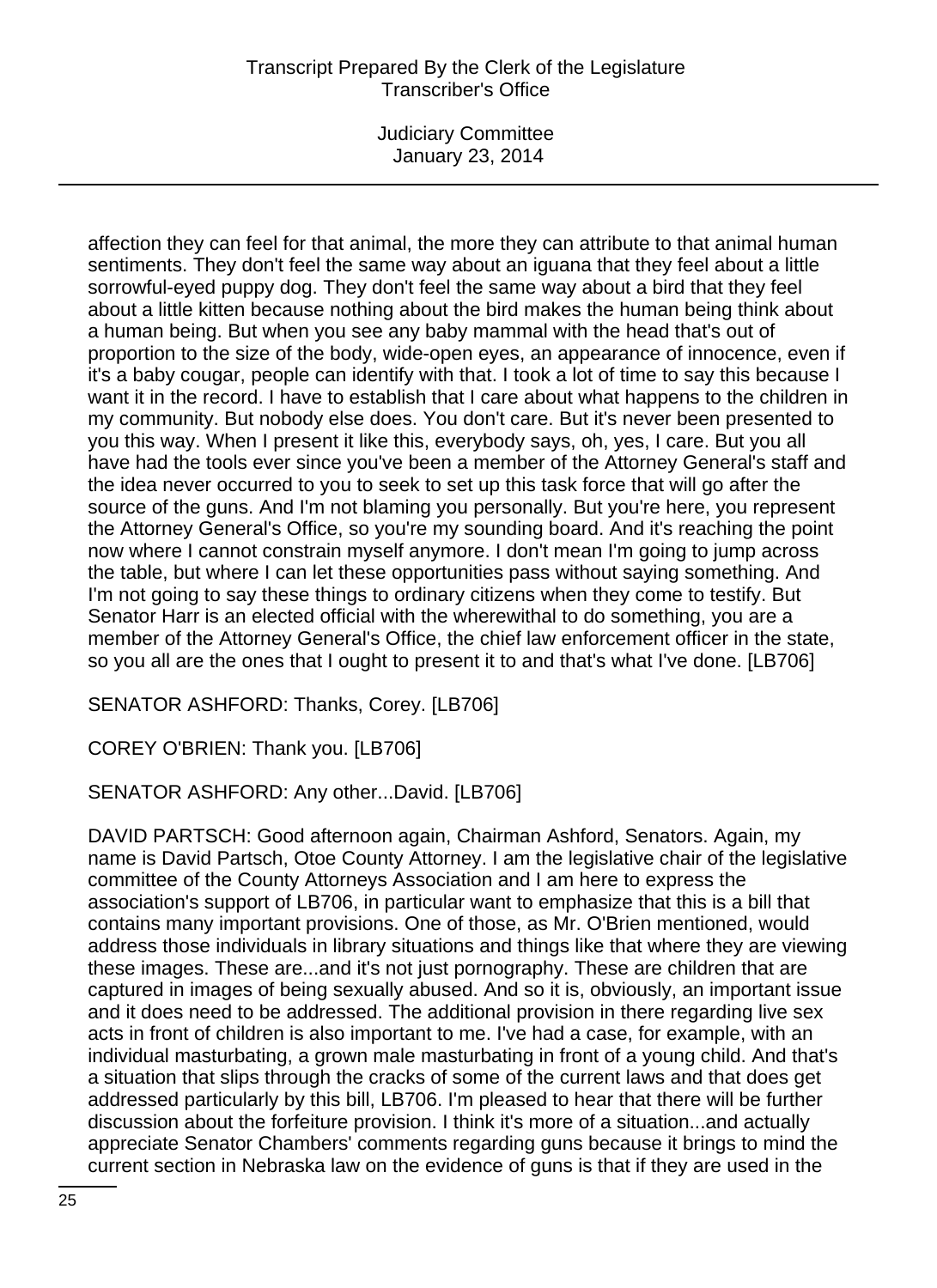commission of a crime they are to be destroyed. And that's what we're asking for with the computers as well is, if they are used in the commission of these offenses, that they ought to be destroyed as well. We take them to these experts at State Patrol and ask them to wipe it clean. It takes time and, again, it's never fully cleaned, so yet we're giving it back to them. And I'd appreciate the Legislature acting on that matter as well. Any questions? [LB706]

SENATOR ASHFORD: Thanks, David. [LB706]

DAVID PARTSCH: Thank you. [LB706]

SENATOR ASHFORD: Any other proponents? Any opponents? [LB706]

DENISE FROST: (Exhibit 3) Good afternoon again, members of the committee. My name is Denise Frost and I'm here today on behalf of the Nebraska Association of Criminal Defense Attorneys. The page is circulating a letter which I had provided earlier this week to Senator Harr regarding some specific concerns that we have with this legislation. There is a real problem with this in that it casts a net far too wide with respect to what can be seized and from whom it can be seized. For example, if somebody borrows my laptop with my permission and they decide to use it for purposes of accessing or even manufacturing child pornography, they may be subject to a criminal prosecution. But what about my laptop? This bill has some real problems--Senator Seiler, I think you identified some of them earlier with the proponents of the bill--but not the least of the problems is, as I note in my letter to Senator Harr, this is a...set ups a forfeiture scheme that literally cannot work under Nebraska law. It says if someone's using my laptop and I want to petition the court to get it back, it tells me I may go into the criminal case. Well, no, I can't go into the criminal case. The law is clear: I have no standing in a criminal case. It's the state and the defendant. So this gives me no remedy whatsoever to challenge the seizure of my property. That is a problem and this bill doesn't address it. I suggested to Senator Harr that if this body is inclined to pursue some type of a forfeiture provision with relation to electronic devices or whatnot, you do have a model which the Legislature has previously enacted regarding drug crimes. It starts at 28-431 in the statutes. If you're inclined to go with any type of a forfeiture, this side is narrowing that definition. There has already been a process enacted but this is unconstitutional as it's set forth in the bill. I also suggested that, again, looking at this in terms of this bill is phrased as the criminal process, if evidence is going to be preserved--any evidence--under this bill, I think it would be imperative to preserve everything that was offered into evidence, not just admitted but offered, because many appeals do center on the Rules of Evidence. And that's in Section 3, subsection (5), of the bill. Finally, I made a specific note, Section 3, subsection (7) of this bill declares that there is not going to be a double jeopardy problem with this. With all due respect to you as a body, you can't do that. That's been tried and failed. I gave you a citation to Jaksha v. State. The Legislature attempted to do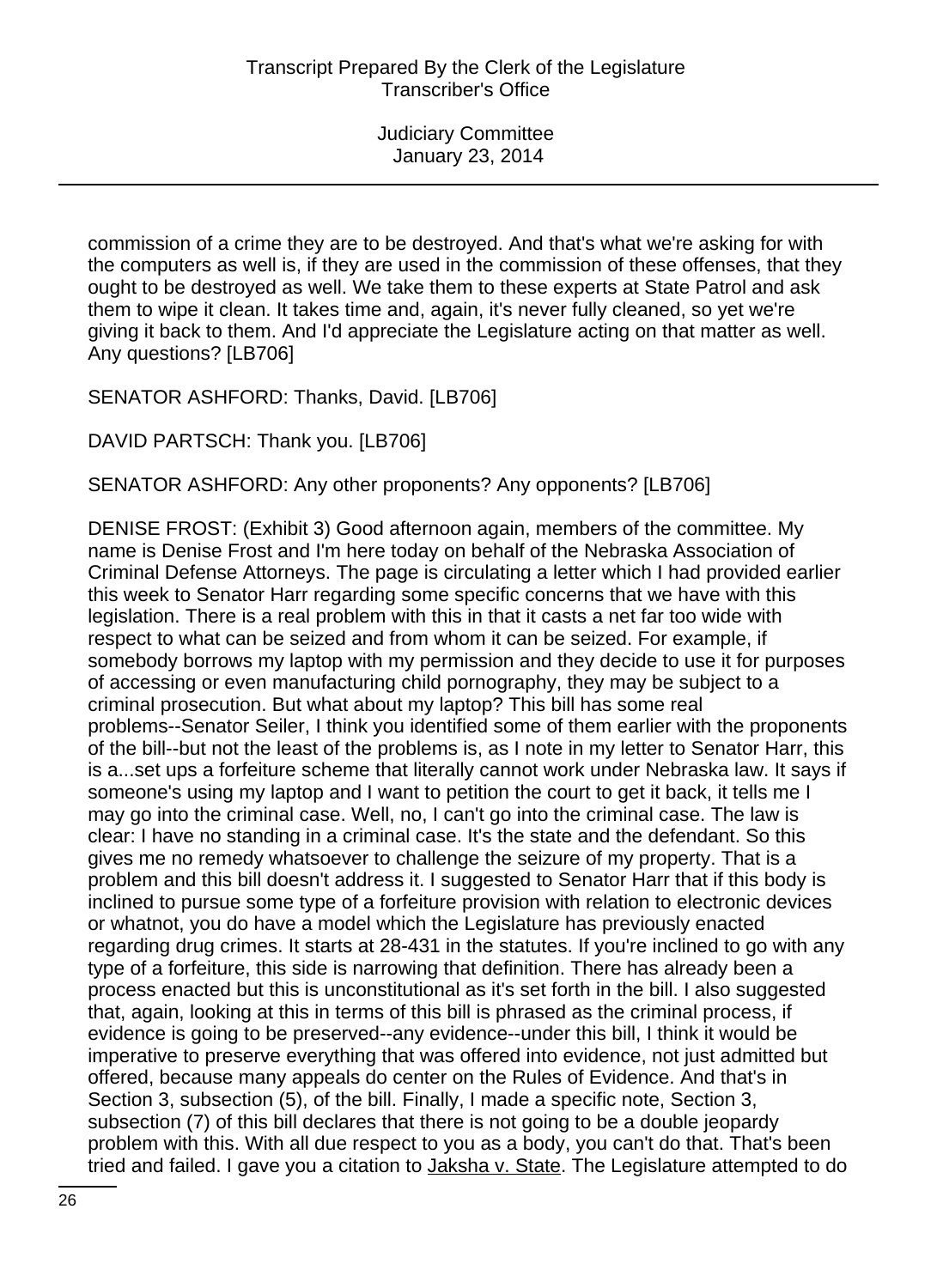a similar thing when it was with property taxes many years ago. This body can't dictate what is double jeopardy. That's an exclusively judicial function. There is a case from about 1999, State v. Franco, that gave everybody the road map on don't put the forfeiture first if that's your inclination; do your criminal conviction first and then you don't have a double jeopardy problem. But this suggests putting the cart before the horse and that, I would venture to say, would be struck down instantly as unconstitutional. Thank you. I have nothing further. [LB706]

SENATOR ASHFORD: Thank you, Denise. I don't see any questions. Thanks. [LB706]

DENISE FROST: Thank you. [LB706]

SENATOR ASHFORD: Any other opponents? Neutral? Senator Harr... [LB706]

SENATOR HARR: I'll waive. [LB706]

SENATOR ASHFORD: ...waives. Okay. Senator Lautenbaugh is next with LB822. [LB706]

SENATOR LAUTENBAUGH: Thank you for the thumbs-up. [LB822]

SENATOR ASHFORD: Well, you know, it's...we don't...it's these little insider signals we have here in the Legislature. (Laugh) [LB822]

SENATOR LAUTENBAUGH: (Exhibit 4) Thank you, Mr. Chairman, members of the committee. My name is Scott Lautenbaugh, L-a-u-t-e-n-b-a-u-g-h. I represent District 18. I'm here to introduce LB822. LB822 was brought to me by the County Attorneys Association specifically to address a circumstance that, while I'm sure it's arisen elsewhere, specifically arose in Douglas County. LB822 clarifies statutes regarding sexual assault of a minor by providing a clearer standard. And there is an amendment which has been passed out which takes the place of the bill introduced, and rightfully so, because I think the bill as introduced made the problem worse rather than better. The circumstance we're trying to address is as follows, and this specifically arose regarding some prosecutions from a middle school in Omaha where a teacher had been behaving, to say "inappropriately" doesn't really cover it but that's the language I'll choose to use, with students there. There was a 14-year-old girl who began to have a...at this point, simply, a relationship of a nonsexual nature with a teacher in his 30s. By the time it became...had any sort of physicality to it, she had turned 15 and this...under existing law, for whatever reason, there is a gap for 15-year-olds. If there had been physicality when she was 14, it would be covered, it would be a crime. If it's consensual and she is 15, it is not covered. So the amendment clarifies that by saying--let me get the language right--if you're under 16 years of age, that clarifies that 15-year-olds would be covered and that elements of the crime would have existed for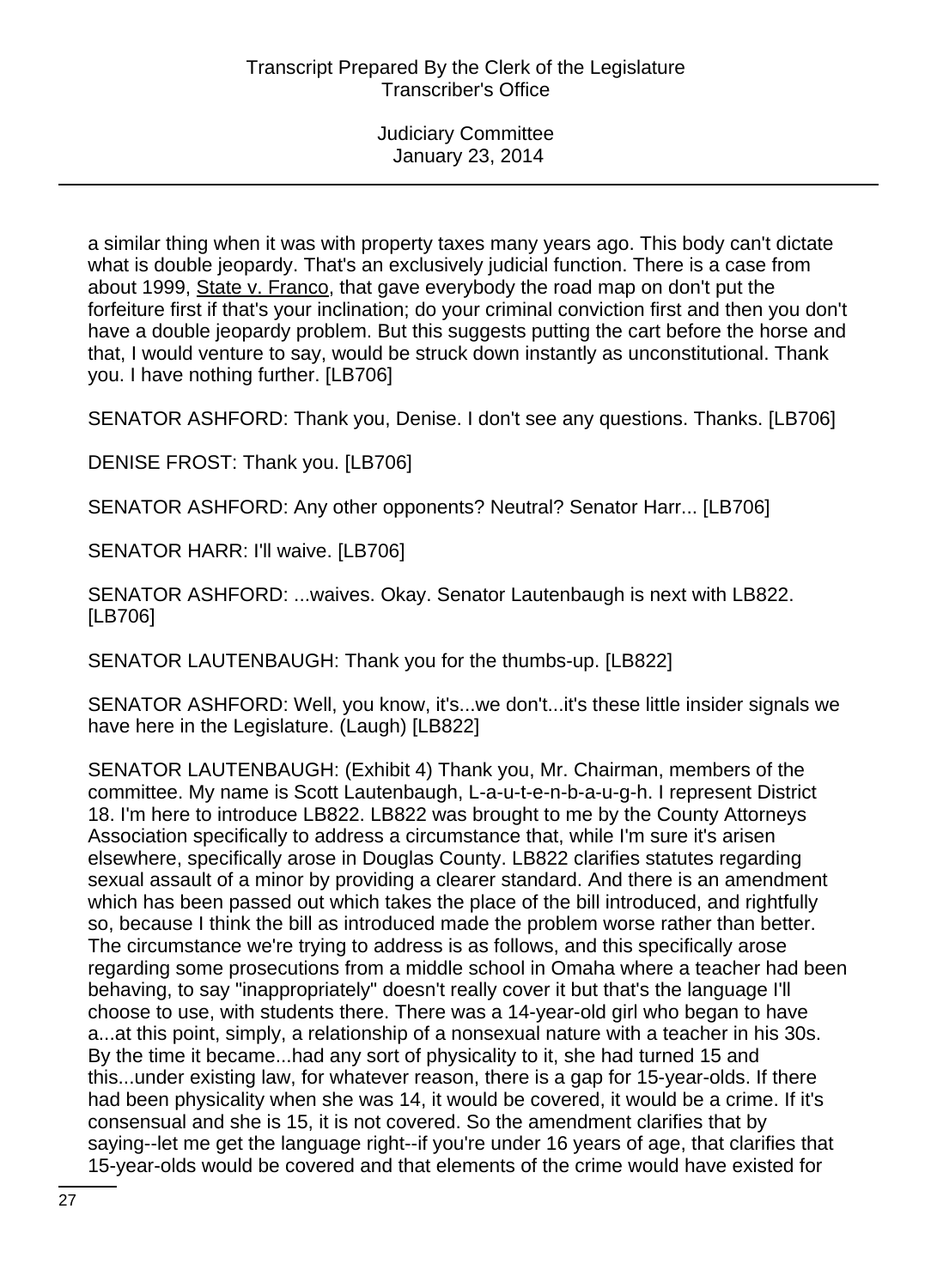Judiciary Committee January 23, 2014

this girl even at 15 years old, not...so the crime would have been charged at that point. And I hate to do a hand-off like this but, as you're probably divining from my introduction here, every time I try to explain this I seem to cloud and fog the problem more than I illuminate the problem. There is a testifier here from the Douglas County Attorney's Office who came down to my office and explained this to me very clearly at 1:15 and I'm still not articulating it terribly well, even though I understood it in my own mind just a scant hour ago. But I think I've given you the basics of it. I would be happy to try to answer any questions you may have about this. But simply put, I think what we discovered in that case was that because of the unfortunate fact that the physicality took place when the victim was 15 years old, the perpetrator could not have been charged as he would have been if she was 14 or 16. And that was manifestly unjust in this circumstance and this is meant to remedy that inexplicable gap. I think the rest of our statutes seem to key on 16. For some reason, this one keys on 14. This would remedy that. I'd be happy to try to answer any questions any of you may have. And I will say up front, I am waiving closing because I have to be elsewhere. So if you do have any questions that you want me to try to answer, I'll be happy to do them now and you will not have a chance later, so. [LB822]

SENATOR ASHFORD: Any questions of Senator Lautenbaugh? Fairly clear, Senator Lautenbaugh. [LB822]

SENATOR LAUTENBAUGH: You're kidding. (Laughter) Others will do better. [LB822]

SENATOR ASHFORD: Well, thank you. Douglas County Attorney? [LB822]

SENATOR LAUTENBAUGH: For one, yes. [LB822]

MOLLY KEANE: Good afternoon, Mr. Chairman and members of the committee. My name is Molly Keane, K-e-a-n-e, and I'm a deputy county attorney in the Douglas County Attorney's Office. In that office, I supervise a team of attorneys who prosecutes offenses perpetrated against child victims. Particularly, sexual offenses really are the majority of the cases that I handle and have handled for a few years now for the Douglas County Attorney's Office. As part of that position, I was on a team with Don Kleine and Brenda Beadle, who prosecuted the case that Senator Lautenbaugh just recently discussed. I am here in support of LB822 based on my experience with that case, as well as other investigations I've dealt with through the years. What LB822 does generally is expand the age class of victims of a third- or second-degree sexual assault on a child, making it when the defendant is over 19, the child is under 16, and subjects that child to sexual contact, that would be a Class IIIA felony according to LB822. As the law stands now, the class covered is 14 and under, which basically leaves out 15-year-olds. The case that Senator Lautenbaugh discussed was a great example of how LB822 could really help protect a child victim who was not protected in that situation. In that case, a 35-year-old teacher at an Omaha middle school began a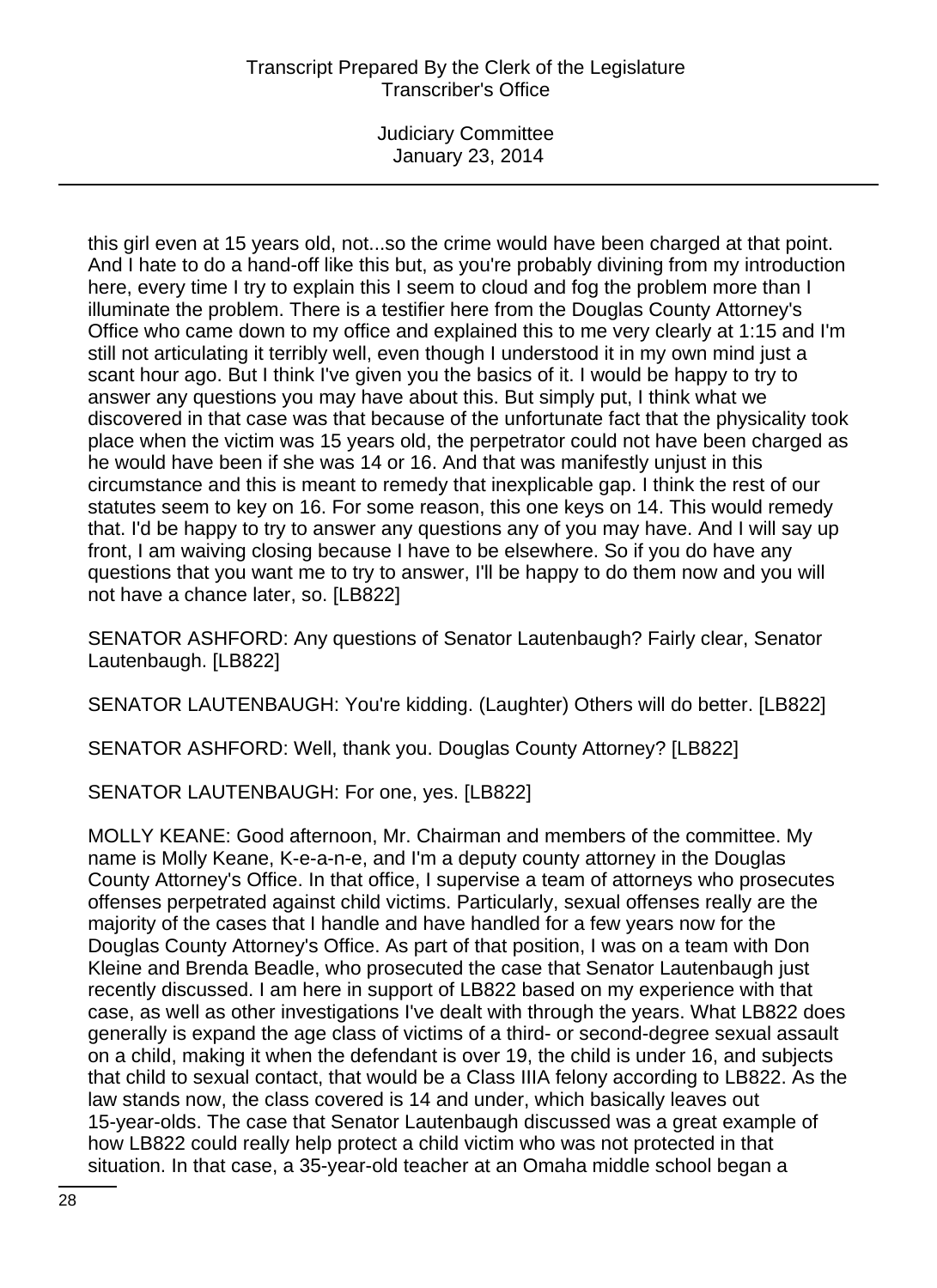Judiciary Committee January 23, 2014

relationship with a 14-year-old girl, began tutoring her and through that relationship established at first an emotional relationship with that girl, leading her to believe that he loved her, that she loved him, that he was going to leave his wife for her. It was really heartbreaking to listen to this child express the depth of her emotion for this teacher who took advantage of her and how it, unfortunately for us at that point, it was only after she was 15 that sexual contact began. That sexual contact, as described by her, involved touching, both over and under the clothes, of the intimate parts, which would be covered by this statute. At that time, there was no sexual assault statute that we could charge that teacher with as a result of his actual contact with the child. We had to look for other ways to charge him. We did find another way to charge him merely because there was an extensive amount of phone contact between these two individuals and, therefore, we were able to use the sexual assault using a communication device statute to prosecute him successfully. So one of the reasons that we do support this bill is because in my experience working with children who are victims of sexual abuse, and particularly children of this age, adolescents, they are, as the state and other states have already deemed, really not mature enough to be able to give consent to these types of relationships with people who are so significantly older than they. So based on that immaturity, as well as an attempt to make this particular statute, second- and third-degree sexual assault on a child, consistent with the remainder of the Nebraska statutes that address sexually based offenses against children, I think that LB822 is important. Every other sexually based offense in Nebraska that deals with sexual offenses against children use the age 16 or 18 or aggravated at...with a 12-year-old. That includes: first-degree sexual assault generally, defendant over 19, child under 16; first-degree sexual assault on a child where the defendant is over 19 and the child is under 12; or the defendant is over 25 and the child is under 16. And not only those first-degree sexual assault statutes, but sexual assault using an electronic communication device... [LB822]

SENATOR ASHFORD: Molly, let's do this. Let's see, I didn't tell you about the red light ejection thing. [LB822]

MOLLY KEANE: And I saw it. I'm sorry. [LB822]

SENATOR ASHFORD: I should have...you know, we never do the ejection, but let me see if there are any questions. I think we get the point. [LB822]

MOLLY KEANE: Okay. [LB822]

SENATOR ASHFORD: I wonder if...how...is this just an inadvertent...do you have any thoughts on...you have not had occasion...this was the first occasion? Because I know you do a lot of these cases, was this the first occasion you had where this came up? [LB822]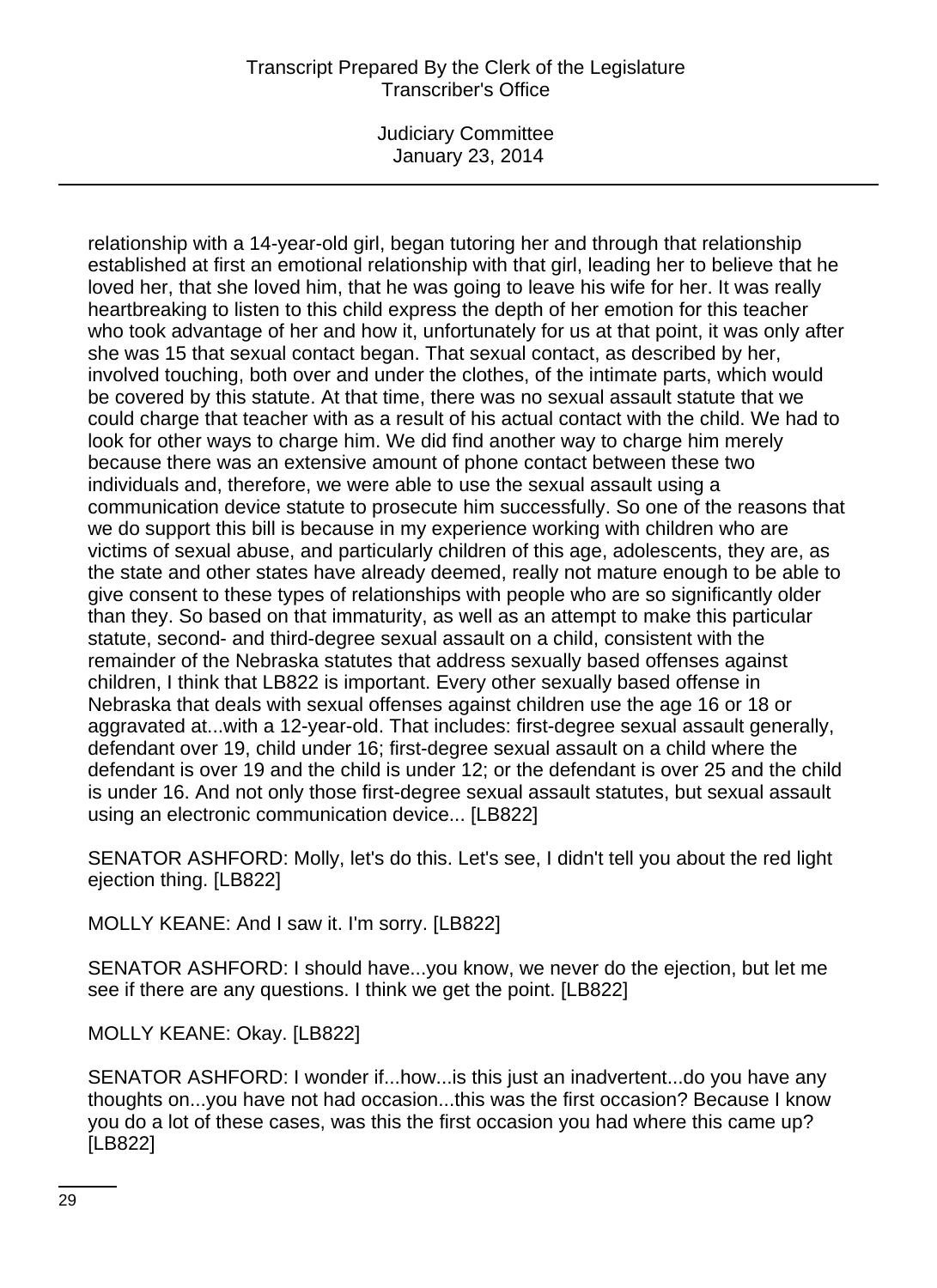MOLLY KEANE: It's not the first occasion; it's probably the most significant occasion in which it arose. There are other examples I can think of where similar circumstances have happened. [LB822]

SENATOR ASHFORD: When they're 15 and over 19? [LB822]

MOLLY KEANE: When they're 15, giving...having a consensual relationship with someone over 19 that could have been charged if this statute were in place. [LB822]

SENATOR ASHFORD: Okay. It seems like a...yes, Senator Seiler. [LB822]

SENATOR SEILER: It appears to be that we have an amendment already, AM1664, where your testimony would also apply to that, right, just for the record? [LB822]

MOLLY KEANE: Right, and specifically to that. [LB822]

SENATOR SEILER: Okay. [LB822]

MOLLY KEANE: It doesn't apply to it as originally presented. [LB822]

SENATOR SEILER: Just for the record. Thank you. [LB822]

MOLLY KEANE: Yes. Thank you. [LB822]

SENATOR ASHFORD: Thank you, Molly. Thanks for your testimony. Any other proponents? Opponents? Neutral? Thank you. Senator Lautenbaugh...Senator Lautenbaugh is gone. Senator Lathrop is up. Good luck. [LB822]

SENATOR LATHROP: (Exhibits 5-10) Good afternoon, Mr. Chairman and members of the Judiciary Committee. My name is Steve Lathrop, L-a-t-h-r-o-p. I'm the state senator representing District 12. I'm here today to introduce LB752. LB752 would add to the list of those in a special class emergency responders. They would join state correctional employees, employees of the Department of Health and Human Services, and healthcare providers who have been provided special protections in our assault statutes. The last addition to this class of individuals was the healthcare providers. That was my bill a few years ago. That arose out of what became maybe, perhaps, not an epidemic but a growing incidence of assaults upon nurses, emergency room people, those who are vulnerable as they attempt to provide care to individuals who are then the assailants. This bill would add emergency responders to that class. And while I appreciate that Senator Chambers may have some concern about setting out individuals in a special class, I think there's good reason for these and I'd like to talk about why I've brought the bill. We've had two occasions--and you'll have some testimony after I've...I'm done introducing the bill--two occasions in the last year where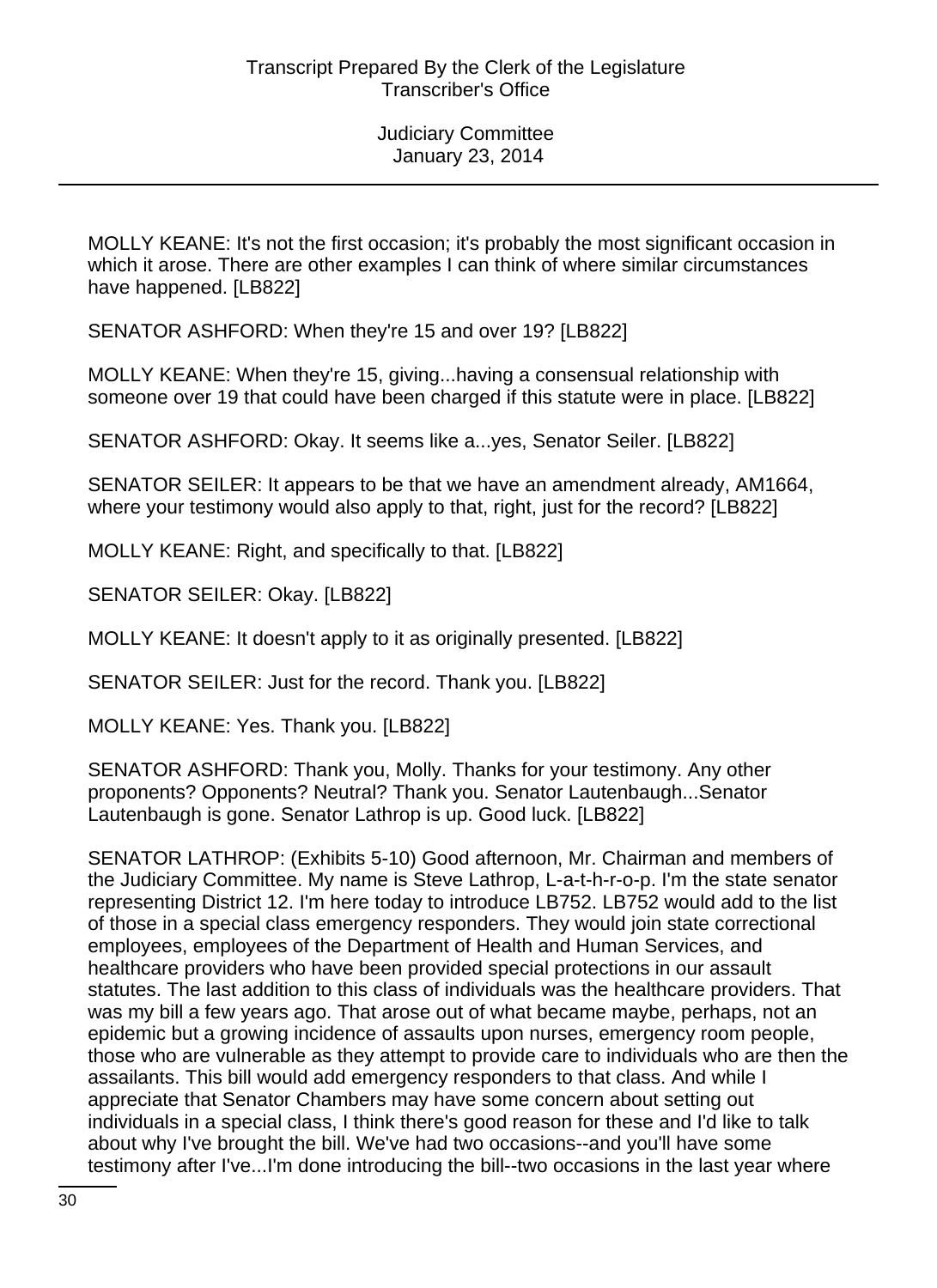Judiciary Committee January 23, 2014

paramedics or first responders have been assaulted as they've attempted to provide care to or come to the aid of the very people they're supposed to be caring for. One was Brock Borhart from Omaha who was shot by a person he was providing care to. There was also an individual out in, I think, North Platte who was stabbed by a person he was providing care to. And it illustrates two things. One is that the first responders or these EMTs and the paramedics, when they provide care, like the healthcare providers, they come rushing towards them to provide care and they are in a vulnerable situation. They stand in close proximity; they do not expect to be assaulted; there's nothing about the circumstances which would suggest that it's...that they're about to engage in an assault; they're not trained to deal with an assault; and they are particularly vulnerable because they have drawn themselves in close proximity as they've tried to provide aid. I think that the inclusion of first responders to this list of those that are in a protected class makes sense. I think it's appropriate and necessary and the rationale behind it in each of these classes is with the Health and Human Services worker or the correction worker or the nurse or the firefighter or the paramedic, if you will, those people are in a particularly vulnerable circumstance. You might be in a house if you're a social worker. The firefighter or the paramedic is someone who comes to the aid of another, doesn't have the training to respond to an assault, wouldn't expect it, and they are drawn in close proximity by virtue of the emergency call. I do have a letter from the firefighter in Omaha who was the subject of an assault, a shooting, and I'll let you read that. I've passed a copy of it around and I think you will find that that's a...that the effect something like this has on one who provides care and assistance to people in our community is profound and you can tell that, I think, from the letter. And I would encourage your support of and movement of LB752 to the floor for General File debate. I'd be happy to answer any questions. [LB752]

SENATOR ASHFORD: Thank you, Steve. Senator Chambers. [LB752]

SENATOR CHAMBERS: Senator Lathrop, suppose an ordinary citizen came upon an accident and was performing the identical aid that one of these first responders or others would provide and was assaulted. That person, that activity, would not be sufficient to cloak that individual with the protection that these niche beneficiaries have. Isn't that true? [LB752]

SENATOR LATHROP: That's true. The classification is based upon employment and not necessarily the activity. The rationale might be related to the activity, but the classification is based on employment. [LB752]

SENATOR CHAMBERS: Which means that if you do it because you have a job, you're put a notch above ordinary citizens when it comes to the kind of protection the state thinks you should have--that's a comment. This does not actually prevent any of these assaults from occurring, will it? [LB752]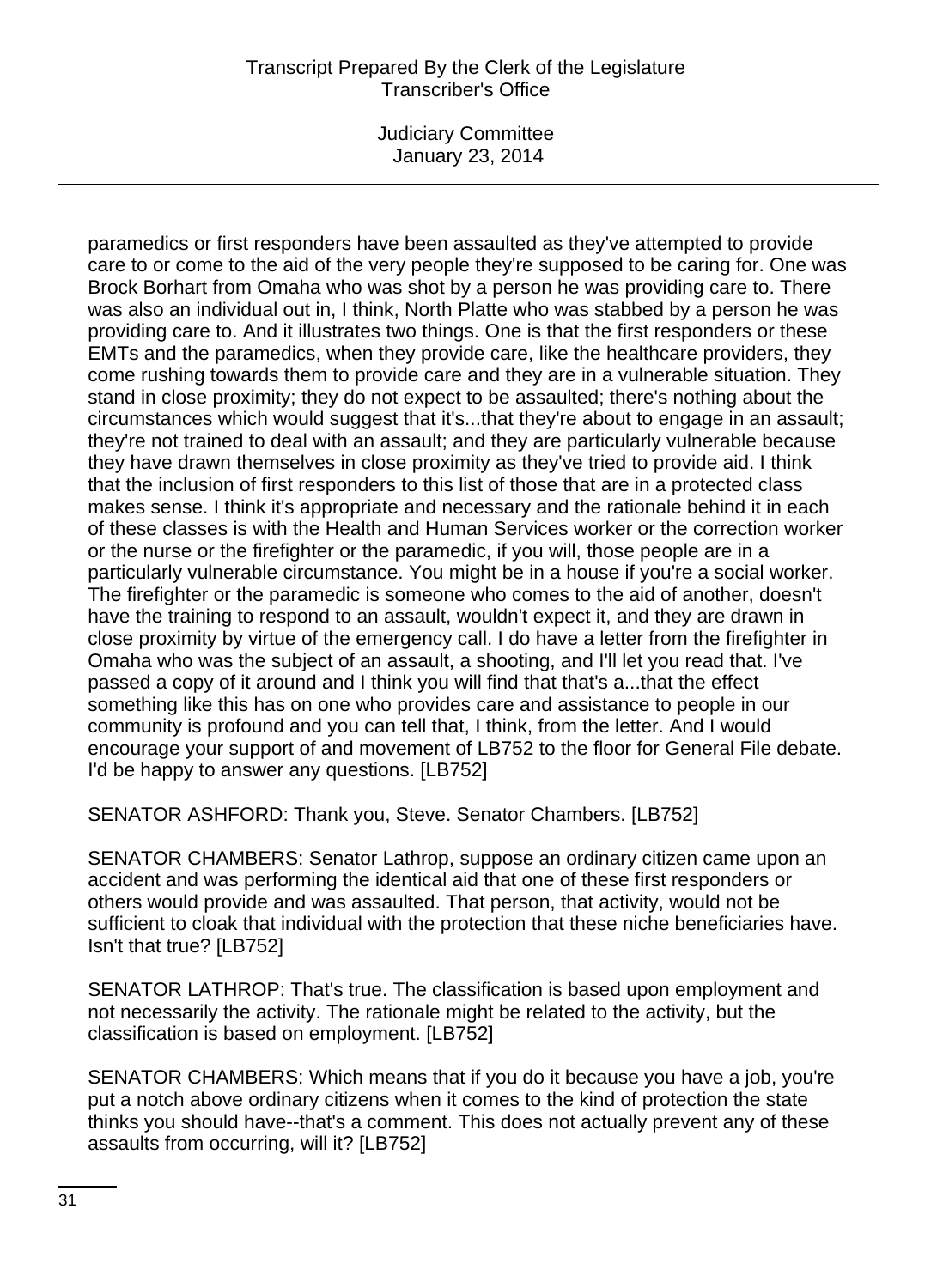SENATOR LATHROP: I'd like to think so, I'd like to think, as I look back on the healthcare providers that we covered. That included some signage in the emergency room, if you'll remember. [LB752]

SENATOR CHAMBERS: Bingo. Hold it. That's...I think I may have supported that and I think you brought the bill and you said they wanted to be able to put a sign notifying people that if you harm... [LB752]

SENATOR LATHROP: Actually, you came down, you were not a...you were not elected at the time, but we had a conversation. [LB752]

SENATOR CHAMBERS: Okay. [LB752]

SENATOR LATHROP: And we went from a mandatory sentence to upgrading the level of offense instead of having a mandatory... [LB752]

SENATOR CHAMBERS: But the purpose was to be able to let them put a sign there saying that if you harm these individuals, you're giving notice to people of the fact that this is going to carry whatever the penalty is. That argument was persuasive to me when you gave it. Nobody is going to know any of these things that are happening. These people who come to us just want to feel that somebody is going to be punished more harshly. This is not going to stop anybody from doing whatever they want to do. [LB752]

SENATOR LATHROP: I...you know, the signage in the emergency rooms and in the hospitals, I see them when I go into hospitals now, hopefully that's helpful. But I also think that there's an opportunity for people who might engage in these kind of assaults to say, wait a minute, this is not the person to assault because I'm looking at a more harsh penalty on account of that. I do think some of that stuff moves around on the street and that people learn that if a social worker is in your house you don't assault them because, by gosh, they're going to treat you more harshly than a simple assault. And the same, I think, would be true with the paramedics. I'd like to think so. [LB752]

SENATOR CHAMBERS: I think our life experiences cause us to see things differently. Now I don't live in the street. But if you would stop people in the street and say, if you slapped a woman or you slapped a firefighter, which one would you get the heaviest punishment for and what would that punishment be, some might say if you slapped the firefighter because they're going to take care of him because he's like a cop; others would say, well, whenever you do something to a woman it's worse so it's going to be the woman. So it depends on the way the person looks at life. But I don't believe this actually is going to do anything. But here is what I want to get to: When people become aware that these kind of things are done, it could encourage other people, as I suggested when talking to another of the...an earlier witness. A floor walker in a store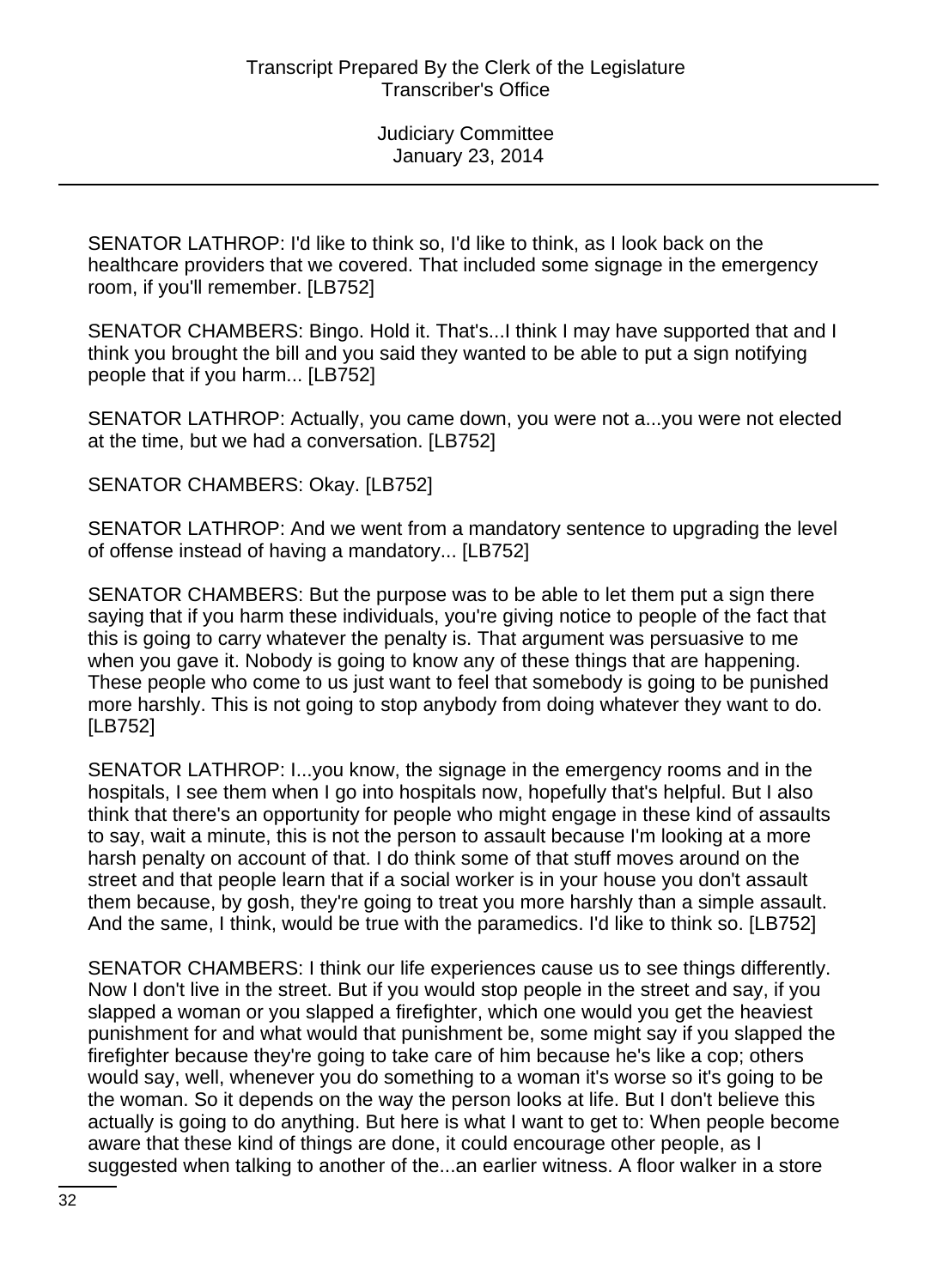may say, well, we want to be protected because of there might be somebody who doesn't like the store and they're going to get the first one near to them so you ought to make it a felony if they do something to me. I just don't believe in these kinds of things. And I'm not going to go through this with everybody who testifies, but I want to say it to you so it's clear that I don't support these kind of special considerations being given to people because of the job that they hold. [LB752]

SENATOR LATHROP: I appreciate that and I know that that's your position and I guess we see this one differently. [LB752]

SENATOR CHAMBERS: So I didn't support the signage bill? [LB752]

SENATOR LATHROP: You weren't around. [LB752]

SENATOR CHAMBERS: That makes me (inaudible). [LB752]

SENATOR LATHROP: We did talk in the hall about the punishment though and you persuaded me to do the punishment differently. [LB752]

SENATOR CHAMBERS: Okay. Thank you. That's all I have. [LB752]

SENATOR McGILL: Any other questions for Senator Lathrop? Nope. Thank you very much, and we'll take the first proponent. [LB752]

DAVID ENGLER: Good afternoon. I'm Dave Engler. I'm the president of the Nebraska Professional Fire Fighters. And statistics indicate that there are 750,000 assaults on firefighters, paramedics, and EMTs annually in the United States of America. According to the Department of Labor, 52 percent of the EMTs operating in the field have been assaulted. Fire and EMS personnel make excellent targets. Unlike the average citizen, we're called into unknown situations, we have an obligation or a duty to respond, and our personnel do not carry any type of weapons. The 911 service originally intended for handling only life-threatening emergencies has undergone a paradigm shift and is now more of a government-funded home healthcare and troubleshooting system. As a result, public opinion of firefighters and EMS personnel is shifting. Such workers used to be seen as heroic responders and they would rarely be attacked at incidents because their neutrality was respected. However, fire and EMS crews are increasingly being considered fair game for attack because they are viewed as just another extension of the government. This problem is becoming significant enough that just this month FEMA has recommended bulletproof vests for firefighters and EMS personnel. A research project conducted across the United States on this subject showed that, aside from physical injuries, firefighters were found to be experiencing emotional trauma following the attacks which could have an impact on patient care at future events. Interestingly, their research found no correlation between staffing or between the threats of violence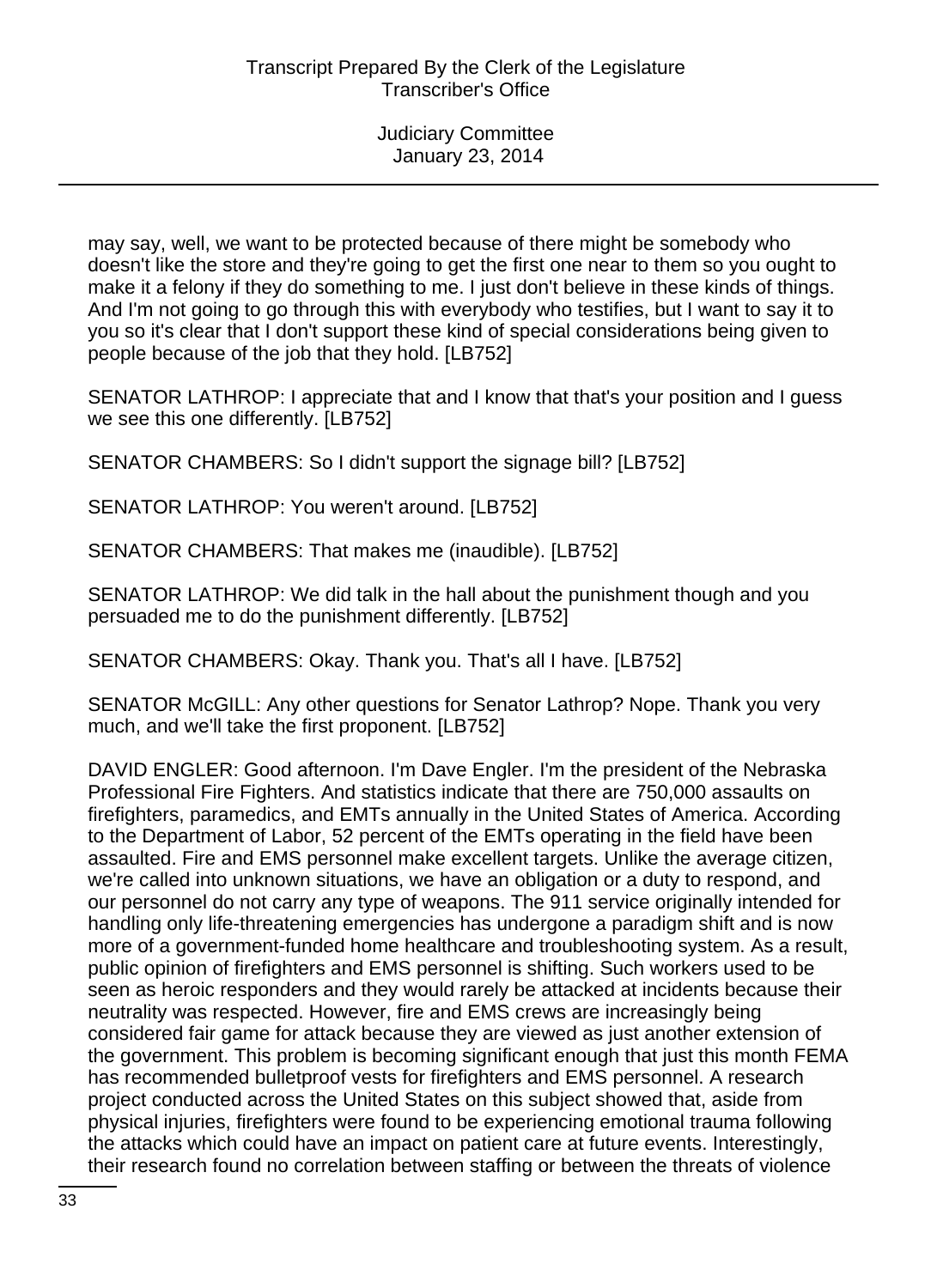Judiciary Committee January 23, 2014

and the population or staffing of the responders that responded. So this can happen anywhere in Nebraska. We have seen extreme cases in which a gunman in Missouri assassinated a firefighter as he was preparing to extinguish a car fire. We saw in Olathe, Kansas, where a man lit his home on fire and waited to shoot the firefighters as they responded to put it out. In Nebraska, we've had emergency responders held at knife point, one shot in the back of an ambulance while providing care. We have numerous, numerous assaults on firefighters and threats of assaults. It's our hope that by giving firefighters and EMS personnel the same protection as a law enforcement officer or as emergency room personnel, we can reduce these incidents. Again, our responders are...if the average citizen comes upon a situation like this, they don't have the issues of patient abandonment. They have an obligation to respond and they have an obligation to stay with the patient. So I think that is a distinction from the thing...from the situation you addressed earlier, Senator Chambers. But with that, I'll answer any questions. [LB752]

SENATOR McGILL: All right. Senator Chambers. [LB752]

SENATOR CHAMBERS: I'm posing this as a question although I know what your answer will be. Not everybody in the room may know. Was there a recent incident when a person was taken into an ambulance and she had a gun and, however it happened, the gun discharged? Fortunately, nobody was killed, but somebody may have been grazed with...but at any rate, a person did wind up in the ambulance with a gun. [LB752]

DAVID ENGLER: Yes. [LB752]

SENATOR CHAMBERS: I saw where that woman was sentenced to a relatively stiff term of years for that. Are you aware that she was searched by an Omaha Police officer before she got into the ambulance? [LB752]

DAVID ENGLER: I am not aware of all the specifics of that incident. [LB752]

SENATOR CHAMBERS: You hadn't read or hear that, that she had been searched before she got into the ambulance? [LB752]

DAVID ENGLER: No. [LB752]

SENATOR CHAMBERS: Okay. Then I won't pursue it with you. Thank you. [LB752]

DAVID ENGLER: Okay. [LB752]

SENATOR McGILL: Other questions? I don't see any. Thank you, Dave. [LB752]

DAVID ENGLER: Okay. Thank you. [LB752]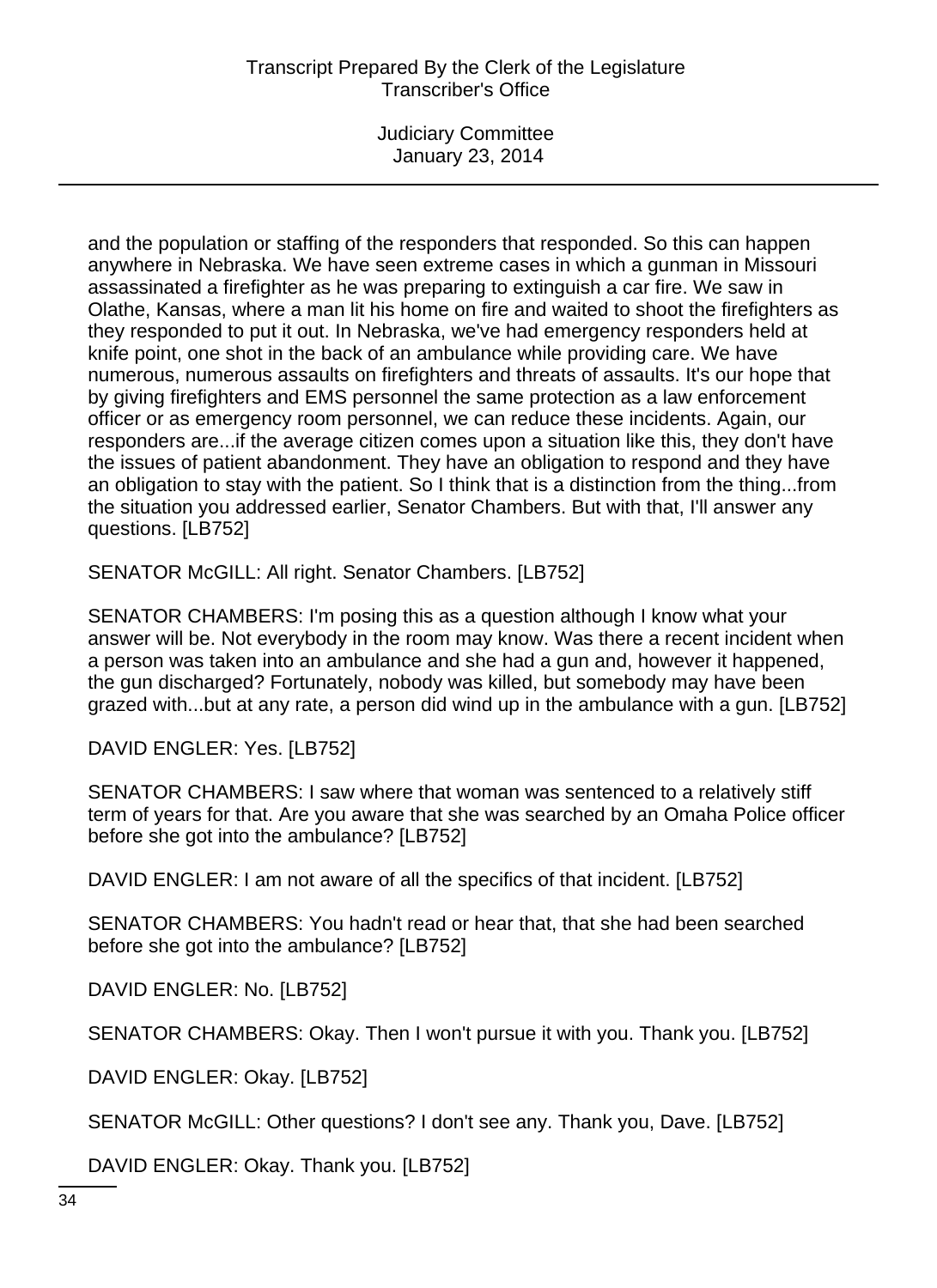# SENATOR McGILL: Next proponent. [LB752]

JERRY STILMOCK: Good afternoon, Senators. My name is Jerry Stilmock, J-e-r-r-y, Stilmock, S-t-i-l-m-o-c-k, testifying on behalf of my clients, the Nebraska State Volunteer Firefighters Association and the Nebraska Fire Chiefs Association, in support of LB752. I want to relate the only incident that I can factually come and share with you, 2007, and this came from the ranks of a volunteer firefighter, a volunteer firefighter in June of 2007 in Ashland. That volunteer firefighter was among four volunteer firefighters going to a house, an acreage, if you will, as I understand the news accounts, that there was a fire that was occurring on that person's land. The four volunteer firefighters went upon the property to extinguish the fire that was underway. One of those volunteer firefighters was shot. And these are people, volunteer firefighters, volunteer rescue personnel, contrary to what I might do and perhaps others in the room as running away from danger, a fire, a catastrophe, an emergency, these volunteer firefighters and voluntary emergency personnel, they run toward danger. That's what they do. We place them in harm's way because of the roles that they've chosen to participate in, running towards danger, and with LB752 we believe that would be a way to address the issue when these people are placed in harm's way. For those reasons, I'd ask you to consider advancing LB752 to General File. Thank you. [LB752]

SENATOR McGILL: Thanks, Jerry. Any questions? No. Thank you very much. [LB752]

JERRY STILMOCK: Thank you, Senators. [LB752]

SENATOR McGILL: Other proponents. [LB752]

ROBERT HALLSTROM: Senator McGill, members of the committee, my name is Robert J. Hallstrom, H-a-l-l-s-t-r-o-m. I appear before you today as registered lobbyist for the Nebraska Pharmacists Association in support of LB752. Our support is based on the fact that we have spoken with Senator Lathrop and asked for his consideration, as well as the committee's consideration, of an amendment to add pharmacists to the list of healthcare professionals and a pharmacy to the list of locations in which assault on a healthcare provider can lead to enhanced penalties. Under the current law, assault of a healthcare provider in a hospital or health clinic is covered. But pharmacists are only covered in those settings, and we would like to expand that coverage to their work in the community pharmacy setting, which by the case would involve a notice that could be posted at the community pharmacy to serve notice that pharmacists are among those that are protected under the laws. So we will be submitting an amendment to the committee for consideration and have been working with Senator Lathrop's staff in that regard. Be happy to address any questions. [LB752]

SENATOR McGILL: Questions? Senator Chambers. [LB752]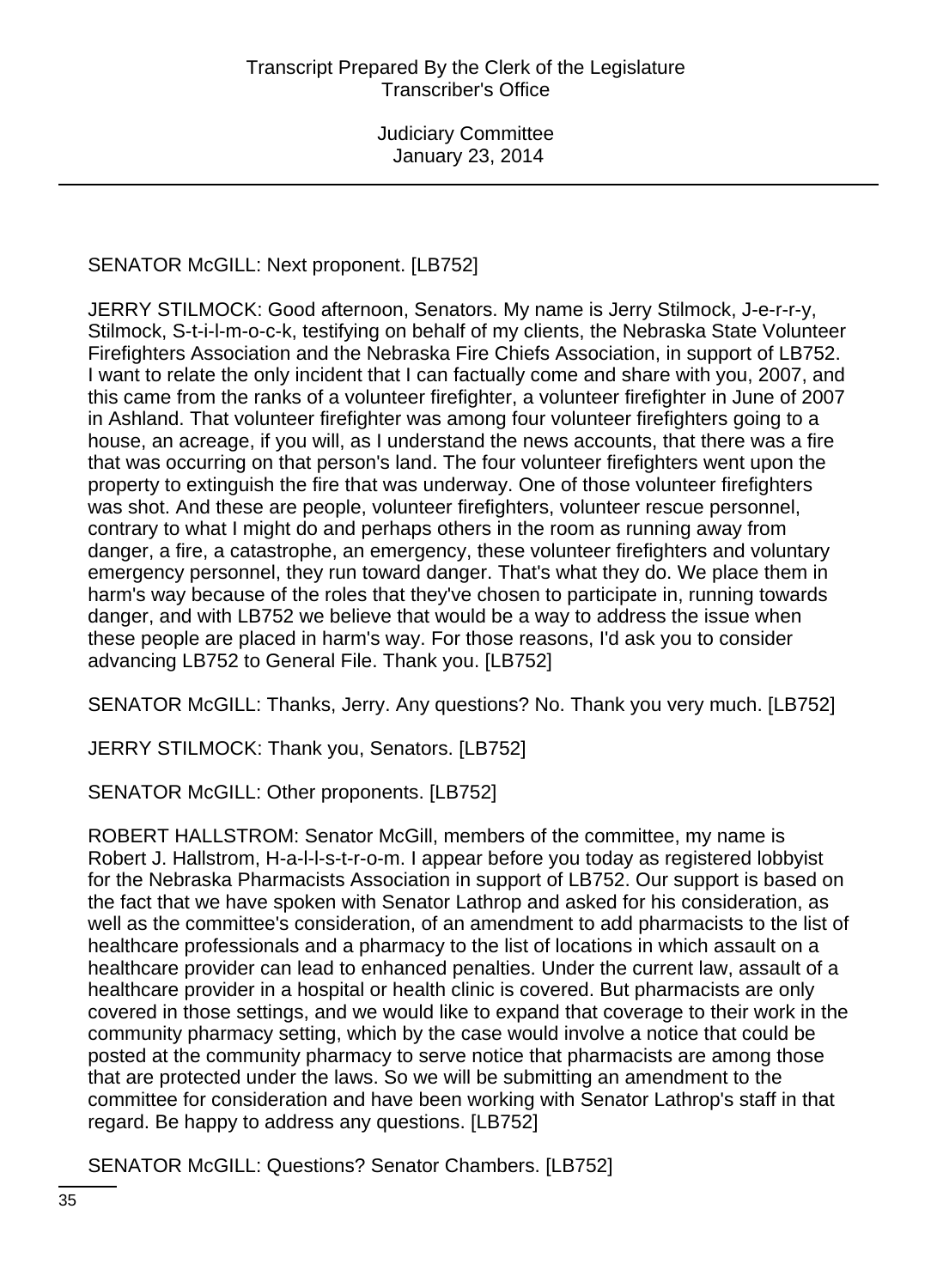SENATOR CHAMBERS: What other client...do you have...have you ever represented the podiatrists? [LB752]

ROBERT HALLSTROM: No, Senator. [LB752]

SENATOR CHAMBERS: Or the chiropractors? [LB752]

ROBERT HALLSTROM: No, Senator. [LB752]

SENATOR CHAMBERS: Okay. Are you familiar with the incident that I was describing to the young man who came? I shouldn't say that, but everybody is young compared to me. I don't think he's not mature and so forth, but I say that to all of the youngsters. I'm older than most people in the world. I'm not the oldest person in the world, but I'm older than most people in the world. Had you read about that incident that I mentioned where a person wound up in an ambulance--it was in Omaha--with a pistol and the gun discharged and somebody was injured in the ambulance? [LB752]

ROBERT HALLSTROM: I had read the news article but I don't know any more specifics. [LB752]

SENATOR CHAMBERS: No detail, okay, so I won't pursue that with you. Why should pharmacists be given...first of all, what kind of protection are they given under this bill that anybody else would not have? [LB752]

ROBERT HALLSTROM: Well, there are some enhanced penalties with regard to assault of a healthcare professional that apply. We had suggested that we were interested when the legislation first came about a couple years ago, when Senator Lathrop... [LB752]

SENATOR CHAMBERS: The main ingredient is an enhanced penalty. [LB752]

ROBERT HALLSTROM: Yes. [LB752]

SENATOR CHAMBERS: You represent bankers, don't you? [LB752]

ROBERT HALLSTROM: Yes, I do. [LB752]

SENATOR CHAMBERS: Do you think bankers should have this consideration? Banks are robbed, aren't they? [LB752]

ROBERT HALLSTROM: They are. [LB752]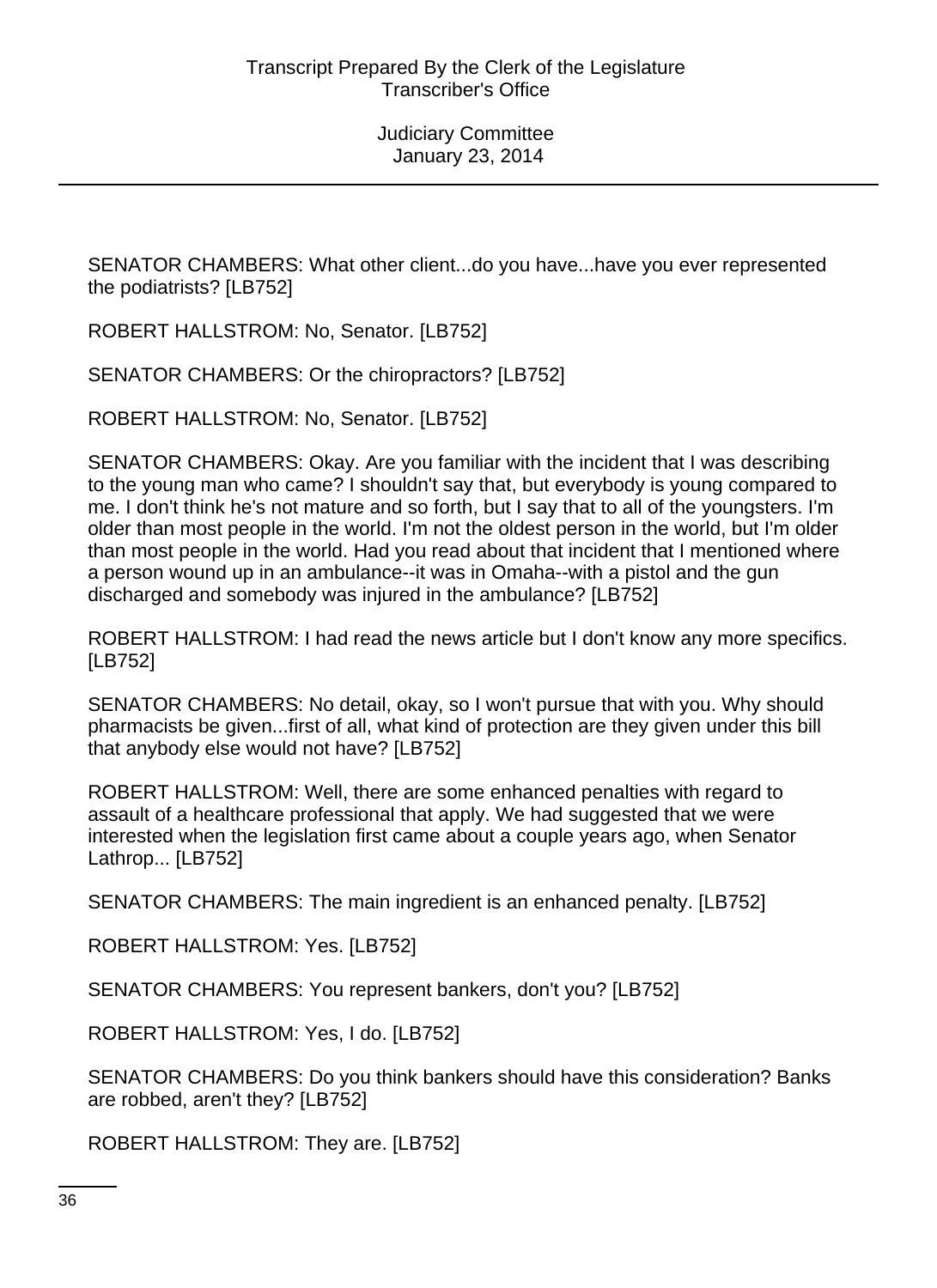SENATOR CHAMBERS: And anybody in a bank could be in danger of being harmed. [LB752]

ROBERT HALLSTROM: Okay. I'm not here for that purpose today. [LB752]

SENATOR CHAMBERS: But if they asked you to come, you would be asking that bankers be protected in this same way, too, wouldn't you, if they asked you to? [LB752]

ROBERT HALLSTROM: If that was an issue on their radar screen, that could potentially be the case. [LB752]

SENATOR CHAMBERS: You're a lobbyist, aren't you? [LB752]

ROBERT HALLSTROM: That's correct. [LB752]

SENATOR CHAMBERS: Are you aware that there are people who don't like lobbyists? (Laughter) [LB752]

ROBERT HALLSTROM: I would suspect that's probably the case. [LB752]

SENATOR CHAMBERS: Do you think lobbyists should be covered in this way? [LB752]

ROBERT HALLSTROM: I'm not requesting that today, Senator. [LB752]

SENATOR CHAMBERS: I didn't understand you. [LB752]

ROBERT HALLSTROM: I'm not requesting that today, Senator. [LB752]

SENATOR CHAMBERS: Now I'm...for...you're a lobbyist. Do you think you ought to be given this special protection? [LB752]

ROBERT HALLSTROM: No, sir. [LB752]

SENATOR CHAMBERS: Or are you a person...you're a human being of lesser merit and lesser worth because you're a lobbyist. Is that your... [LB752]

ROBERT HALLSTROM: I would not agree with that, Senator, but I'm... [LB752]

SENATOR CHAMBERS: Are you equal in value to anybody? [LB752]

ROBERT HALLSTROM: I would like to think so. [LB752]

SENATOR CHAMBERS: Are you equal in value to a pharmacist? [LB752]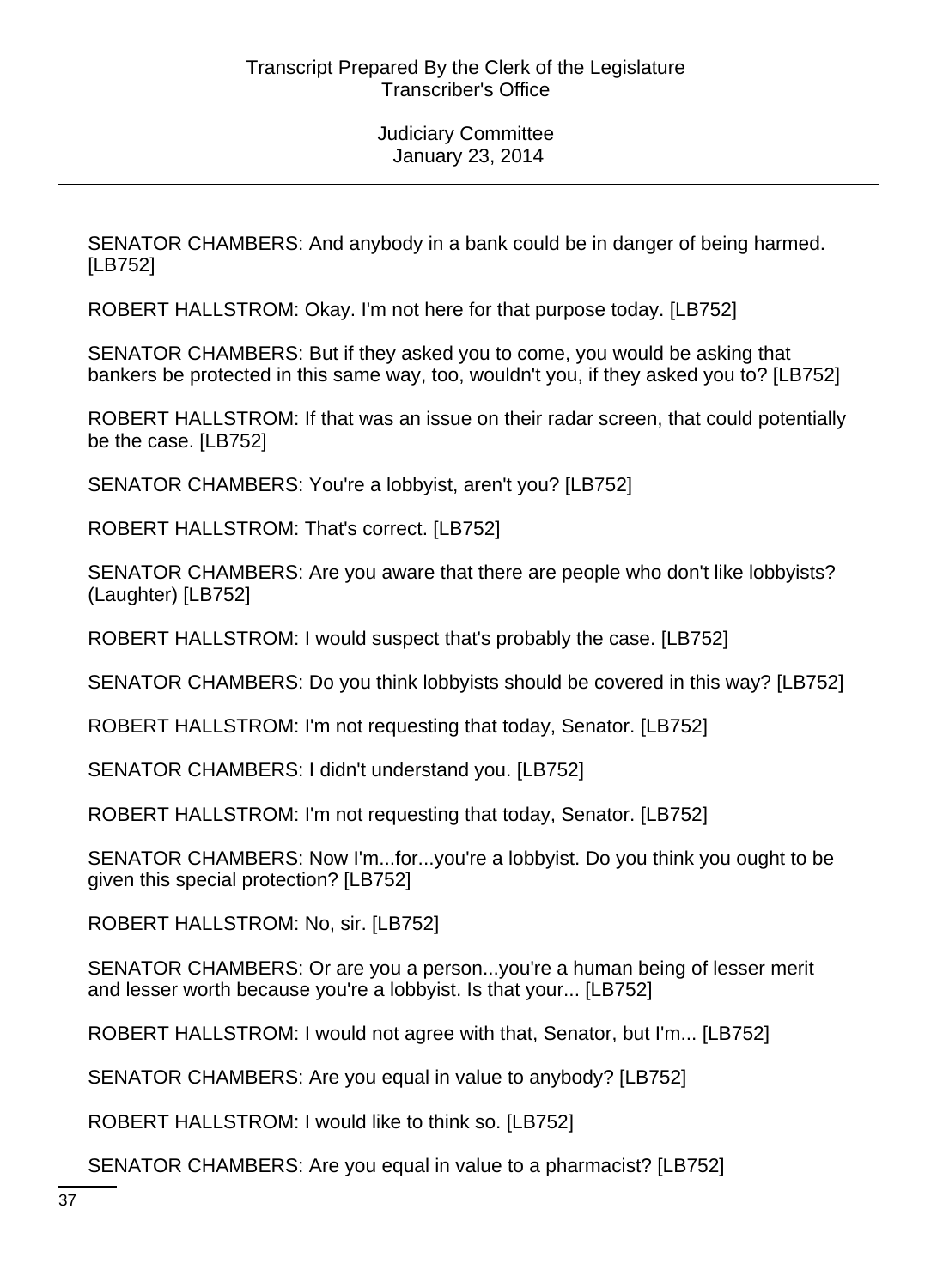ROBERT HALLSTROM: I would like to think so. [LB752]

SENATOR CHAMBERS: Then why should a pharmacist get this protection if you not you? [LB752]

ROBERT HALLSTROM: Pharmacists are, through their employment, are placed in a scenario where they have prescription drugs and controlled substances that are subject to abuse and are probably more likely to encounter robberies and the potential for assault in the course of their employment. [LB752]

SENATOR CHAMBERS: Now, Mr. Hallstrom, almost daily I get threats, I get called racial slurs. Should I get...be given this protection because I hold a unique status? In this statehouse even, do you think I should be entitled to this kind of protection? [LB752]

ROBERT HALLSTROM: I'm probably not in a position to opine on that. [LB752]

SENATOR CHAMBERS: So you don't think I'm entitled to it? I'm talking about your affirmative position, not your obfuscation or your evasiveness. You don't think I'm entitled to that kind of protection. Being honest, you don't think I am, or Senator McGill either, or Senator Lathrop who is trying to help you today. You don't think we're entitled to this kind of protection, do you? [LB752]

ROBERT HALLSTROM: Senator, the bill was brought in the context of healthcare professionals and emergency responders and that's... [LB752]

SENATOR CHAMBERS: Well, let me ask you this: Why don't we have a general law that protects all human beings and will accord them equal status? Which is what the law does now until they started putting these niche, n-i-c-h-e, groups and individuals into it. Should we put a limit on the number of proliferations we will allow and say no more than 100 exceptions to the general rule will be made or no more than 10 or 20? Or we should not in advance set a limitation but leave it to those who can persuade us to give them this special protection? Which approach do you think we ought to take? [LB752]

ROBERT HALLSTROM: The latter. [LB752]

SENATOR CHAMBERS: Leave it to each to see who can persuade us to do it? [LB752]

ROBERT HALLSTROM: Correct. [LB752]

SENATOR CHAMBERS: What do you think your chances are of persuading us to put pharmacists into this category? Or you'd rather not speculate? [LB752]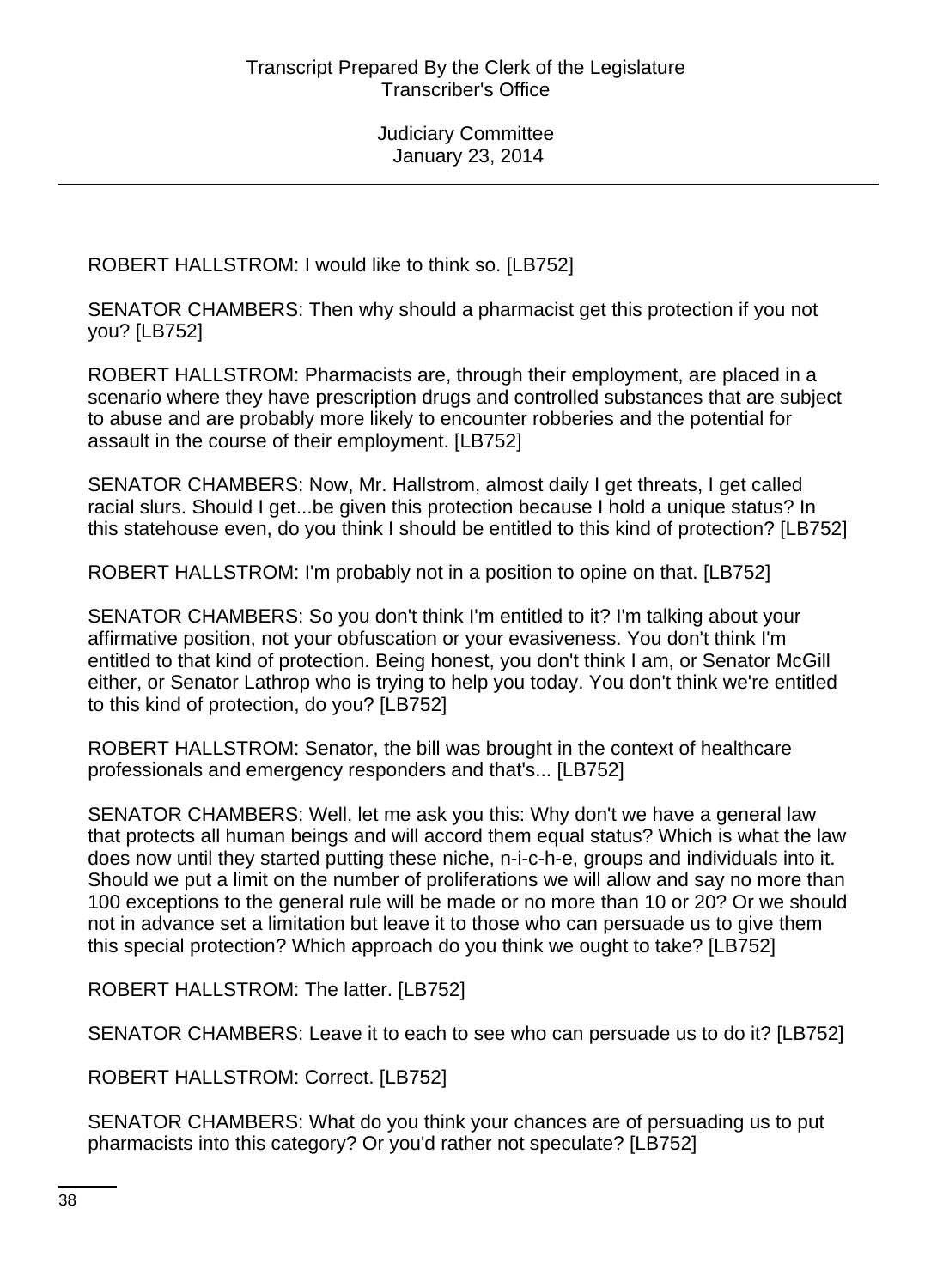ROBERT HALLSTROM: I'd rather not speculate. [LB752]

SENATOR CHAMBERS: You're a wise man, that's why you keep your job. That's all I have. Thank you, Mr. Hallstrom. [LB752]

ROBERT HALLSTROM: Thank you. [LB752]

SENATOR ASHFORD: Thanks, Bob. Any other proponents? [LB752]

JIM MASTELLER: Good afternoon, Mr. Chairman, members of the committee. My name is Jim Masteller. I'm a deputy Douglas County attorney and I'm here to speak in support of LB752. Specifically, I wanted to advise the committee that it is the position of Don Kleine, the Douglas County Attorney, and the Douglas County Attorney's Office that we are in support of this bill. I'm sure I'm going to be catching some questions from Senator Chambers because I'm very familiar with the case to which you're referring because I was the prosecutor on the case. That was a case involving Justine Dubois. In that case, she did hide a firearm on her person and in order to...in her attempt to avoid arrest, she faked a seizure, resulting in the fire department responding. The paramedics quickly determined, in their opinion, that they thought she was faking the seizure but, since she insisted, they were going to take her to the hospital. They took her into the ambulance, she pulled out the weapon, discharged it twice, once grazing the fire department personnel, one actually striking herself, before she eventually was taken back into custody. This case pointed out a gap in the statutory structure. If you think about this through, if Ms. Dubois had struck a police officer at the time of her arrest, that would have been a felony. If she had then faked a seizure and gone in an ambulance and struck one of the firefighter or EMTs, that would have been a misdemeanor. But then once she made it to the hospital, if she then struck a registered nurse, that would have been a felony. That doesn't make...that doesn't seem a very consistent statutory scheme. Also, based on cases that I have had, it's not unusual for the EMTs, once they transport someone to the hospital, to continue to assist that patient, along with the healthcare professionals. So similarly, if someone were to then punch a nurse and punch an EMT at the same time, the assault on the nurse would be a felony under the old statute and would have been a misdemeanor on the EMT. For those reasons, to rule out the inconsistency and to make it a more consistent statute, we would support that. And I'm happy to answer any questions anyone has. [LB752]

SENATOR ASHFORD: Senator Chambers. [LB752]

SENATOR CHAMBERS: My first one: For the sake of the transcribers, would you mind stating and spelling your name? [LB752]

JIM MASTELLER: Sure. Sorry. It's Jim Masteller, spelled M-a-s-t-e-l-l-e-r. [LB752]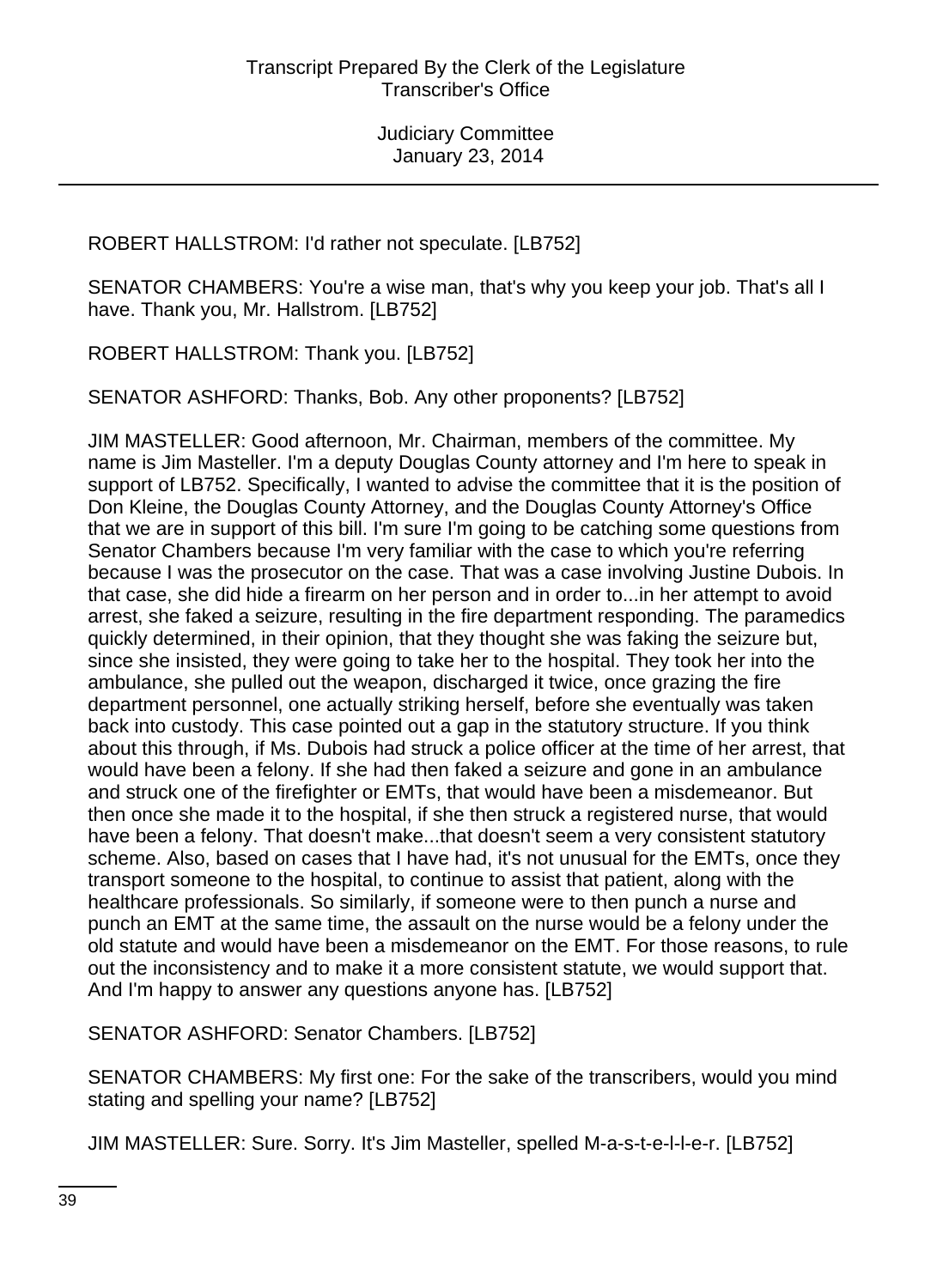SENATOR CHAMBERS: Thank you. That person that you described had been searched by an Omaha Police officer. Isn't that true? [LB752]

JIM MASTELLER: True. [LB752]

SENATOR CHAMBERS: Nothing was done to that police officer for not finding this pistol on this woman, was it? [LB752]

JIM MASTELLER: If there was, it would have had to have been done internally through the police department, but certainly didn't rise to any type of criminal charge that our office would have been involved with. [LB752]

SENATOR CHAMBERS: So this could be something which would have been prevented if the officer had done her job properly, isn't that true? [LB752]

JIM MASTELLER: If the officer had found the firearm then, yes, it never would have been used in that assault. [LB752]

SENATOR CHAMBERS: Have you watched television crime programs where an officer is taking somebody into custody? [LB752]

JIM MASTELLER: Yes. [LB752]

SENATOR CHAMBERS: Have you seen a search that will be made of that individual? [LB752]

JIM MASTELLER: Yes. [LB752]

SENATOR CHAMBERS: So without me being trained specially in the way that a police officer is, I'd know how to search somebody for a firearm. So I didn't read where anybody...the firefighters were not upset with her, the people in the ambulance were not upset with her, and that's where the problem was. A person hired, trained, and paid to do a job failed in every respect and nobody said anything about it except me. And here's what I'm getting at: There are too many instances where whenever something happens, first thing people say is, well, let's make it a crime and put a harsh punishment. But they don't look at those who are in the favored positions, like police officers and these others, who do wrongful things. They want it to be a felony if I pop a firefighter but it's not a felony if he pops me. If I pop a cop, then it's a felony; if he pops me, it's nothing. That's what the public looks at. I'm a part of the public; I'm a part of the hated public. So when they bring all these kind of bills, I understand what they want. Anybody wants more protection if they can get it. But my job as a lawmaker is to see all human beings as having a basic and fundamental dignity. And when the law that we put in place undertakes to recognize that dignity and punish anything that harms it, we should not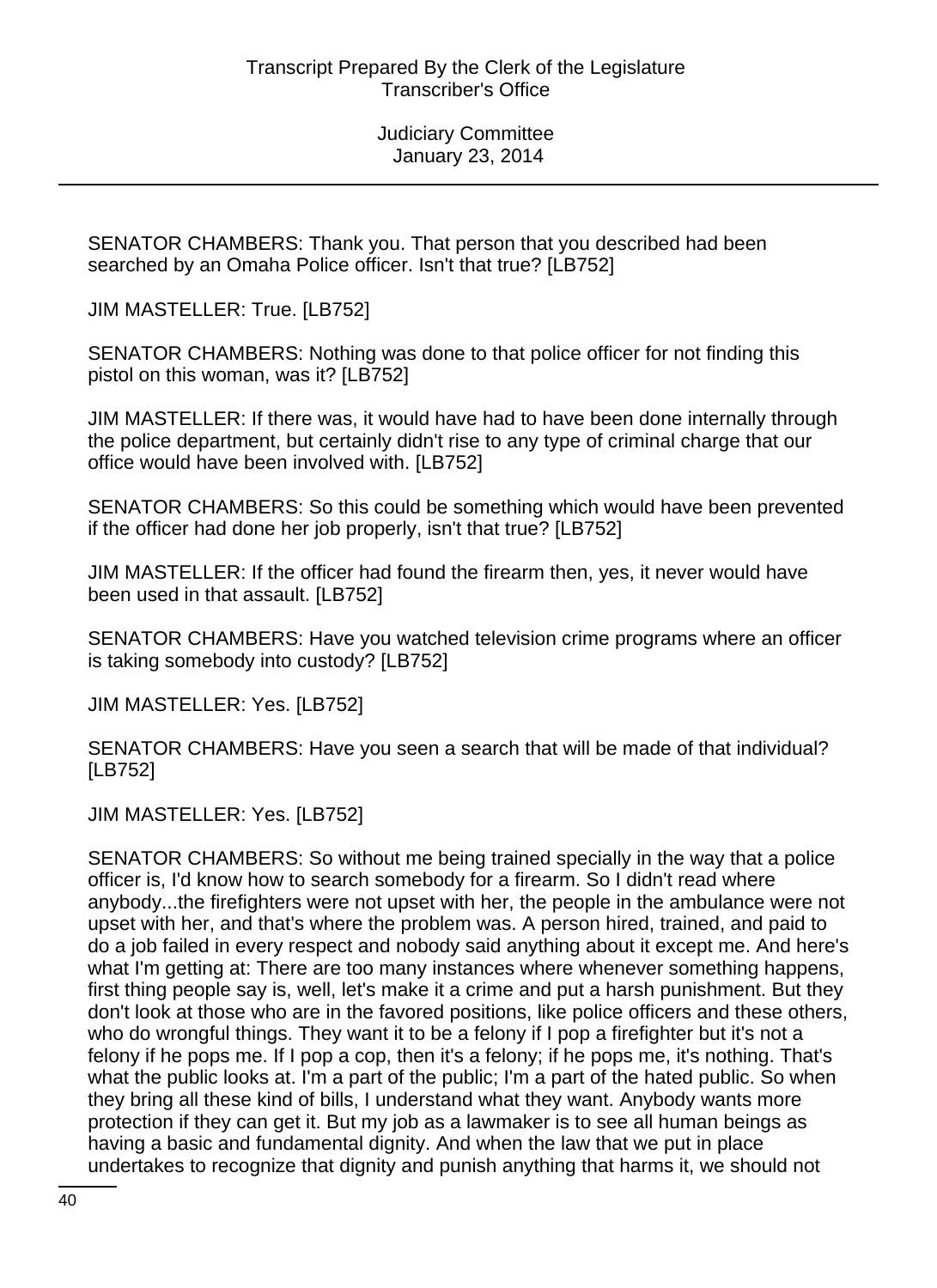make distinctions and elevate some people above others. Do you think a lawyer who commits an assault should be treated less harshly than a nonlawyer who did exactly the same thing, because of his status as a lawyer? [LB752]

JIM MASTELLER: No. [LB752]

SENATOR CHAMBERS: Do you think a judge should be given special consideration because he or she is a judge and handles very important matters? [LB752]

JIM MASTELLER: In terms of if they were to commit an assault? [LB752]

SENATOR CHAMBERS: Say it again? [LB752]

JIM MASTELLER: If they were to commit an assault? [LB752]

SENATOR CHAMBERS: Yes. [LB752]

JIM MASTELLER: No, I would ask that they be treated the same. [LB752]

SENATOR CHAMBERS: Then why should we make these distinctions? And here's what I'm getting at: When I was in the army I knew I wasn't...well, I was pretty sure I wasn't going overseas because I had gone in by way of a reserve group. And when I was on active duty, they couldn't send me overseas unless they brought the whole unit, and that wasn't going to happen. So I never went overseas; I never shot at anybody; nobody ever shot at me. And I just wanted to get in and get out so I could go to school. But that doesn't mean the possibility was not there that I could be, contrary to what I calculated, sent overseas. And I couldn't say, you're wrong to send me overseas, because I didn't think that was going to happen to me. When you get into a certain set of circumstances and you place yourself there voluntarily, you assume certain risks. You as a prosecutor, I'm sure, may be aware of certain situations where prosecutors have been shot, I mean killed, in courtrooms even. Should we give you that...this special protection in Nebraska? [LB752]

JIM MASTELLER: Well, I'm not asking for it. [LB752]

SENATOR CHAMBERS: No, that's not what I asked you. Your Honor, the witness is not responsive to the question. (Laughter) Do you think that...forget you, yourself, so it won't be personalized. Do you think prosecutors, that county attorneys all over this state should be given this kind of protection? [LB752]

JIM MASTELLER: I would...I'm trying not to be too legalistic, but I'd want to see if this was a situation that's happening recurrently or if this is a one-time deal. So if I were seeing that, for example, the firefighters, if there were multiple incidents of firefighters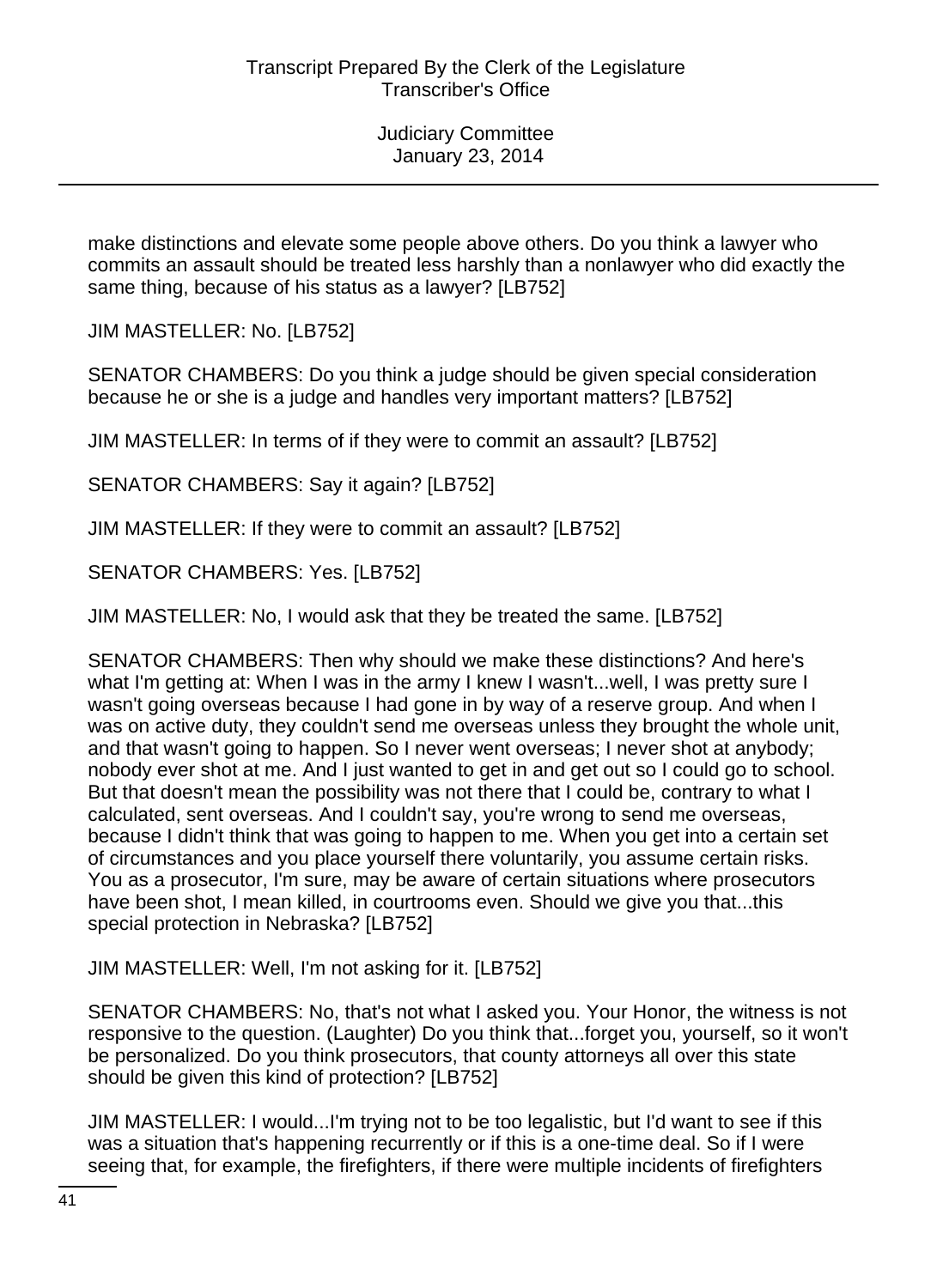getting struck, then it seems that's a problem that needs to be addressed. If we just have a one-time occasion of a prosecutor getting injured and it's not a recurring problem, then perhaps not give that special protection to prosecutors. [LB752]

SENATOR CHAMBERS: Then if black people are killed at a greater rate than white people, anybody who kills a black person should be subjected to a harsher punishment following that logic. Isn't that true? The number of times this befalls innocent people who are a member of a certain identifiable group or class, shouldn't those who harm people like me be punished more harshly? But instead, they're punished less severely. [LB752]

JIM MASTELLER: And we do have the hate crime statute that says if you do commit a crime against someone based on the color of their skin, that does increase the penalty. [LB752]

SENATOR CHAMBERS: No, well, that's not answering what I'm saying because all they have to do is say, well, I didn't do it because of the color of his skin. But you know and I know that in this society there have been studies that have established it, that people who commit crimes against black people, whether the perpetrator is black or nonblack, the penalty is not as harsh. And I'm not arguing for harsher penalties. I'm just saying we see the difference in the way the law is applied. But you're white. These people are basically white. Not to say there are no nonwhite first responders and so forth, but the vast majority are white. These are classes of white people. You as a prosecutor deal with more criminals than any of these groups do. That's your...that's how you make your living. And if you don't handle murder cases and homicide cases, your colleagues do handle cases of people who have shot other people, who have killed other people, who are members of gangs and, in some cases, have gotten their buddies to do things to people by way of retaliation. So you're in danger, county attorneys. While you're about it and you're here, why don't you ask us to include the county attorneys? [LB752]

JIM MASTELLER: I don't know that we've ever demonstrated that it's an actual problem for prosecutors. If it became a problem, I'd probably be the first one up here asking for it. [LB752]

SENATOR CHAMBERS: As I said in another context, a lawyer with an interest is a slippery fish. So you need a net which is strong and a fine mesh. My net was not strong; it was not a fine mesh. You're slippery and you escaped. (Laughter) [LB752]

JIM MASTELLER: Thank you. No further questions, I hope. (Laughter) [LB752]

SENATOR ASHFORD: Okay. Anybody else like to talk about this bill, for the bill? Anybody opposed? [LB752]

MARTIN BILEK: (Exhibit 11) Good afternoon, Senators. My name is Marty Bilek,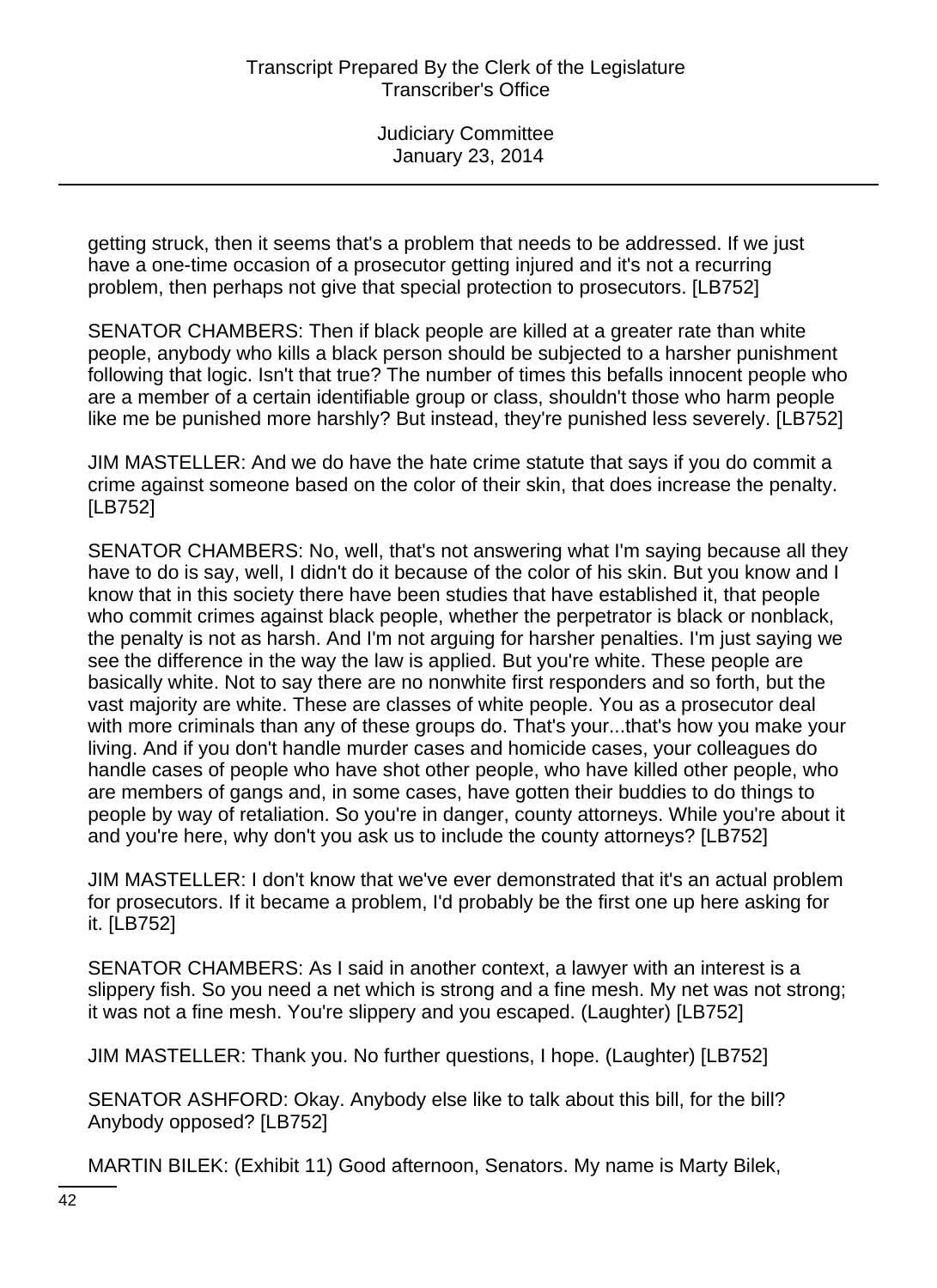Judiciary Committee January 23, 2014

B-i-l-e-k. I'm here representing Mayor Jean Stothert. I'm her chief of staff. I'm also a 30-year...38-year veteran law enforcement officer from the sheriff's office in Douglas County, and I'll speak about this a little bit from that perspective maybe. The reason I'm a proponent of this is because Judiciary Committees in the past have debated this issue, probably felt that there are certain people in our society that need to be protected in a little bit different way, and basically I'm talking about people that practice in the criminal justice field. Assuming that they exercised great wisdom when they decided to pass that bill through their Judiciary Committee, it makes great sense to me to just simply add firefighters to that. I know a lot of this debate that I've been hearing today sort of centers around whether or not certain people should be deemed more important than others. I wouldn't be up here if I thought that was the case. For me, it's simply a case of people that respond to 911 calls are exposed to greater danger of assault than people that aren't so, therefore, I think they should be afforded greater protections. It's been decided that that would be afforded to law enforcement and corrections officers, probation officers; firefighters seemed to fit right in. I'm a proponent of this bill. I've seen too many incidents that have occurred in Douglas County where firefighters... [LB752]

SENATOR ASHFORD: Oh, Marty, you're for the bill? [LB752]

MARTIN BILEK: I'm for the bill, yes. [LB752]

SENATOR ASHFORD: Oh, okay. [LB752]

MARTIN BILEK: I'm a proponent. [LB752]

SENATOR ASHFORD: Proponent. [LB752]

MARTIN BILEK: Yes. [LB752]

SENATOR ASHFORD: All right. Good. I think I may have mistakenly asked for opponents and you came up and... [LB752]

MARTIN BILEK: And I apologize. I was little slow getting up here. [LB752]

SENATOR ASHFORD: No, I apologize for being unclear about that. But Marty is for the bill. (Laugh) [LB752]

MARTIN BILEK: I'm a proponent, and that's important. Please don't make that mistake. (Laughter) Anyway,... [LB752]

SENATOR ASHFORD: That would make news. I just wanted to avoid the news. [LB752]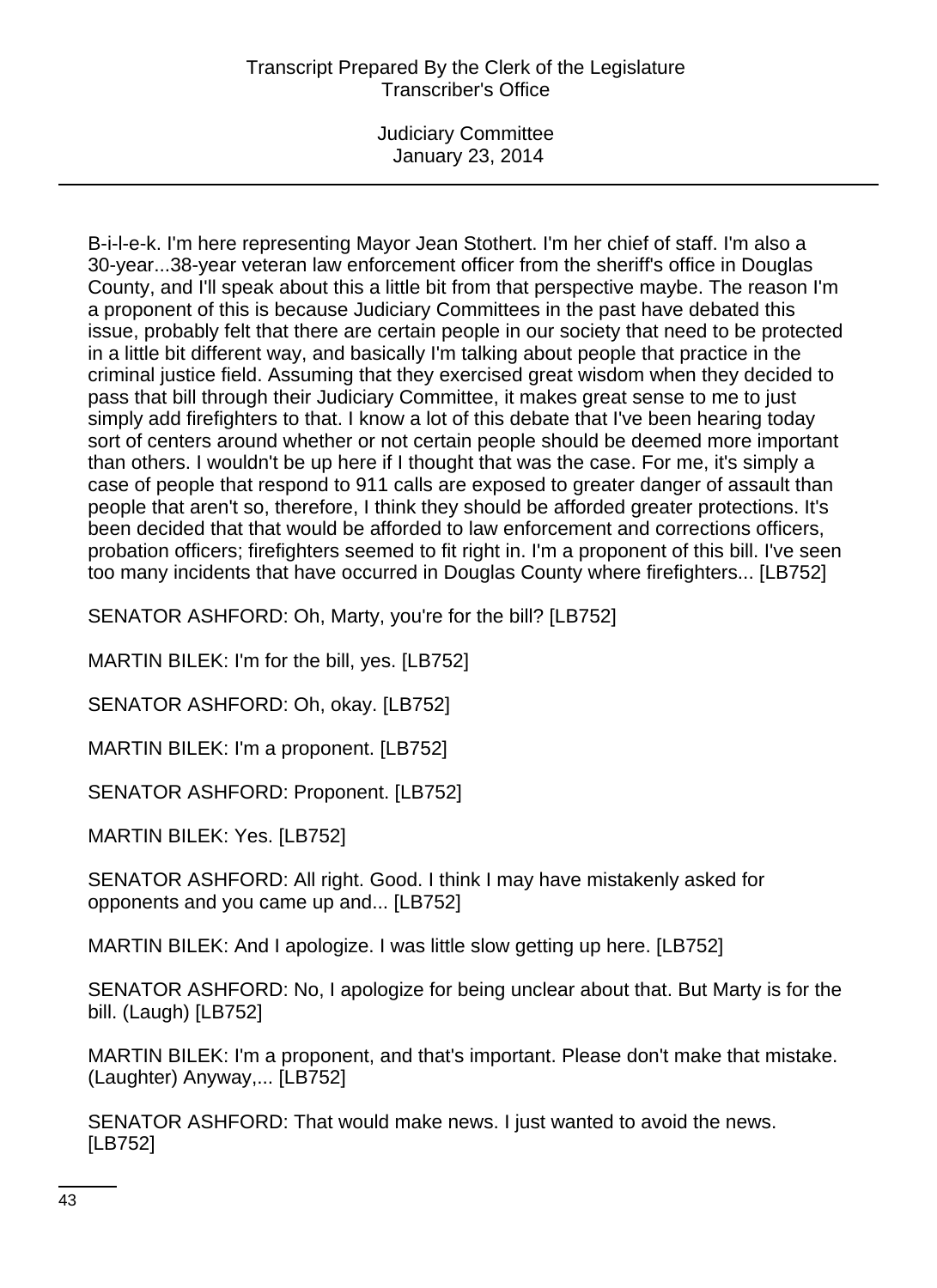Judiciary Committee January 23, 2014

MARTIN BILEK: No, please, please. Anyway, being a law enforcement officer in Omaha, over the years I've seen firefighters and police officers respond to 911 calls. Over the years, it's almost become...they've become somewhat interchangeable. Sometimes they're the first person to arrive as first responders. They need protections. They talk about needing to acquire bulletproof vests. That's for a reason. They are at risk of assault if...now is this going to eliminate the risk of assault to public safety officials in Omaha or other protected officials? No, it's not. Is it going to give somebody pause, maybe, to say, hey, these people are in uniform, they're here to protect us and maybe I'd better not assault these folks because I do a run a greater risk? Now granted, Senator Chambers, they're not going to know what that risk is. But they're going to know that these people are protected differently. It might give them pause. I would hope that it would. I can also tell you that if you are a person that's going to assault a firefighter, if you're going to assault a police officer, you're probably a little bit more brazen criminal than others and maybe you deserve a little bit stiffer penalty. But anyway, that's why I'm here today. I'm a proponent of this and I'd be glad to answer any questions you might have. [LB752]

SENATOR ASHFORD: Senator Chambers has a question. [LB752]

SENATOR CHAMBERS: There was a waiver given so that you can carry a concealed weapon in the courthouse...I meant the...in City Hall, isn't that true? [LB752]

MARTIN BILEK: That's true. [LB752]

SENATOR CHAMBERS: And that's because you're going to...you're there to protect the mayor. Isn't that true? [LB752]

MARTIN BILEK: That's...partially, yes. I'm her chief of staff but I do serve that function periodically. [LB752]

SENATOR CHAMBERS: Do you believe that you need a concealed weapon to carry out the duties that your job entails? [LB752]

MARTIN BILEK: I believe that the more people in the courthouse, in the Hall of Justice, in the Civic Center, retired cops or active-duty police officers that are in that facility, carrying weapons, and are able to provide some level of interdiction, the safer the building is, and that would include me. [LB752]

SENATOR CHAMBERS: And let's say that I'm a person who is deranged and I'm going to come there. Then I should assume that every cop or person looking like he or she is a part of security, I'd better bump them off right away so I'll have a chance. Do you think it's better for people to think that everybody is armed? [LB752]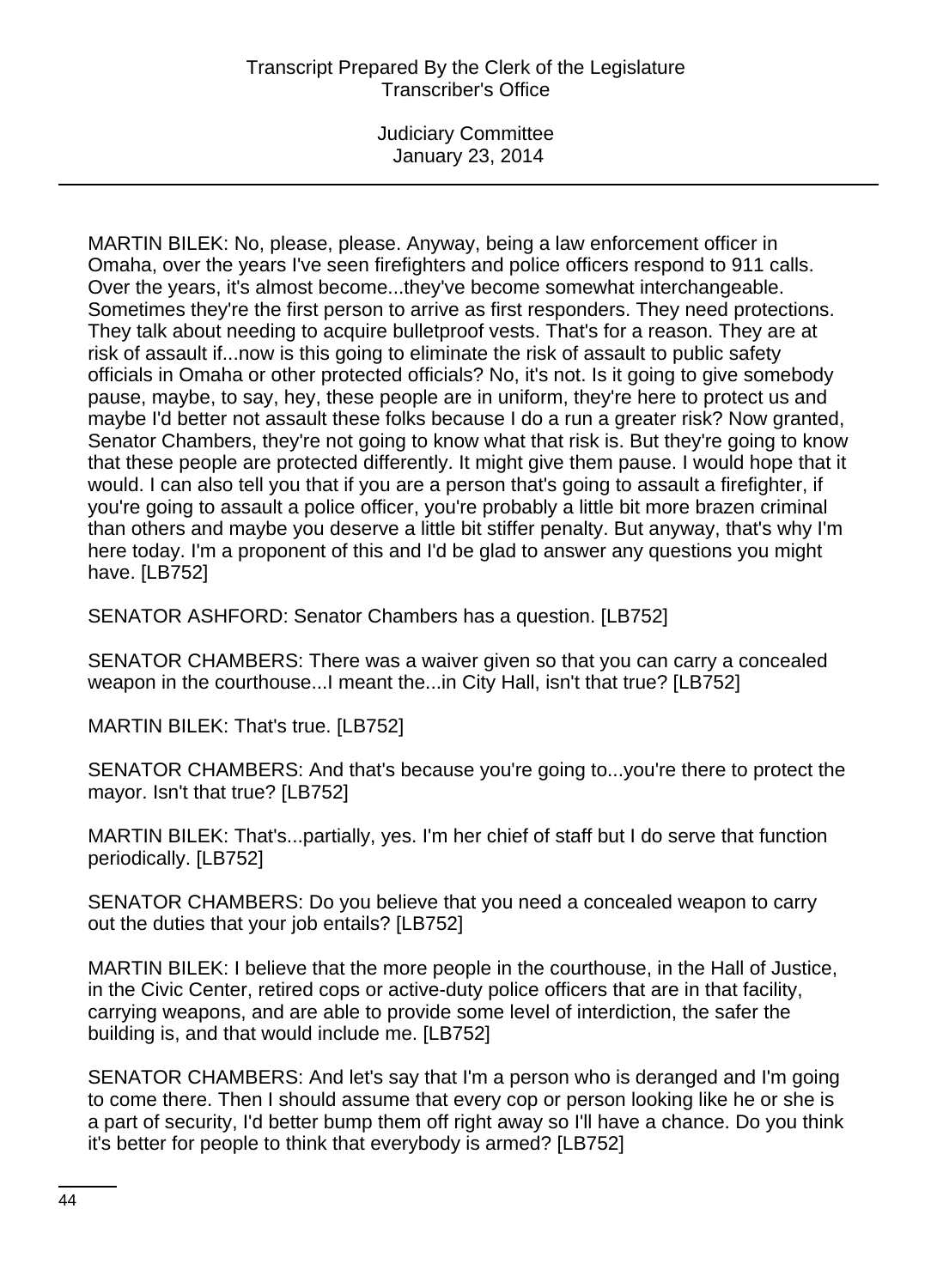MARTIN BILEK: You know what I think is better, if everybody doesn't know for sure who is armed and who is not so they just decide that I'll play it on the safe side and choose to assault no one. [LB752]

SENATOR CHAMBERS: So then you shoot everybody right away. [LB752]

MARTIN BILEK: Well, if you're talking about mass-casualty incidents and a deranged person, that's always a risk and I don't...that's always going to be there. It's unfortunate part of our society, happens more than it ever used to. [LB752]

SENATOR CHAMBERS: If you had to discharge your firearm in that building, are there hard floors or hard surfaces which might cause a bullet to ricochet? [LB752]

MARTIN BILEK: Absolutely. There's marble in the Hall of Justice. [LB752]

SENATOR CHAMBERS: So you might shoot at me, miss me, and a bullet ricochet and hit Senator Lathrop back there. He's laughing. He (inaudible)... [LB752]

MARTIN BILEK: No. Senator Chambers, I'm going to answer your question because it's not like that hasn't been discussed before, and it's been discussed by the folks who protect the Hall of Justice. There's metal detectors so you have that level of protection, so I'd like to think there would never be a weapon inside that facility anyway. But if there was to be one, then as a law enforcement officer, highly trained, I'd like to think that I'd be able to determine that, yes, matter of fact, law enforcement actually selects a different type of ammunition that won't ricochet off the marble walls because they work security in the courthouse, they know that's an issue, they deal with it. But if it there's somebody in the courthouse firing a gun, if there's an active shooter, they're killing people, and if I have to take a risk to eliminate that threat and possibly hit a marble wall and ricochet, I've got to do it because I know one thing for sure: If I don't stop him, he's going to continue to kill until he runs out of ammunition. [LB752]

SENATOR CHAMBERS: And a guy who is authorized to have a gun may have had a problem with his or her spouse and come to work very angry. And you may stop that person but that person who is authorized to carry a gun can kill somebody. And you may be unaware, but there have been instances where police officers went into their precincts and shot other police officers. Maybe you've never heard of such a thing. I read articles of every kind that I can, magazines and newspapers, and I'm not making these kind of things up. You don't know who is going to be deranged. I know you're aware of the officers who have committed and been charged with and, even some cases, convicted of domestic assault where they assaulted a spouse or a significant other. So the mere fact that somebody has a particular job doesn't mean he or she is not subject to the same fits of anger and reacting on the basis of that anger as anybody who is not employed like that--doctors, lawyers, judges. And if you don't think so, I'll go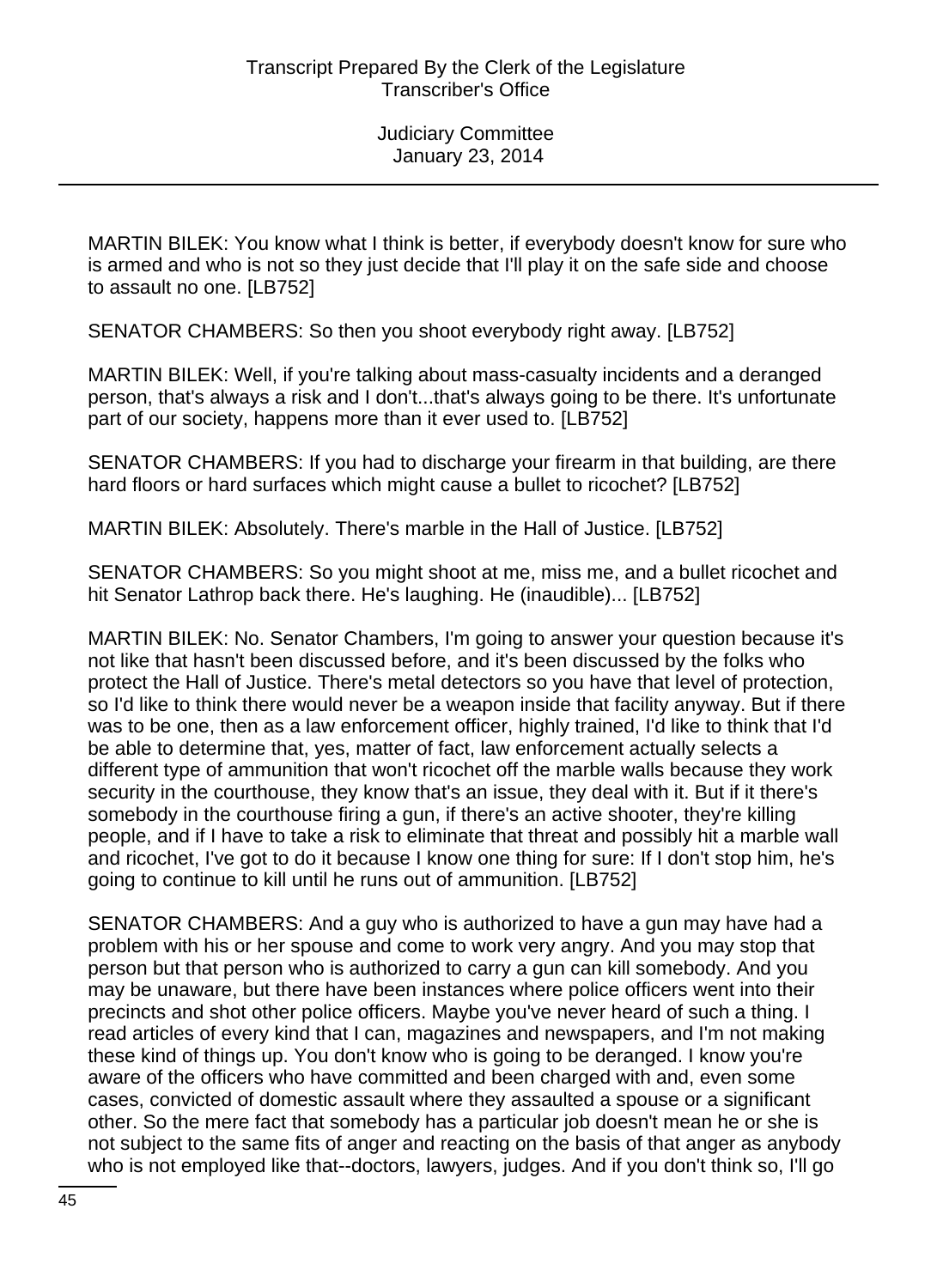through my files of articles and I'll send you some articles on each one of those categories. [LB752]

MARTIN BILEK: Senator, everything you say on this topic is absolutely true. Our law enforcement officers, do they suffer from mental health problems? Yes, sir, they suffer from stress at home, yes. Could they at some point snap and pose a risk and use their firearms illegally? Absolutely. It happens everywhere. It happens in all parts of the country. It's very unfortunate. So, yes, that's true. [LB752]

SENATOR CHAMBERS: Now I'm going to bring... [LB752]

MARTIN BILEK: Now...go ahead. [LB752]

SENATOR CHAMBERS: I'm going to bring us back to this. And by the way, I read your letter, so I saw where it says, I am speaking in support. So even though Senator Ashford asked for opponents and you came up, I was surprised. But when the letter came, I looked at it and I saw you said, I'm going to support this, so I didn't even raise the issue because your letter makes it clear you're in support of the bill. So that's why I didn't raise the issue of your being an opponent. But if I hadn't read your letter, I would have said, this amazes me that you're opposed to this bill. But what about this police officer who searched the woman? Because I see and I didn't know that Mayor Stothert was going to mention that incident in her letter. What about the police officer who conducted a search incompetently? [LB752]

MARTIN BILEK: The...whatever happened in that ambulance that night, the details I couldn't recite for you today because I haven't read the reports. But I do read the paper and I do talk to law enforcement in Omaha so I have an idea. And what I can tell you is, first of all, if the officer made a mistake, didn't follow proper policy and procedure, they need to be disciplined, end of story. I'd say that about any violation. However, that... [LB752]

SENATOR CHAMBERS: Then that ends the story for me too. [LB752]

MARTIN BILEK: However, that doesn't change the fact that the woman in the ambulance produced the weapon and tried to...did assault the fireman with it, regardless of how she got the weapon. Now it's important to know, or it doesn't change the fact, that she used the weapon to assault the fireman, and that's one of the issues we're trying to address here today. And I also don't know that I'd want to second-guess the wisdom of maybe the jury or the judge who heard all the facts and then sentenced the woman accordingly. [LB752]

SENATOR CHAMBERS: I'm not saying anything about the woman who did the shooting, the sentence or anything else. I'm saying that one of these people you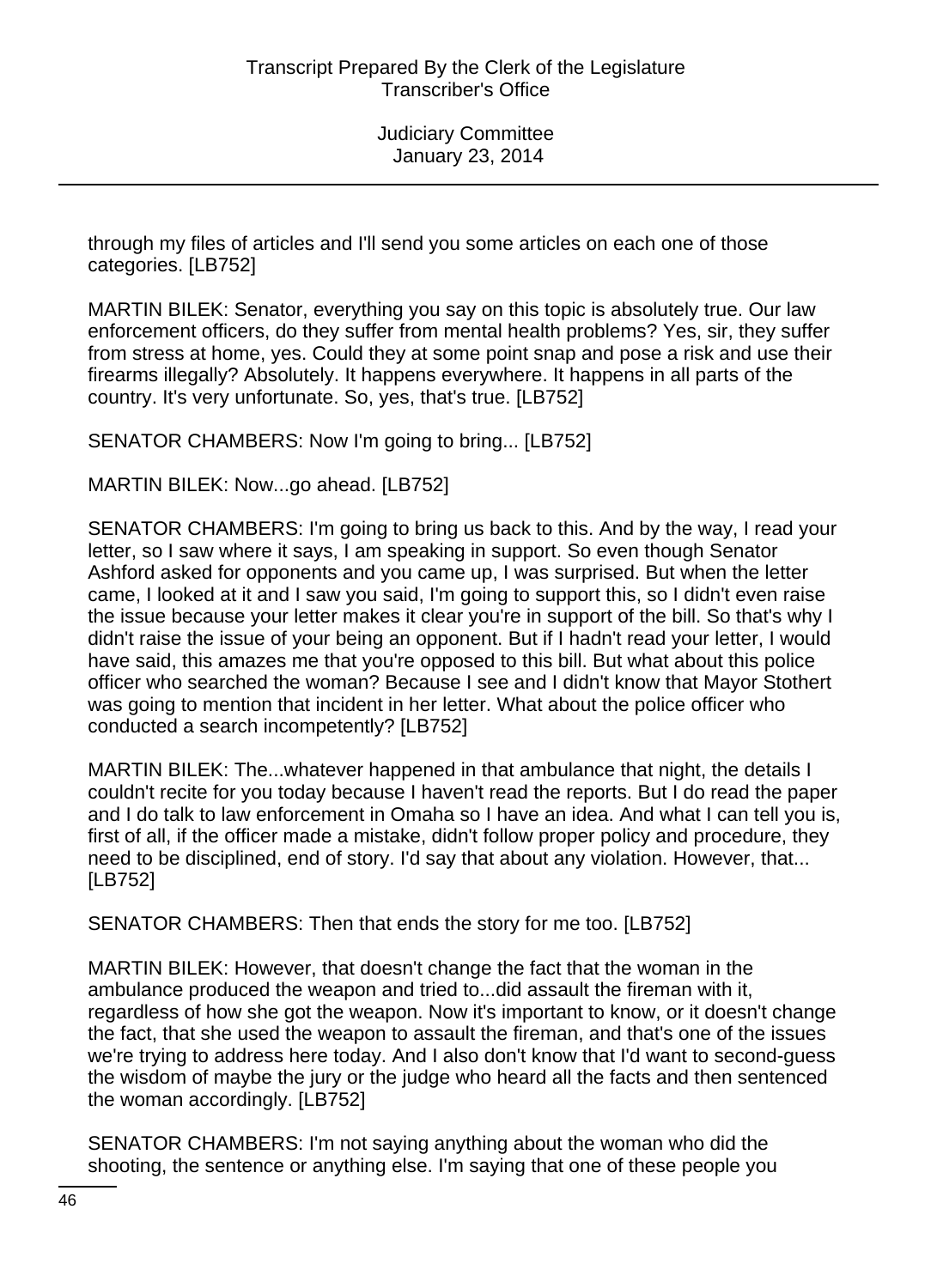described as highly trained--highly trained, that's your description of the law enforcement persons--could not do what is the most basic...one of the most basic and fundamental activities of a police officer, and that's to conduct a search. And had that search been properly conducted, we wouldn't even be talking about this incident because it never would have occurred. They might have got her for a concealed weapon, if it was stolen, if she was an unauthorized person, all those charges would have been filed. There would have been no shooting. A cop is the cause. To me, the force that sets a train of actions in motion is the cause. That police officer is the cause of what happened, just like if I know a man is insane and I give him a gun. [LB752]

MARTIN BILEK: Senator, I've got to disagree with that very respectfully. The cause of that was the woman somehow got her hands on the gun and chose to assault that fireman with it. Whether or not the...now if your question is, would it have been prevented if the police officer would have found the gun, yes. [LB752]

SENATOR CHAMBERS: That's the "alibi-ing" I always hear. [LB752]

MARTIN BILEK: But if you would have been transported by that ambulance and had a gun on you, you wouldn't have produced it whether the firearms...whether the cop would have found it or not. [LB752]

SENATOR CHAMBERS: That's the "alibi-ing" I always hear whenever something is done by one of these cops or a firefighter or anybody else. They alibi and say, that's not what we're talking about. But it's exactly what I'm talking about because people in your position always get the benefit of huge doubts. And I believe in saying these things to the people who are here. And you can excuse that police officer if you want to. But people on the street, and especially in my community, look at the fact that nobody is talking about the one who could have prevented it. [LB752]

MARTIN BILEK: It's two separate issues, Senator, I'm afraid. I'm not excusing that police officer. My...initially when I commented on this, I told you that the policy procedures were violated, that police officer needs to be held accountable. I would always say that. Now...and that's the end of that part, that topic. Now we have to go to where the gun came...where did the gun come from? Did this woman commit an assault? It was upon a firefighter, should it be prosecuted with greater penalties than an assault that didn't involve a firefighter? [LB752]

SENATOR CHAMBERS: She got 11 years. [LB752]

MARTIN BILEK: That's true. And you're right, that is a stiff penalty. I was rather surprised at that. I don't know if she deserved it though. [LB752]

SENATOR CHAMBERS: And these people said that wasn't enough. They said the 11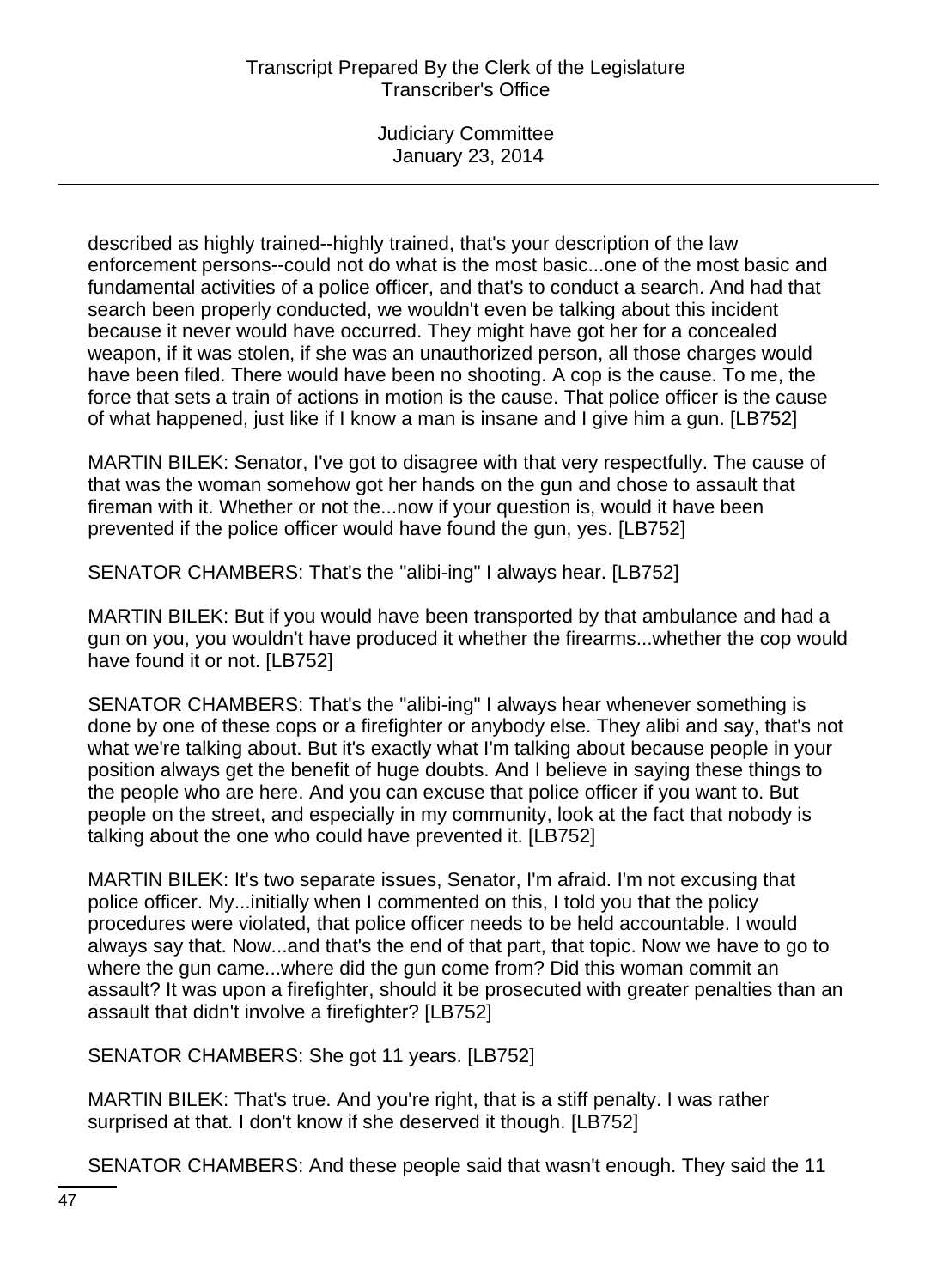years was not enough of a sentence when a cop did wrong. And we don't know that anything was done to the cop. And you know why we'll never find out? They'll say it was a personnel action. [LB752]

MARTIN BILEK: And we also don't know what the criminal...at least I don't know what the criminal history is of that woman. She might have a terrible criminal history and the judge decided it warranted the penalty. [LB752]

SENATOR CHAMBERS: It wouldn't matter what her history was. [LB752]

MARTIN BILEK: It would to the judge. [LB752]

SENATOR CHAMBERS: If a search was conducted and the officer claims that she searched her and she missed the gun, maybe she didn't search at all and told a lie and claimed to have searched her when she really didn't. But once again, people are not going to inquire too deeply into that and I will because that kind of thing could happen again. These things are glossed over. It's why people say cops get away with murder, firefighters get away with murder, lawyers do, judges do, all of them do, because when they do something wrong, everybody is going to give them an alibi. And instead of holding them to the higher standard which they should be held to, there is a lower standard when they do something wrong. And I'm not going to put you through any more, but you are able to handle this because of your years of law enforcement. I bet you wish that during all those years this is the worst thing you ever had to confront, somebody disagreeing with you on something like this. Your life would have been like a bed of roses, wouldn't it, if this was the hardest thing you ever had to confront? Or is this the hardest thing you ever had to confront? (Laughter) That's all that I have. [LB752]

MARTIN BILEK: Let me just say, law enforcement was a great career for me. I wouldn't do it any differently if I had it to do over again. Thank you, Senator. [LB752]

SENATOR ASHFORD: Thanks, Marty. Thanks. That's good. [LB752]

MARTIN BILEK: Okay. [LB752]

SENATOR ASHFORD: Any other proponents for the bill? How about opponents? Those would be those persons who are against the bill. (Laughter) [LB752]

TOM STRIGENZ: I was a little confused. [LB752]

SENATOR ASHFORD: I try to get it as clear as I can. And I know it's difficult, Senator Chambers, at times, but... [LB752]

TOM STRIGENZ: Good afternoon. Tom Strigenz, S-t-r-i-g-e-n-z, appearing as a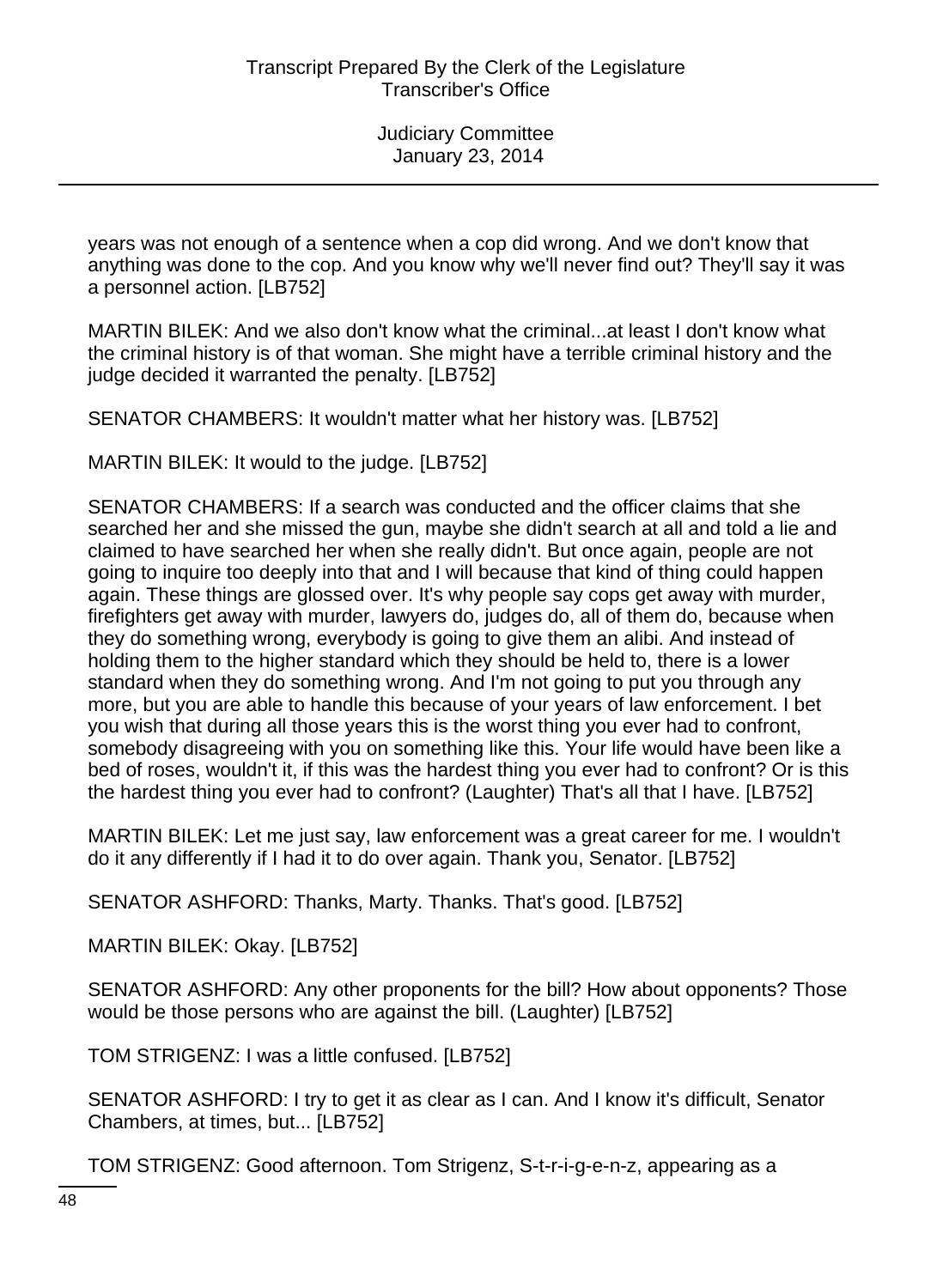proponent on this bill on behalf of the Nebraska Criminal Defense Attorneys Association. [LB752]

SENATOR ASHFORD: You mean you're opponent. [LB752]

TOM STRIGENZ: I'm an opponent. Did I say proponent? [LB752]

SENATOR ASHFORD: Yeah. [LB752]

TOM STRIGENZ: Oh, my gosh. Opponent. [LB752]

SENATOR ASHFORD: Poor...all I can say... [LB752]

TOM STRIGENZ: I think...and we need that switched. Opponent. [LB752]

SENATOR ASHFORD: I don't think Oliver has had a tougher day at his job as committee clerk. [LB752]

TOM STRIGENZ: Sorry, sorry. Opponent, basically, you know, with all due respect to firemen who truly, if there is a class that could be protected, you know, they could be one. I mean, they didn't assume the risk as Senator Chambers has said. I mean, they are rushing in, helping people. That being said, you know, we heard the phrase "gap in statutory structure." You know there is a problem. I agreed with, probably, what the witness said. But that's the problem with making classifications. Where do you stop? And we don't...we think this, basically, this whole area is probably flawed. But we're here as an opponent of this specific change. And again, it just makes classifications of individuals, you don't know where to stop. An attorney was just killed in Hastings, you know. I mean, there's just lots of different things and people do enter professions hopefully with eyes wide open. I will tell you, I also think that there's something being missed that I want to bring up that, you know, I think the statutory structure is also flawed because in this statute, you know, it's knowingly, intentionally, and recklessly causing injury as opposed to, like, the bodily fluids statute, 934, just knowingly, intentionally. We think the recklessly portion of this statute is bad because, especially in these types of instances, with the addition of the two types of classifications we're talking about, these people are under stress, they're excitable, they are many times mentally impaired in some way, shape, or form, whether voluntarily or involuntarily. We took away the voluntary intoxication stuff a little...a couple of years ago and, I mean, you know, some of these people are out of their minds and they truly do not know that...and again, the two people who specifically that we're talking about today are really trying to help them in their moment of need. We have seen in our...in the criminal defense side we have seen a high tick of felony charges now where during an arrest, during a...something happened, they're now looking at a felony and it's just a tool that is just...it is flawed. I mean, there is a gap in statutory structure. We recommend a reworking of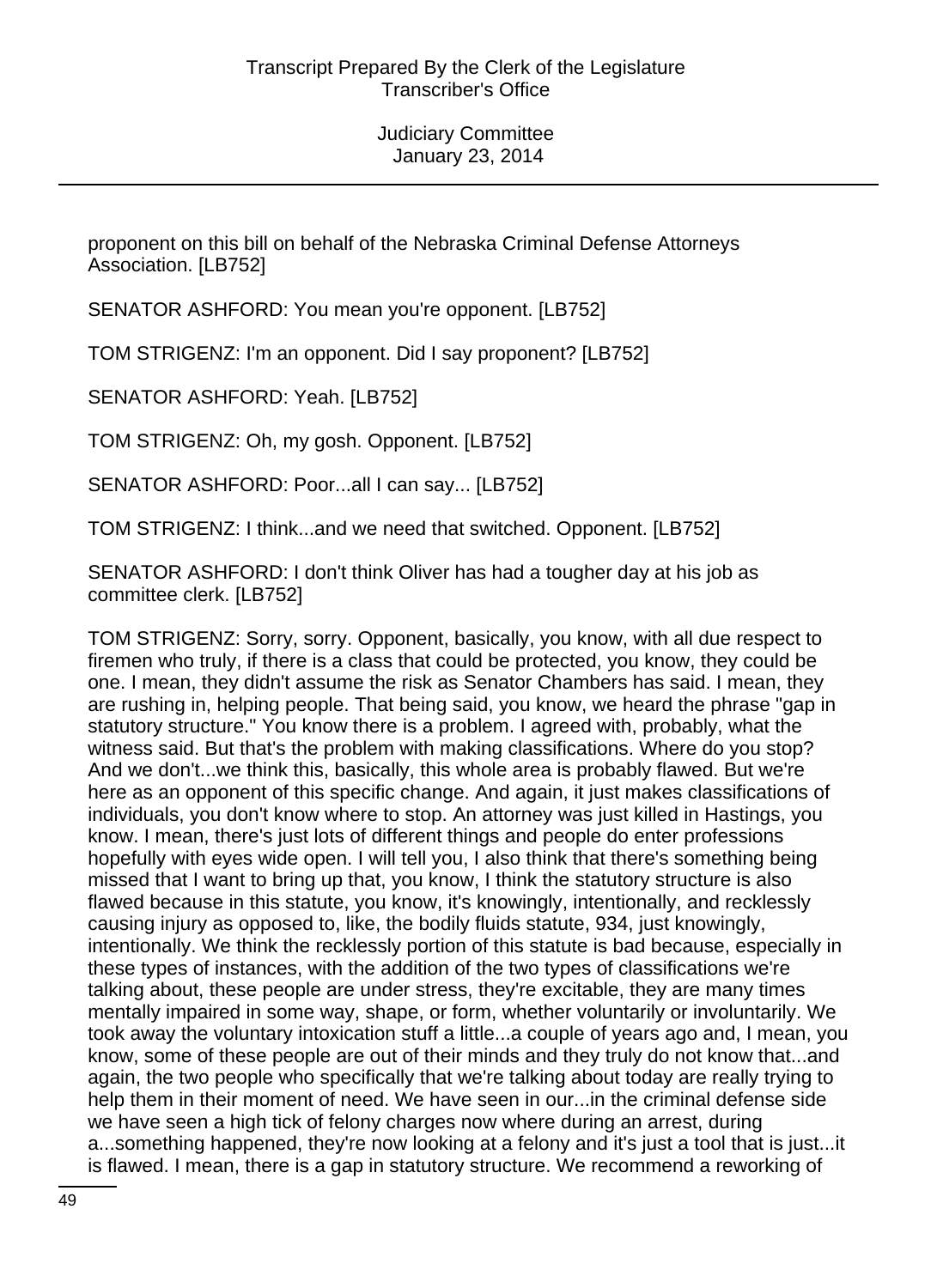this whole area and just to...you know, we just think that this...you know, again, with all due respect to firemen and EMTs and those people, I mean, they are truly people at the top of the list. But it is just flawed and with that we would strongly encourage you going back to the drawing board on this whole scenario. [LB752]

SENATOR ASHFORD: Thanks, Tom. Yes, Senator Chambers. [LB752]

SENATOR CHAMBERS: You heard where a lobbyist for the pharmacists felt that they should be protected. [LB752]

TOM STRIGENZ: Yes. [LB752]

SENATOR CHAMBERS: There are teachers who have been assaulted, they should be protected, principals, school administrators. And that's the point--you made it--that I'm trying to get across. And I keep using the term "niche" because we carve out here, carve out there, and the ones who get the special protection are the those who have the lobbyists or an influential senator going their bond. But the ordinary person who might be more likely to be attacked for no reason is a throwaway, the jetsam and flotsam of society. But I'm not going to go through all that. I'm just glad that there is somebody else who can see that doing what is being asked here should not be done and opposing this kind of conduct doesn't mean you're endorsing the harming of anybody. It's just not a wise thing to do, in my opinion, so I appreciate the fact that you came. [LB752]

TOM STRIGENZ: I mean, perhaps the policy is of this...the lawmaker is to...what is the penalty for an assault? That's the bottom line, so. [LB752]

SENATOR ASHFORD: Thanks, Tom. [LB752]

TOM STRIGENZ: Thank you. [LB752]

SENATOR ASHFORD: Any other opponents? Neutral? Senator Lathrop, do you...proceed. [LB752]

SENATOR LATHROP: You know, this is my eighth year on this committee and one of the things that I enjoy the most about serving on this particular committee is I don't think that there is a committee in the Legislature that does a better job of asking the questions and making people justify why they're here and what the necessity of a bill is. And so I think it's incumbent on me to make that case and I'm going to close this way. I think there is a reason for the people that we put into this...these...this particular class. You can argue whether we never should have gone down this road at all. But does it make sense to protect these individuals? This statute and these changes protect folks in the correctional office, right, and corrections officers? It corrects...it protects or provides a special protection for people in Health and Human Services. That's the social worker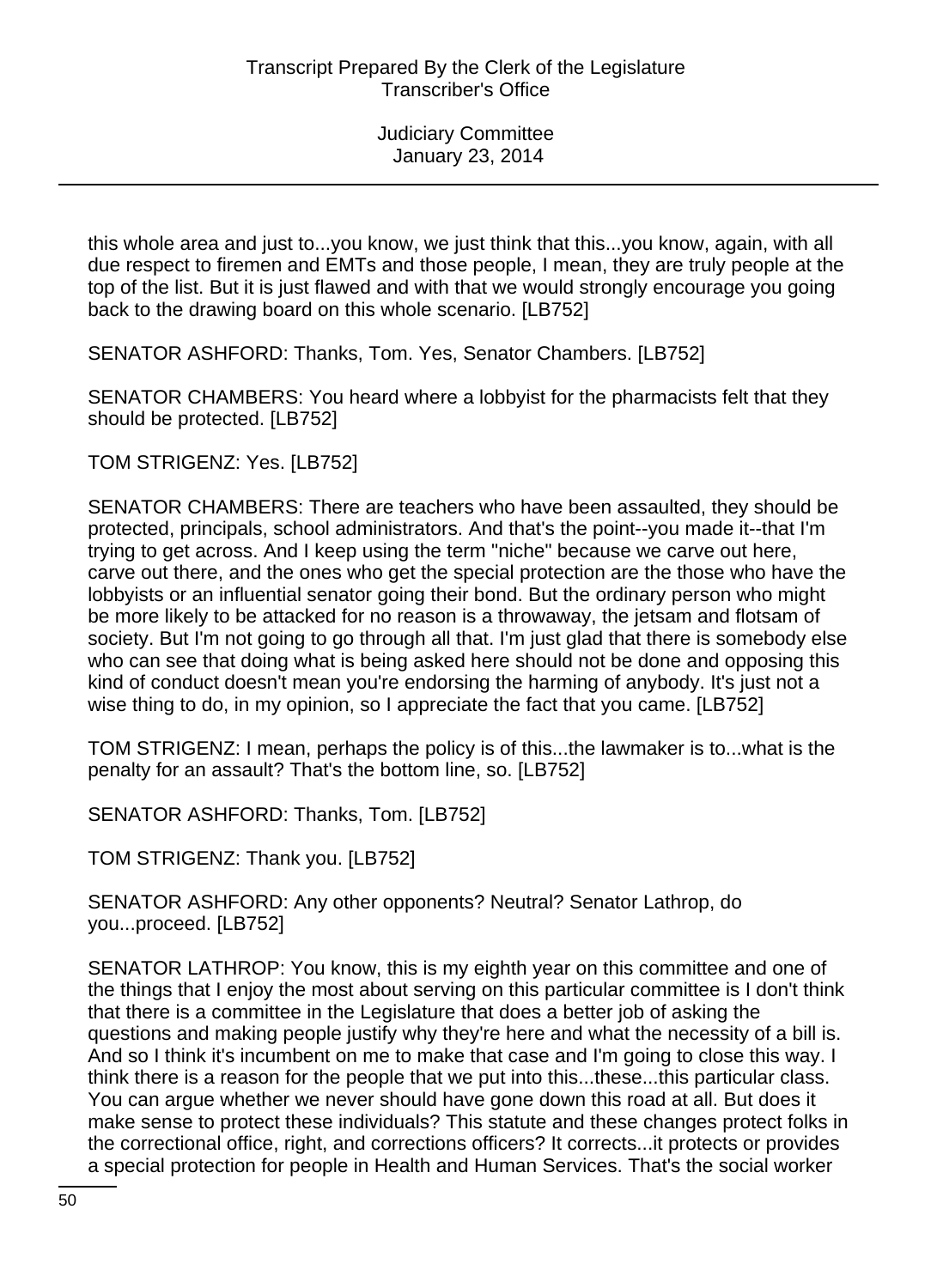Judiciary Committee January 23, 2014

that goes into a house to go talk to some family about something they need. And they are particularly vulnerable, I think, because they're not at their place of business, they're going into someone else's home where they may have guns or other ways to hurt people. The healthcare specialist, you know, we passed these changes and put healthcare specialists into this class because nurses and emergency room doctors go to a patient. And if you think about it, they're standing over another human being trying to provide them with care. And I don't know how or there's very few professions where you are going to be as vulnerable as a healthcare worker is standing over a patient. I think the firefighter and the paramedic belong in that class, too, and I'll tell you why. My office is at 107th and Pacific and out my window I can see the Regency apartments. They are occupied by a lot of elderly people and so about once a week they'll get a call for the paramedics to show up right outside my window. It's...there is a creek there. But I see them do it all the time. Their fire trucks roll in, the paramedics jump off of there, and they've filled both hands with these little, small suitcases full of stuff to save somebody's life, and they run into the house like this, both hands full with equipment. And they're not in a position to defend themselves and the 911 calls come out and they go into the hot spots. Now not every one of these calls are going into the retirement homes or the apartments of the elderly that I see them go into. But when they jump off that truck or step out of the ambulance to go provide care, they're going in with their hands full and they're going towards the hot spot to help somebody, and they're going to get into close proximity to another person where they can be, unlike me, a lawyer...I'm not likely to be stabbed in a courtroom. It is possible. But these guys get so close in proximity, like the healthcare provider, that that happens. They get in the back of an ambulance that's probably the size of this tabletop and not much bigger than that, and there's nowhere to go. Somebody wants to pull a knife or start assaulting, they're in a particularly vulnerable situation. And I think, colleagues, that's what makes this different. If we are to go down the road, and we have, about placing those who have a particular vulnerability into a special class when it comes to an assault, these guys do a job that places them in the same vulnerability, I think, of any other healthcare provider, and that's why I believe it's appropriate to amend the statute and include this class of public servants in the statute. [LB752]

# SENATOR ASHFORD: Go ahead. [LB752]

SENATOR CHAMBERS: Senator Lathrop, the Vatican has been guarded down through the years by Swiss mercenaries. Somebody said that Frenchmen were arguing with Swiss mercenaries about which of the two was worthy of the most consideration. So the question was put to the Frenchmen, how do we determine this and why do you say that? The Frenchmen said, we the French fight for love, you the Swiss fight for money. He said, I guess we fight for what we need the most and have the least of. Now here is the point I'm getting to: When I saw where that building had caved in and the firefighters and the responders were there, I shouldn't say this, but that was a place where there are all kind of chemicals and what I saw as people were talking about the danger to the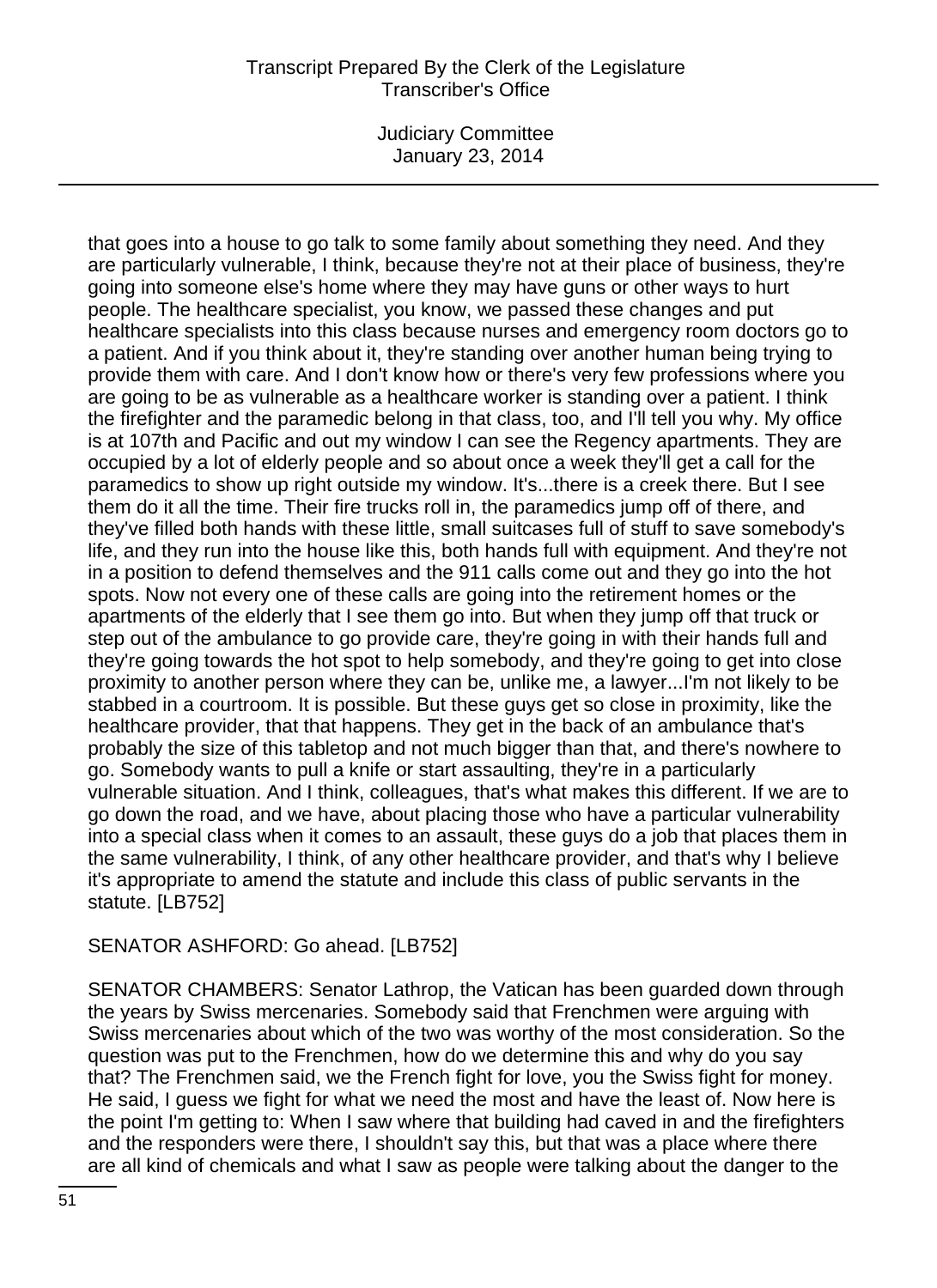Judiciary Committee January 23, 2014

employees, I'm thinking that employees...I didn't want anybody to be hurt. They're not the only ones who could be harmed by inhaling chemicals or smoke, but everybody there. There is a tendency to dehumanize, not that you make them animals, dehumanize firefighters when they're doing their job because this is what they do and somehow they're exempt from the dangers that are facing the people they're going to rescue. But what I was thinking about is if these firefighters had families and their family members would see this on television, they would know that there could be very grave consequences to their family members who were there. So in no way am I disparaging the kind of work that they do or saying that they're not entitled to recognition for it. But that's not what I'm here for and I'm not trying to be facetious. There are awards, there are banquets, there are other ways they have of honoring people who do their job well. Sometimes a man or a woman in the military who has behaved in an extraordinary manner will be rewarded with bits of metal and ribbon. That's it. But society attaches to those symbols a lot of things that go beyond just the bits of metal and the ribbons and it's what they symbolize that will bring honor to the one who wears it. I don't think that when laws are enacted the law itself should say some people are better than others because of the work they've chosen to do. Maybe if they were under compulsion to go into a dangerous situation, it would be different because they don't do this exercising of free choice. But when they choose to take a job where they get more money, they get benefits, and they assume the risks, then however sympathetic I may be to whatever plight they may face, as a lawmaker I'm not prepared to enact a law that says give them consideration that others don't get. I do see a reason why we ought to accord special protection to children, to people who are sick, to the elderly, and those who are truly vulnerable. But these people who you're talking about become vulnerable by voluntarily placing themselves in circumstances which they know are a part of the job. So I cannot support this kind of legislation, but I don't condemn anybody for bringing it. Each of us will view the world on the basis of our background, our experiences, our upbringing, education, and all the rest of it, and mine has been such that in some areas maybe I'm a purist, if I can call it that. If the law and justice are truly blind and will not say that I'm going to be aware of the financial or social status of the person standing before me, then I can look at that person or not see the person at all and deal only with the facts of the situation. Society has not mandated that people be firefighters or police officers, and in many cases they get better compensation, which is why people go to work, than ordinary people get. So for my part...you say we've started down this road and you're right. But the fact that ten steps were made in the wrong direction on the wrong road is no reason to continue in that direction. I think a stop should be made and we should retrace those steps and remove all of these special niche groups. That's my view and obviously I'm not going to prevail. But since we're in a short session, I'll bet I'll prevail on this one. [LB752]

SENATOR LATHROP: Well, the only response, and I don't...and then I'm done, is this isn't intended to single them out and say we really like fire guys and so we're putting them in a special class, they're better people than somebody else. It's about their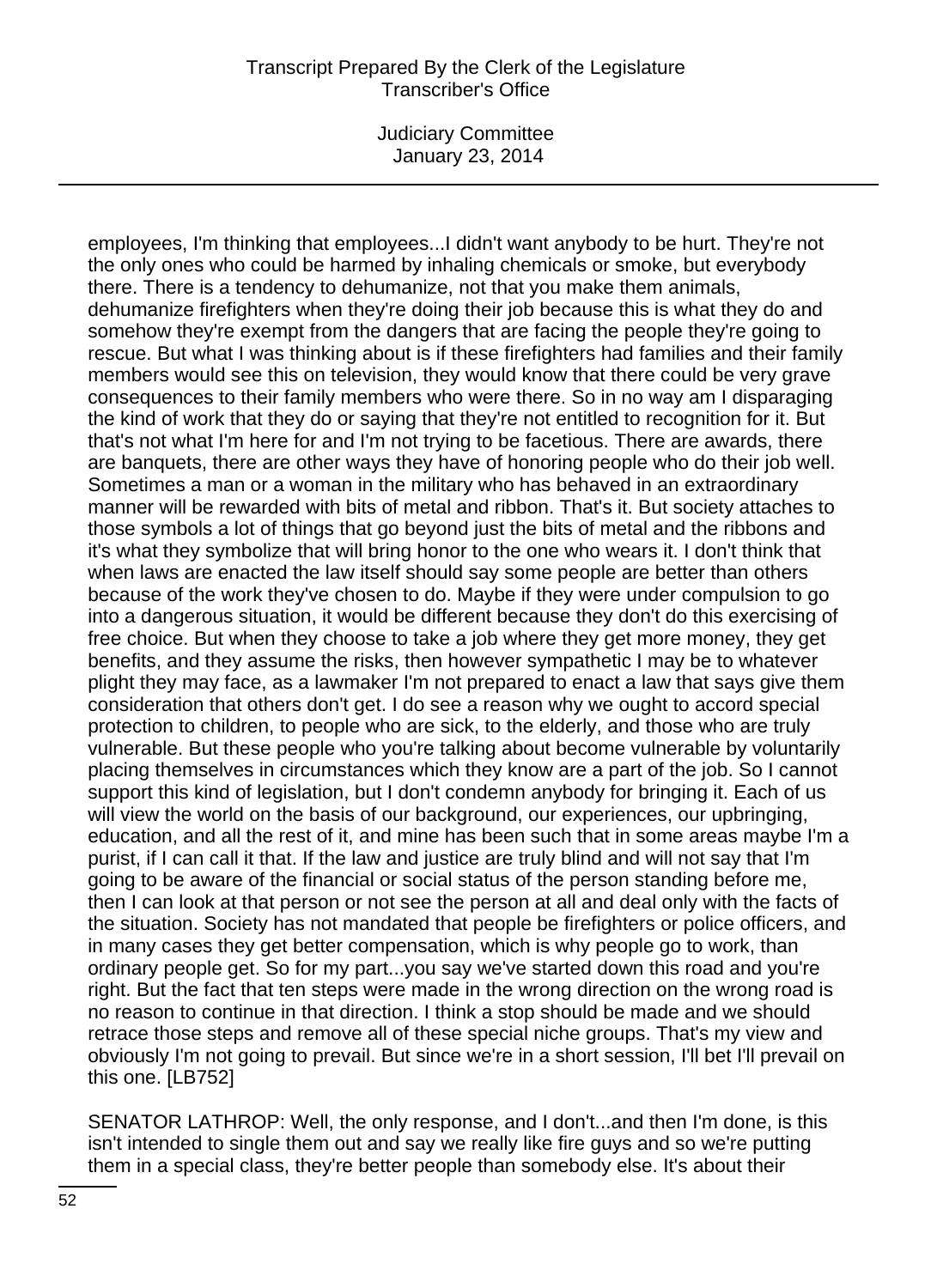vulnerability when they're doing their job. And, yes, they sign up for it; they sign up for and understand the risk of going into a building that might collapse on them. That, they sign up for, but they don't sign up for--nobody signs up for--getting shot at or having people try to stab them or beat them up. [LB752]

SENATOR CHAMBERS: I agree with all of that. [LB752]

SENATOR LATHROP: And that, I think, is what... [LB752]

SENATOR CHAMBERS: I have to ask you one question. Are you going to support Mr. Hallstrom's amendment and put the pharmacists in it? [LB752]

SENATOR ASHFORD: That's what I was going to ask. [LB752]

SENATOR LATHROP: You know, I'll say this about the pharmacists, and I don't know but I will say this, that two weeks ago I'm watching the paper and there's...I don't know if it was one person or two walks into a pharmacy with a gun and he doesn't go to the cash register to get money. He goes back to the pharmacist wearing the white--by the way, he's in a little bit of a cage back there usually, they're cornered--the guy goes back there with a gun and says, give me your Oxycontin. I don't know. I suppose I'd want to know how common that is and whether I'm persuaded that it would make a difference. [LB752]

SENATOR CHAMBERS: I understand. [LB752]

SENATOR LATHROP: But I think they're in a...I think they can be particularly vulnerable in their circumstance, but I don't know what the incidences are. But it's...but it happened twice, might have been in Council Bluffs or...Council Bluffs in Omaha about a month ago (inaudible)... [LB752]

SENATOR CHAMBERS: And the one in Council Bluffs chased the guy out and gave him worse than what that guy gave him. [LB752]

SENATOR LATHROP: That's true. [LB752]

SENATOR CHAMBERS: In fact, he got him down on the ground and somebody helped him. They held him until the cops came. [LB752]

SENATOR LATHROP: Right. That's the problem with...that's...it may become increasingly more difficult for the pharmacists just by virtue of the fact that we're trying to get ahead of these people that are on the prescription drugs. But I did know that Hallstrom was going to come in and talk about it, but I don't know how common the occurrence is. Thank you. [LB752]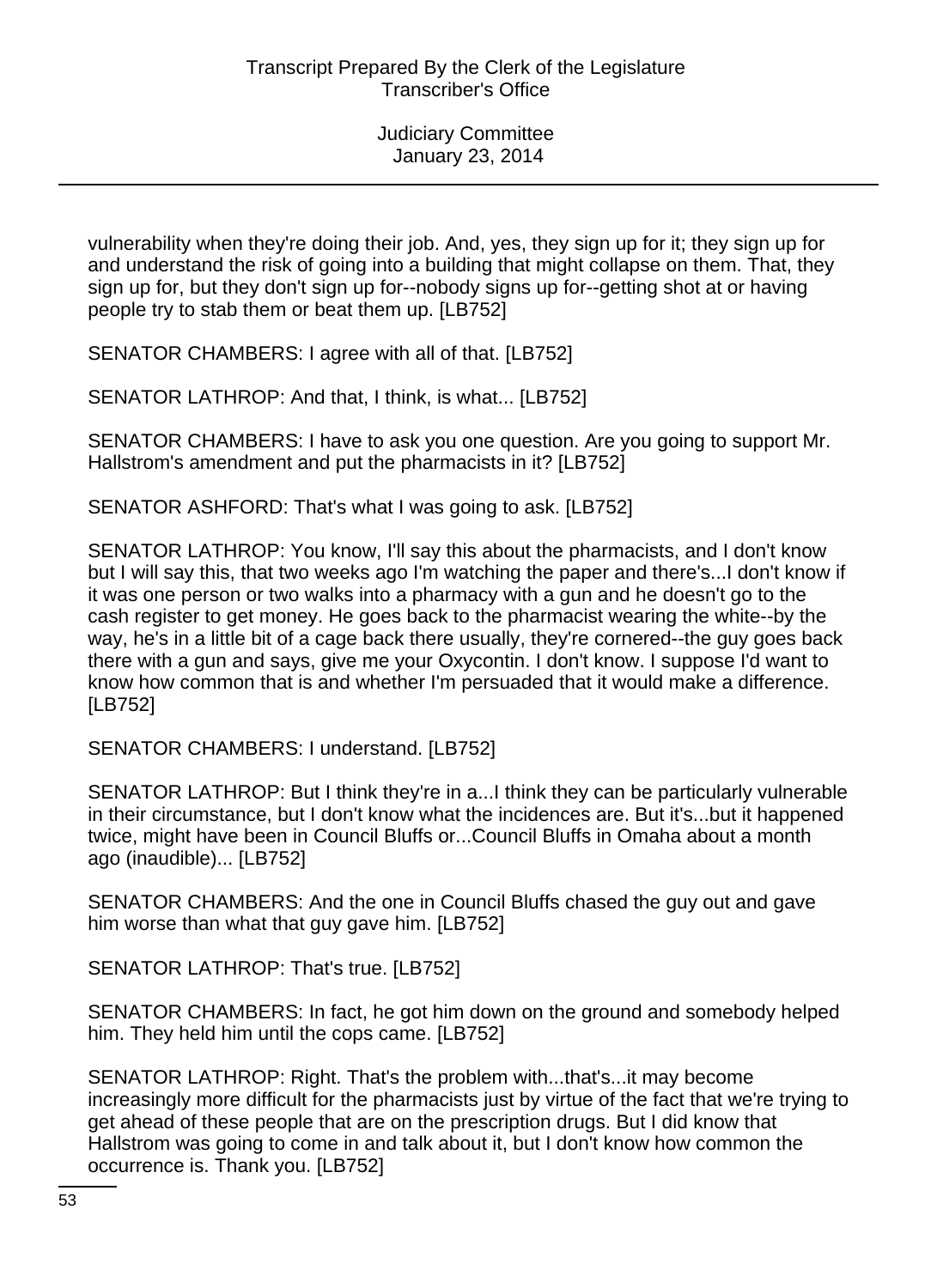# SENATOR ASHFORD: LB828, Senator Seiler. [LB828]

SENATOR SEILER: I know how to clear out a crowd. (Laughter) [LB828]

SENATOR ASHFORD: Wow. This is going to be a hot one. [LB828]

SENATOR SEILER: Ready? [LB828]

SENATOR ASHFORD: Yes, sir, proceed. [LB828]

SENATOR SEILER: (Exhibit 12) Mr. Chairman, members of the Judiciary Committee, I bring LB828 on behalf of the Nebraska Criminal Defense Association. But I will tell you, I would bring this on behalf of the lawyers, I'd bring it on behalf of the judges, I'd bring it on behalf of anybody that does any work in county court in the criminal side because the district courts have statutory authority to waive and take pleas by waiver. County courts do not. I'm handing out to you a waiver of plea in the county court of Douglas County. And this, when I did criminal work, used to drive me crazy, is that some courts do on their own rules waive...take waivers and pleas of not guilty by written documents, which I have handed out. Others say, no, you've got to appear with your client on all the appearances because Article I, Section 11, of the Nebraska Constitution requires it, and we don't have statutory authority to do this. I would like to tell you how many times it happened to me that I'm sitting in county court with my client, and the judge looks out at me and says, how are you pleading, Mr. Seiler? Not guilty. Then what in the hell are you doing here? You should have signed the waiver and taken up my time. And so I made a list of county courts that allowed it and other counties that didn't and I checked that list before I ever went to them. I think it's high time that we give the county court the authority to receive, like Douglas County does, waivers of pleas and acceptance of pleas of not guilty. Now this doesn't say that you can appear and plead your client guilty, it doesn't. That has to be done in person, as I view the Article I, Section 11. I believe there is a lot of cost savings for the attorneys, for the judges, for the clerks of the court, the county attorneys on having to run over to the court and appear, especially in out west where there's kind of like a traveling judge and even traveling county attorneys that have more than one county. So I think that this bill does allow...cost effective and cost efficient, time efficient for our court systems, and I believe the defendants are well served also. They're not running down there in five seconds and take a day off work to get this done. So I'm asking that the court send to General File the LB828, and I'll open up for questions. [LB828]

SENATOR ASHFORD: Is it all misdemeanors, is that what we're saying here? [LB828]

SENATOR SEILER: Yeah, well, it's all misdemeanors in county court. There are no felonies. [LB828]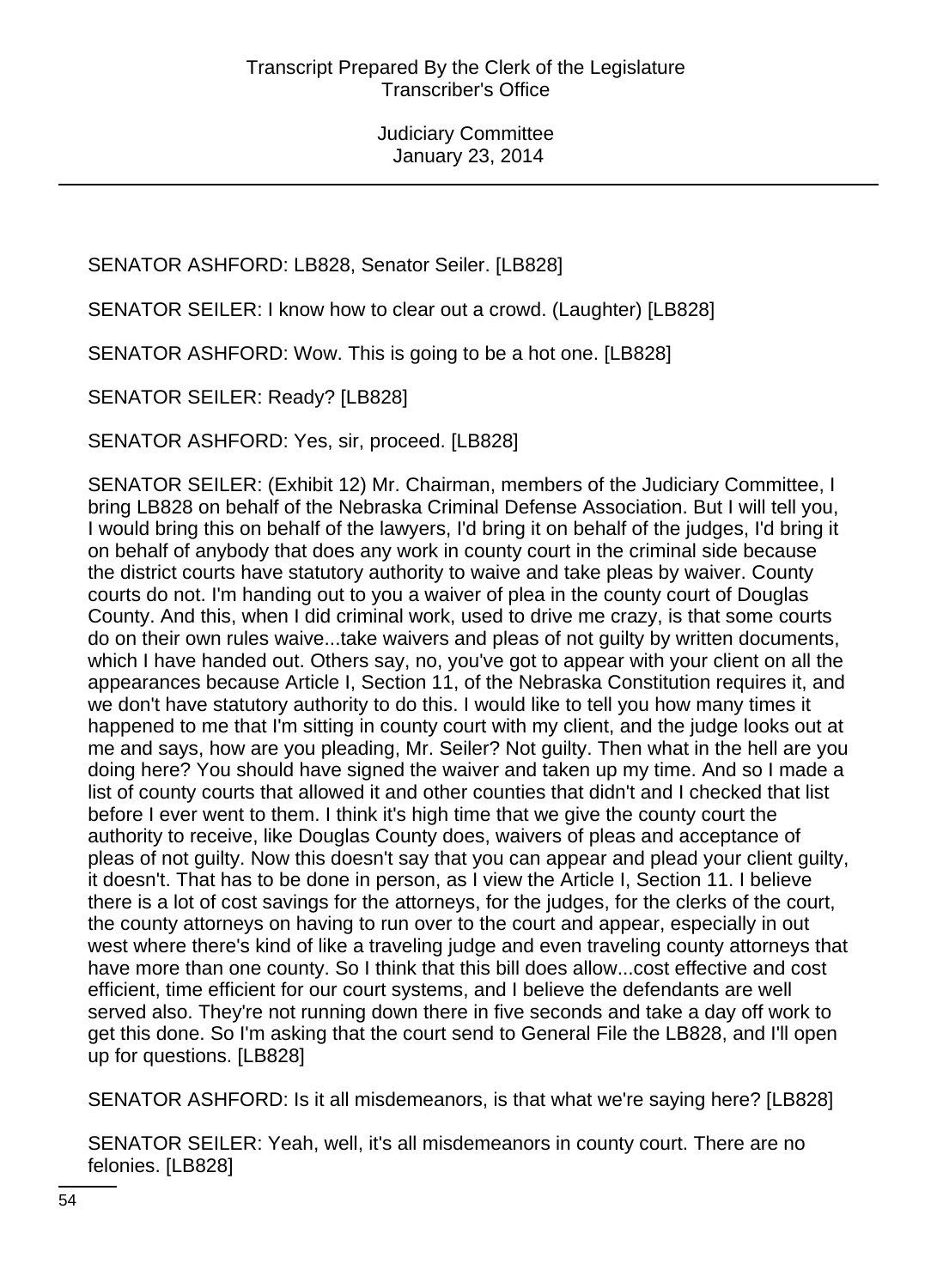SENATOR ASHFORD: No, but, I mean, that's...it's all misdemeanors would be covered by this. [LB828]

SENATOR SEILER: Right, and traffic tickets, according to Douglas County there. [LB828]

SENATOR ASHFORD: Okay. [LB828]

SENATOR SEILER: Yes, Senator Chambers. [LB828]

SENATOR CHAMBERS: Just for the record, Senator Seiler, no action of any kind has been taken against a judge for accepting a written...a waiver of appearance for a not guilty plea? [LB828]

SENATOR SEILER: I think Douglas County, Hall County does it, but most of the counties do not do it because they say, we don't have statutory authority. [LB828]

SENATOR CHAMBERS: But what I'm getting at, just for the record, it is being done now... [LB828]

SENATOR SEILER: Yes. [LB828]

SENATOR CHAMBERS: ...and there are no problems that have developed in terms of somebody being denied rights because you can only plead not guilty by the waiver. [LB828]

SENATOR SEILER: And the court enters the not guilty plea on your behalf. That is correct. [LB828]

SENATOR CHAMBERS: I just wanted that clearly in the record. [LB828]

SENATOR SEILER: Right. [LB828]

SENATOR CHAMBERS: Thank you. [LB828]

SENATOR SEILER: You're exactly right. [LB828]

SENATOR ASHFORD: Thank you. Thanks, Les. [LB828]

SENATOR SEILER: Okay. Anybody else? [LB828]

SENATOR ASHFORD: Any other...any testimony for the bill? [LB828]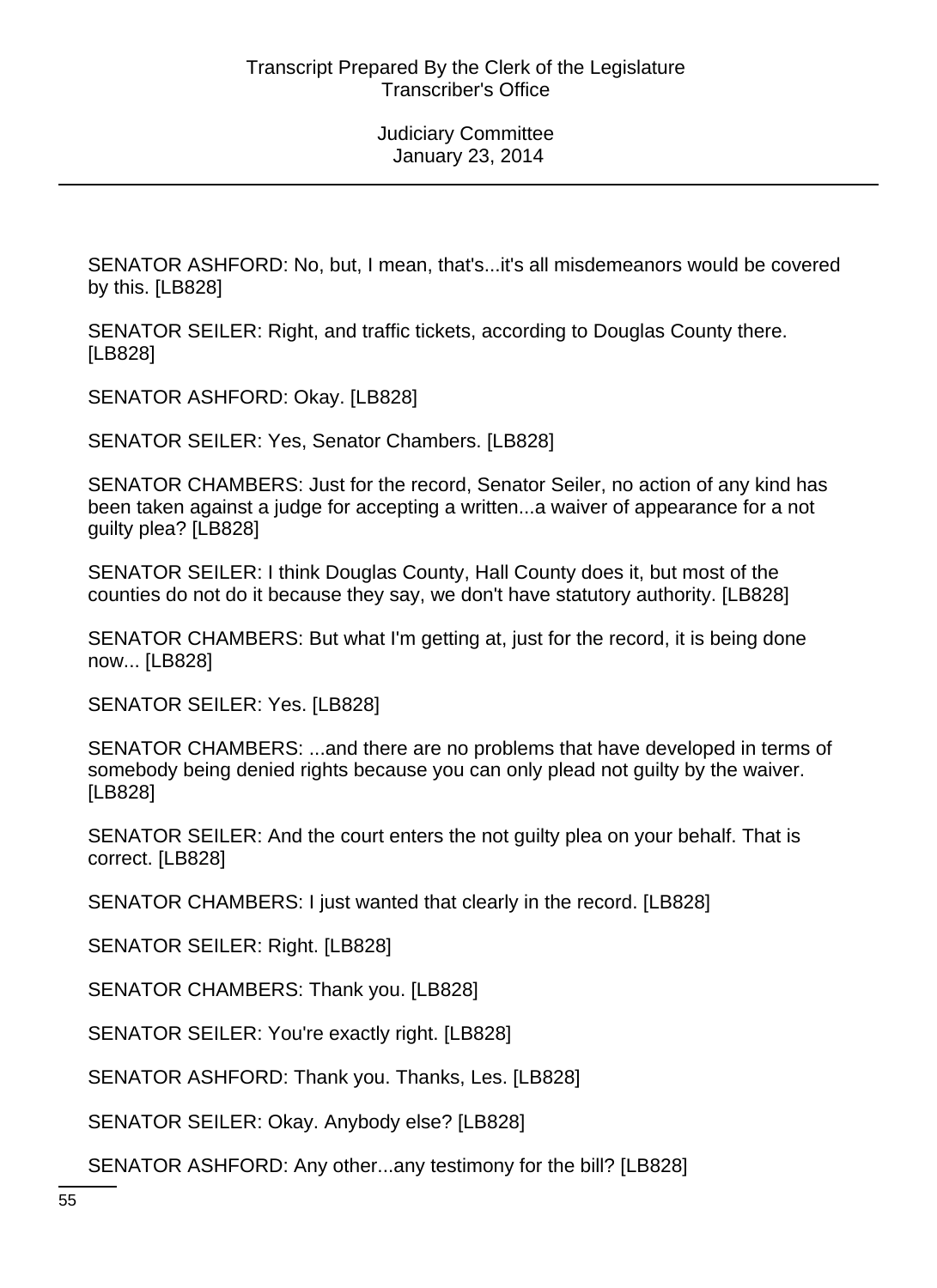SENATOR CHAMBERS: I know it's got to be all right now. [LB828]

DENISE FROST: (Exhibit 13) Oh, man, I love this. Thank you. Members of the committee, my name is Denise Frost, D-e-n-i-s-e, Frost like "Jack Frost." It's exciting to be here to ask you to support a bill. I thank Senator Seiler for introducing it. I think, Senator Chambers, to answer your inquiry, to my knowledge, I'm not aware of any case where a defendant or where a conviction has been reversed or anything of that sort based on this form. With the materials that I had sent to all of you earlier this week or perhaps last week, I included a copy of the Douglas County form. As you note on there, the form that they happen to use, I don't know who put that together, but it specifically says on there that when the defendant signs it, he or she is saying, I've been advised of my rights, and the rights are specifically enumerated. Now the bill also provides...Senator Ashford, you had inquired about misdemeanors. Correct, county court is misdemeanors, but many a case begins a felony, begins in county court. This bill would... [LB828]

SENATOR ASHFORD: And I think county court...didn't we give county court felony... [LB828]

DENISE FROST: Class IV felonies. [LB828]

SENATOR ASHFORD: ...Class IV felonies as well at some point, as I recall. [LB828]

DENISE FROST: Yes. Yes, you did. And as Senator Seiler noted, this...you can't enter a guilty plea with a written waiver. [LB828]

SENATOR ASHFORD: Well, what about a IV? Would you be able to enter a... [LB828]

DENISE FROST: I would think that one could enter a IV under this. [LB828]

SENATOR ASHFORD: Okay. [LB828]

DENISE FROST: But again, this is only as to it's a written not guilty plea or a written waiver of arraignment. But no guilty plea, nothing that impinges upon a defendant's rights or liberty can be done in writing. That would have to be done in person. And so Senator Seiler said it all. I couldn't say it better. I'm open to any questions. [LB828]

SENATOR ASHFORD: Senator Lathrop. [LB828]

SENATOR LATHROP: Can just ask this: Do you think that this statute that we would be altering with this bill should reflect that the waiver must include an advisement of the rights? [LB828]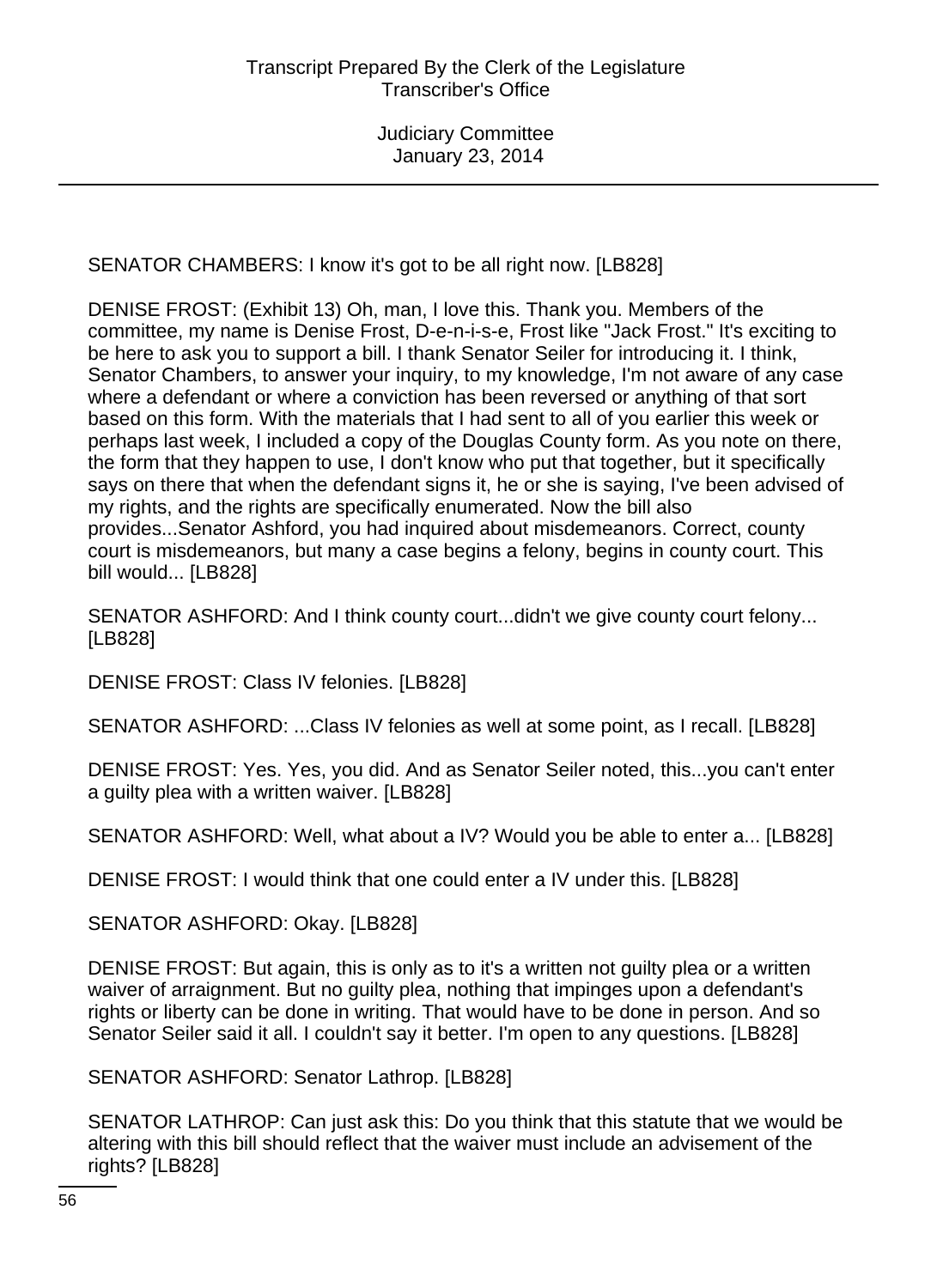DENISE FROST: You know, actually, Senator,... [LB828]

SENATOR LATHROP: I mean, I'm thinking of some guy that doesn't know. Maybe he's filing this himself... [LB828]

DENISE FROST: Sure. [LB828]

SENATOR LATHROP: ...or he's got a lawyer that he's paying, maybe can't afford, doesn't know that he's got a right to a public defender. [LB828]

DENISE FROST: I think that's a really good idea. I think that's a really good idea. As I had chatted with Senator Seiler about the bill, I had just proposed, for simplicity, just adding in the fewest words possible. But I think your position is well taken. It would make a clearer, cleaner record so that a defendant would not run a risk of giving up a right he or she did not know about. Similarly, I have heard from some lawyers that judges in their various districts have had concerns about whether signing or allowing a written not guilty plea, would that create problems later on for failures to appear and proving up on those? I think one could easily add into that form something similar to what is handed out, for example, in Washington County. We see it all the time where, it's like on a bond form, I acknowledge that I the defendant have the duty to be present at all hearings. And, you know, you could put in any number of things that were needed, but it just...this is something that just makes a lot of common sense. [LB828]

SENATOR SEILER: Steve, I don't want to adopt a form because I'm dead set against forms being made into statute. [LB828]

SENATOR LATHROP: No, I'm not suggesting that they will be, but this form, it should... [LB828]

SENATOR SEILER: Right, let the judge make that form. [LB828]

SENATOR LATHROP: ...that you brought with you does advise of the rights and it seems to me you're just shutting the door on some no-one-told-me argument. [LB828]

SENATOR SEILER: Right. [LB828]

DENISE FROST: Well, and you raised a good point, Senator, in that, for example, the Douglas County form that I affixed to the materials circulated to you contemplates that a defendant has counsel. There may be...under the statute it's conceivable that a defendant without counsel could elect to enter a written not guilty plea and so, therefore, you know, including on that form, yes, I am aware I have this right, this right, this right, this right, it's probably wise. [LB828]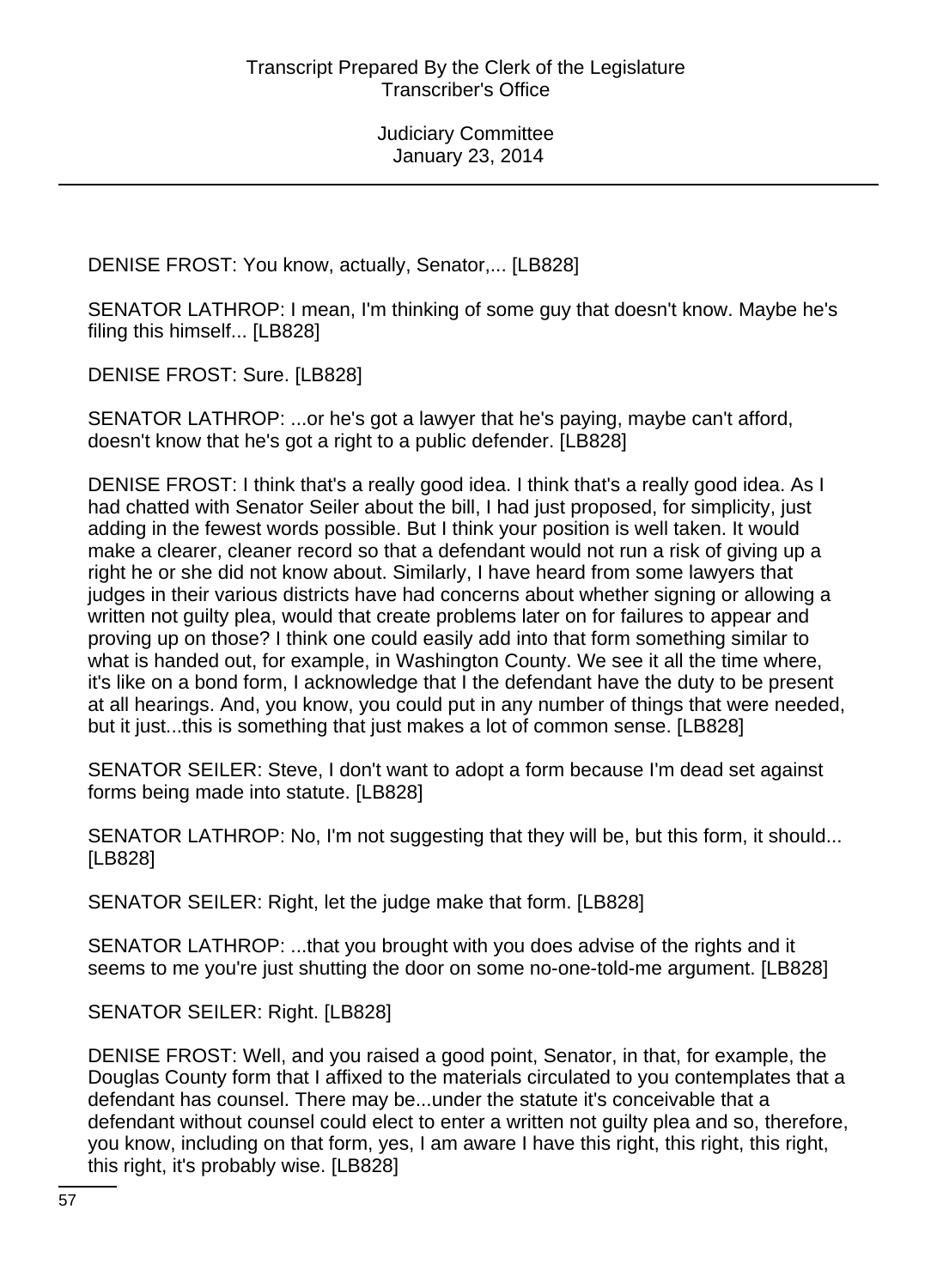SENATOR ASHFORD: Thanks, Denise. [LB828]

DENISE FROST: Thank you. It's exciting. I feel like I'm on the A team now. (Laughter) [LB828]

SENATOR ASHFORD: Yeah, we don't pick sides. We just listen. Well, some of us do sometimes. Dave. [LB828]

DAVID PARTSCH: Thank you, Senators. I'm pretty excited, too, because I actually get to testify on the same side as the defense bar. I used to be a defense attorney and now...again, David Partsch, P-a-r-t-s-c-h, and appearing as Otoe County Attorney and for the County Attorneys Association. I think this is a commonsense bill Senator Seiler has brought before us to improve efficiencies of the court. I certainly am in support of doing that. I would mention, I think, in addition to the arraignments, it would also allow the written waiver of preliminary hearing in county court so that the...a felony case would be bound over to district court. Currently, in Otoe County we do have written not guilty pleas occasionally, but we always have the defendant appear for a preliminary hearing, which 99 percent of those are just a waiver and then they get the district court date. So I think the key here will be the form, but I think the statute, the bill, is a good bill, and I think the form, as long as it includes those things that will ensure that defendants will be held accountable if they do fail to appear at future hearings, I think that's important, so...but I think that's something that could be addressed in the forms. So I do express our support of the bill. Thank you. [LB828]

SENATOR ASHFORD: Yes, Senator Chambers. [LB828]

SENATOR CHAMBERS: Mr. Partsch, there is an expression: Curiosity killed the cat. But that's not the complete statement. The complete statement is: Curiosity killed the cat's ignorance, curiosity is the first step on the path to knowledge and wisdom. I studied hieroglyphics and, as you know, the Egyptians, some people thought they worshipped cats. But that was the statement and I guess the first guy got only to "curiosity killed the cat" and he might have thought it was a curse, so he took off running. So I went back and finished it. I'm curious why you're here and not Mr. Jon, J-o-n, Edwards is here, why he is not here representing the County Attorneys Association. Is there any reason? [LB828]

DAVID PARTSCH: He is here today. I asked that I be allowed to testify. I am the... [LB828]

SENATOR CHAMBERS: Where is he? [LB828]

DAVID PARTSCH: He's in the back here. [LB828]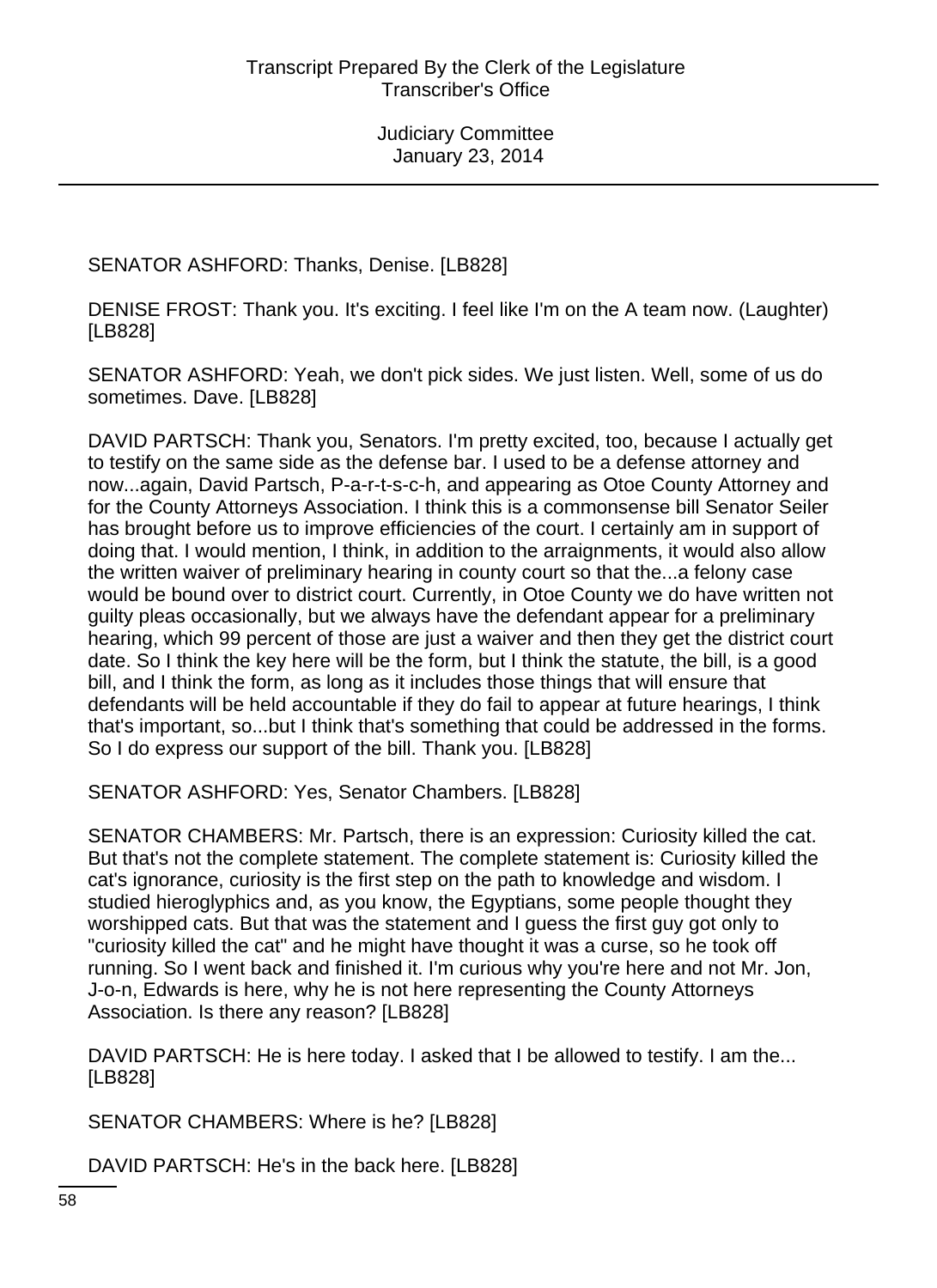SENATOR CHAMBERS: Oh, okay. See, I'm aware of things, and when I'm curious I ask questions to kill my ignorance and improve my education, which you just did, so thank you. [LB828]

DAVID PARTSCH: Well, yeah, as legislative chair, I just asked that I be allowed to testify on this today since I was here on other matters as well, so thank you. [LB828]

SENATOR CHAMBERS: That's all I have. [LB828]

DAVID PARTSCH: Very good. [LB828]

SENATOR ASHFORD: Thanks, Dave. Okay. [LB828]

BILL MUELLER: Mr. Chairman, members of the committee, my name is Bill Mueller, M-u-e-l-l-e-r. I appear here today on behalf of the Nebraska State Bar Association in support of LB828. On our legislation committee we have prosecutors and we have criminal defense lawyers and, as you have seen today, both sides of the bar support this, as does the bar association. I'd be happy to answer any questions the committee may have. [LB828]

SENATOR ASHFORD: Senator Chambers, do you have any questions? [LB828]

SENATOR CHAMBERS: Mr. Mueller, in the constellation of issues that can be addressed by a bill, this would be considered a peewee, wouldn't it? [LB828]

BILL MUELLER: I would not refer to Senator Seiler's bill as a peewee. [LB828]

SENATOR CHAMBERS: Well, it is...it's not monumental. [LB828]

BILL MUELLER: I would agree. [LB828]

SENATOR CHAMBERS: And you're here in favor of the bill... [LB828]

BILL MUELLER: Correct. [LB828]

SENATOR CHAMBERS: ...which means that that's not going to put you at cross purposes with the introducer of the bill. [LB828]

BILL MUELLER: That's correct. [LB828]

SENATOR CHAMBERS: Were you here yesterday when a bill was presented? [LB828]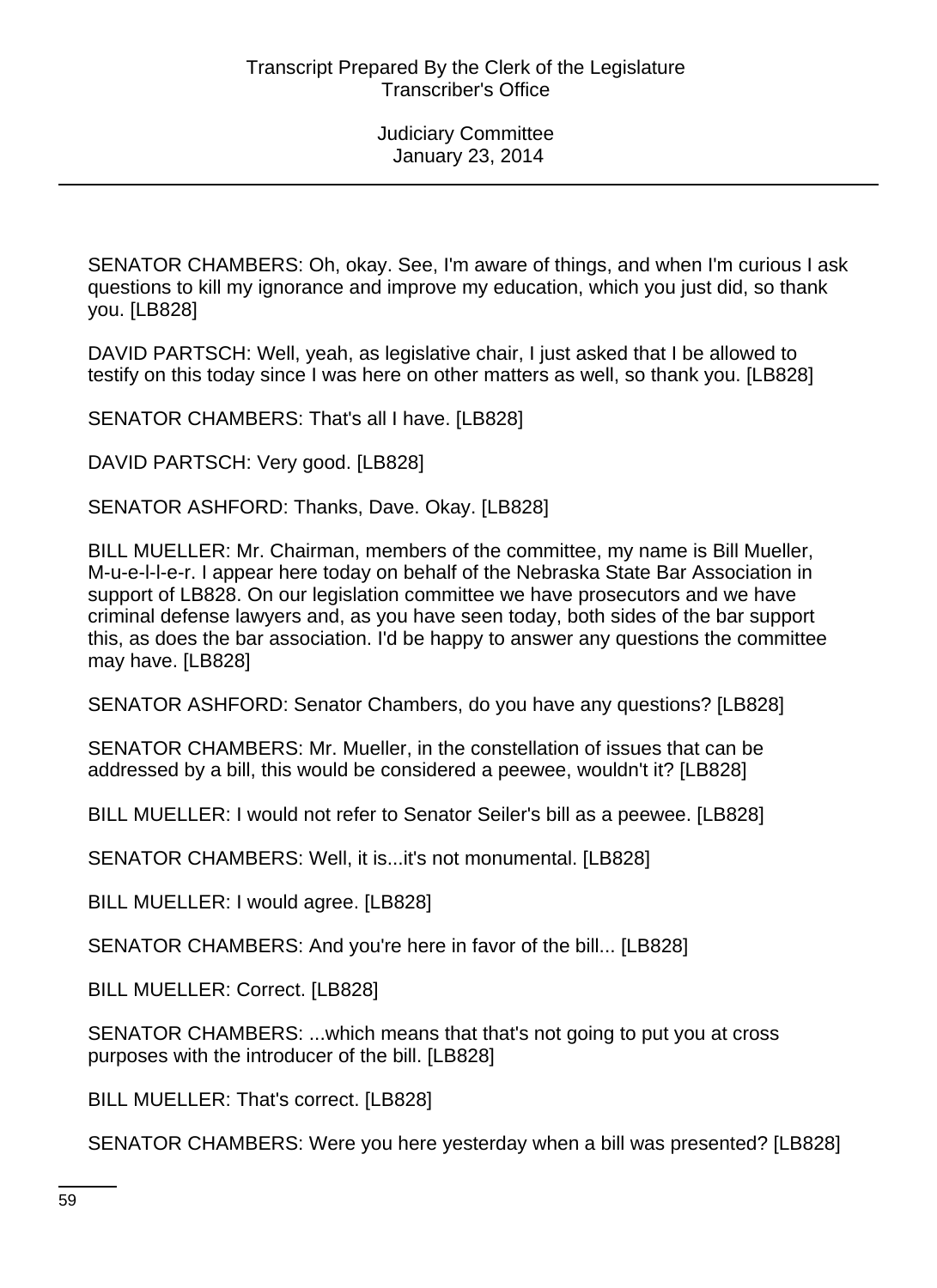BILL MUELLER: I was. [LB828]

SENATOR CHAMBERS: And the bar association's position was against that bill. [LB828]

BILL MUELLER: It was. It is. [LB828]

SENATOR CHAMBERS: And the introducer of the bill was myself. [LB828]

BILL MUELLER: Yes. [LB828]

SENATOR CHAMBERS: And a lady opposed that bill. [LB828]

BILL MUELLER: The president elect of the Nebraska State Bar Association opposed that bill on behalf of the bar. [LB828]

SENATOR CHAMBERS: And you were present. [LB828]

BILL MUELLER: I was. We brought in the A team on that bill yesterday. [LB828]

SENATOR CHAMBERS: You knew that she faced a potential, metaphorically speaking, buzz saw by opposing that bill, didn't you, in me? I'd be the buzz saw. You knew that possibility was there. [LB828]

BILL MUELLER: I do know...yes. I...yes, I... [LB828]

SENATOR CHAMBERS: And you're glad that you didn't have to undertake that task, aren't you? Just level with me. [LB828]

SENATOR ASHFORD: Just "yes." (Laughter) Just say yes. [LB828]

BILL MUELLER: My lawyer, Senator Ashford, has advised me to just say yes. [LB828]

SENATOR CHAMBERS: I'm not going to pursue it any further. [LB828]

SENATOR ASHFORD: Thank you, Senator Chambers. [LB828]

SENATOR CHAMBERS: You're welcome. [LB828]

SENATOR ASHFORD: Thanks, Bill. Okay, do we...thank you. [LB828]

BILL MUELLER: Am I finished? Thank you. [LB828]